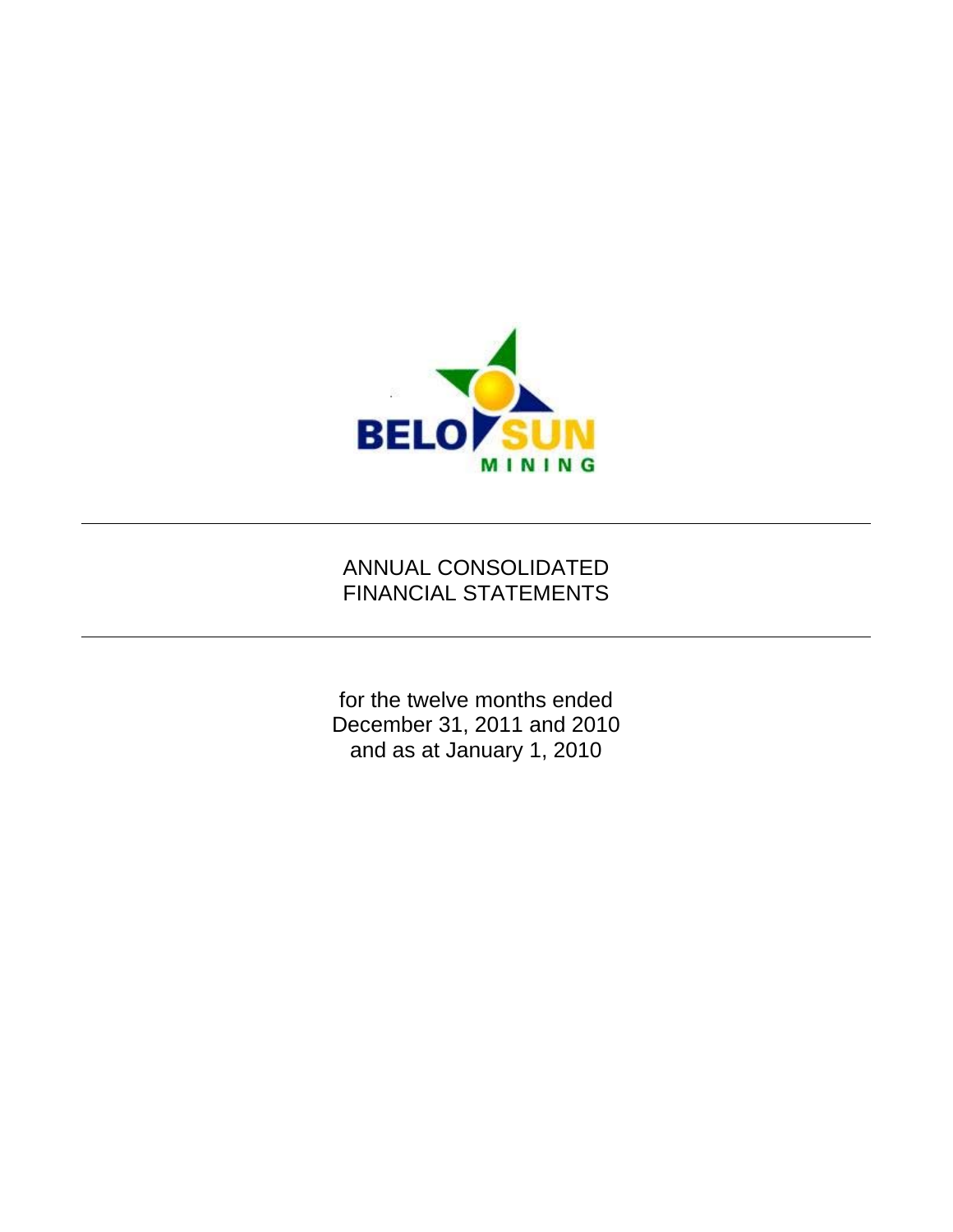

**INDEPENDENT AUDITORS' REPORT** 

# To the Shareholders of **Belo Sun Mining Corp.**

Collins Barrow Toronto LLP 11 King Street West Suite 700, P.O. Box 27 Toronto, Ontario M5H 4C7 Canada

T. 416.480.0160 F. 416.480.2646

www.collinsbarrow.com

We have audited the accompanying consolidated financial statements of Belo Sun Mining Corp. and its subsidiaries, which comprise the consolidated statements of financial position as at December 31, 2011, December 31, 2010 and January 1, 2010 and the consolidated statements of comprehensive loss, cash flows, and changes in equity for the years ended December 31, 2011 and December 31, 2010 and a summary of significant accounting policies and other explanatory information.

#### *Management's Responsibility for the Financial Statements*

Management is responsible for the preparation and fair presentation of these consolidated financial statements in accordance with International Financial Reporting Standards, and for such internal control as management determines is necessary to enable the preparation of consolidated financial statements that are free from material misstatement, whether due to fraud or error.

#### *Auditor's Responsibility*

Our responsibility is to express an opinion on these consolidated financial statements based on our audits. We conducted our audits in accordance with Canadian generally accepted auditing standards. Those standards require that we comply with ethical requirements and plan and perform the audits to obtain reasonable assurance about whether the consolidated financial statements are free from material misstatement.

An audit involves performing procedures to obtain audit evidence about the amounts and disclosures in the consolidated financial statements. The procedures selected depend on the auditor's judgment, including the assessment of the risks of material misstatement of the consolidated financial statements, whether due to fraud or error. In making those risk assessments, the auditor considers internal control relevant to the entity's preparation and fair presentation of the consolidated financial statements in order to design audit procedures that are appropriate in the circumstances, but not for the purpose of expressing an opinion on the effectiveness of the entity's internal control. An audit also includes evaluating the appropriateness of accounting policies used and the reasonableness of accounting estimates made by management, as well as evaluating the overall presentation of the consolidated financial statements.

We believe that the audit evidence we have obtained in our audits is sufficient and appropriate to provide a basis for our audit opinion.

#### *Opinion*

In our opinion, the financial statements present fairly, in all material respects, the financial position of Belo Sun Mining Corp. and its subsidiaries as at December 31, 2011, December 31, 2010 and January 1, 2010, and its financial performance and its cash flows for the years ended December 31, 2011 and December 31, 2010 in accordance with International Financial Reporting Standards.

Colline Barrow Toronto LLP

Licensed Public Accountants Chartered Accountants March 28, 2012 Toronto, Ontario

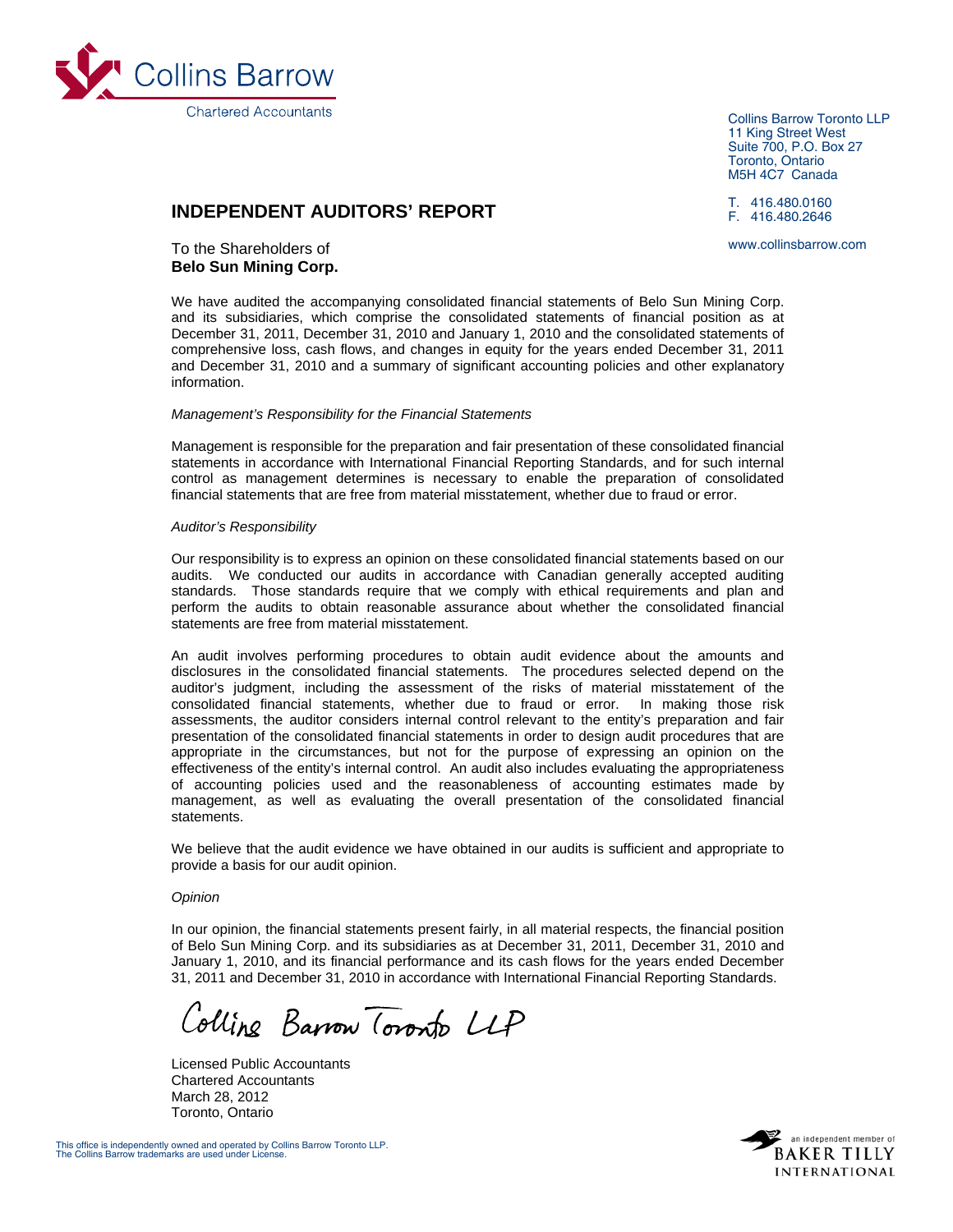# **Consolidated Statements of Financial Position Belo Sun Mining Corp.**

# **(Expressed in Canadian dollars)**

|                                          |                                           | December 31,    |    | December 31,   |      | January 1,     |
|------------------------------------------|-------------------------------------------|-----------------|----|----------------|------|----------------|
|                                          | <b>Notes</b>                              | 2011            |    | 2010           | 2010 |                |
| <b>Assets</b>                            |                                           |                 |    | (Note 19)      |      | (Note 19)      |
| <b>Current assets</b>                    |                                           |                 |    |                |      |                |
| Cash and cash equivalents                | \$                                        | 32,415,945      | \$ | 7,127,226      | \$   | 2,362,994      |
| Prepaid expenses and sundry receivables  | 3                                         | 392,823         |    | 194,669        |      | 35,695         |
|                                          |                                           | 32,808,768      |    | 7,321,895      |      | 2,398,689      |
| <b>Non-current assets</b>                |                                           |                 |    |                |      |                |
| Property, plant and equipment            | 6                                         | 1,146,689       |    | 517,587        |      | 214,245        |
| Term investment                          | 5                                         | 548,968         |    | 552,133        |      | 513,362        |
| <b>Total Assets</b>                      | \$                                        | 34,504,425      | \$ | 8,391,615      | \$   | 3,126,296      |
| <b>Liabilities and Equity</b>            |                                           |                 |    |                |      |                |
| <b>Current liabilities</b>               |                                           |                 |    |                |      |                |
| Accounts payable and accrued liabilities | $\sqrt[6]{\frac{1}{2}}$<br>$\overline{7}$ | 2,164,777       | \$ | 1,074,407      | \$   | 505,641        |
| Finance leases                           | 8                                         | 60,264          |    | 75,972         |      |                |
| <b>Current taxes</b>                     | 17                                        | 7,091           |    | 14,182         |      |                |
|                                          |                                           | 2,232,132       |    | 1,164,561      |      | 505,641        |
| <b>Non-current liabilities</b>           |                                           |                 |    |                |      |                |
| Finance leases                           | 8                                         | 6,481           |    | 33,646         |      |                |
| Deferred taxes                           | 17                                        | 14,182          |    | 14,182         |      |                |
|                                          |                                           | 2,252,795       |    | 1,212,389      |      | 505,641        |
| <b>Equity</b>                            |                                           |                 |    |                |      |                |
| Share capital                            | 9                                         | 96,276,107      |    | 40,829,667     |      | 30,120,388     |
| Share -based payments reserve            | 10                                        | 8,782,612       |    | 6,401,610      |      | 2,368,615      |
| Accumulated other comprehensive loss     |                                           | (99, 707)       |    | (118, 627)     |      |                |
| <b>Deficit</b>                           |                                           | (72, 707, 382)  |    | (39, 933, 424) |      | (29, 868, 348) |
| <b>Total Equity</b>                      |                                           | 32,251,630      |    | 7,179,226      |      | 2,620,655      |
| <b>Total Liabilities and Equity</b>      | \$                                        | 34,504,425      | \$ | 8,391,615      | \$   | 3,126,296      |
| Commitments and contingencies            | 16                                        |                 |    |                |      |                |
| Subsequent events                        | 18                                        |                 |    |                |      |                |
| Approved on behalf of the Directors:     |                                           |                 |    |                |      |                |
| "Peter Tagliamonte"                      |                                           | "Mark Eaton"    |    |                |      |                |
| <b>Director</b>                          |                                           | <b>Director</b> |    |                |      |                |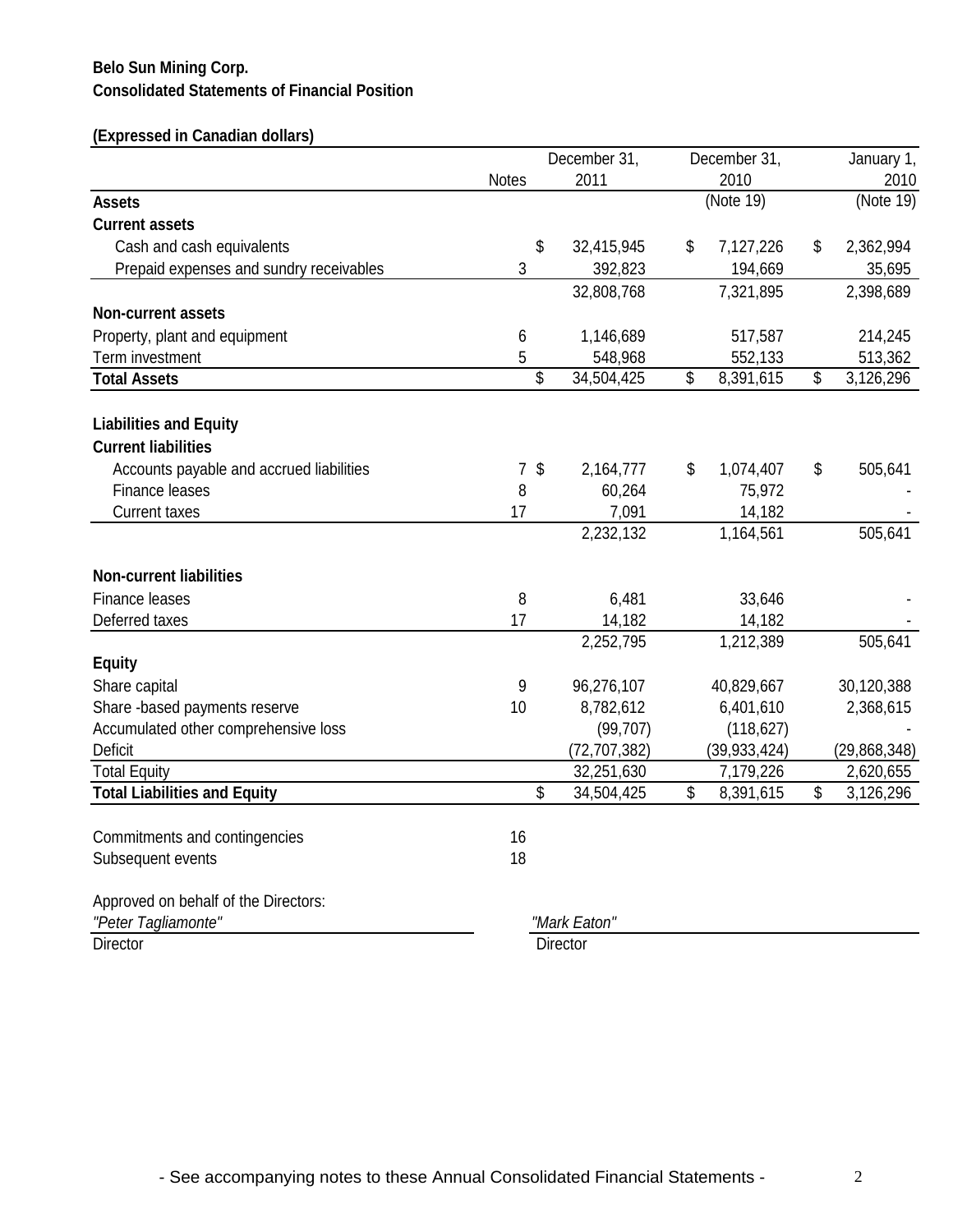# **Consolidated Statements of Comprehensive Loss Belo Sun Mining Corp.**

|                                                        | Twelve months ended December |    |                |                           |                |
|--------------------------------------------------------|------------------------------|----|----------------|---------------------------|----------------|
|                                                        |                              |    | 31,<br>2011    |                           | 2010           |
|                                                        | <b>Notes</b>                 |    |                |                           | (Note 19)      |
| <b>Expenses</b>                                        |                              |    |                |                           |                |
| Management fees paid to directors                      | 15                           | \$ | 412,484        | \$                        | 484,928        |
| Salaries, wages and consulting fees                    |                              |    | 1,390,178      |                           | 1,107,271      |
| Legal fees                                             |                              |    | 41,376         |                           | 88,487         |
| Audit fees                                             |                              |    | 91,699         |                           | 72,874         |
| General and administration                             |                              |    | 1,699,171      |                           | 923,388        |
| Amortization                                           |                              |    | 127,059        |                           | 57,321         |
| Share based payments                                   | 10                           |    | 4,380,758      |                           | 2,264,866      |
| Exploration and evaluation expenses                    | 4                            |    | 21,745,781     |                           | 5,358,580      |
| <b>Engineering studies</b>                             | 4                            |    | 2,674,085      |                           | 223,172        |
| Foreign exchange loss/(gain)                           |                              |    | 1,654,411      |                           | (193, 358)     |
| Loss from operations                                   |                              |    | (34, 217, 002) |                           | (10, 387, 529) |
| Interest income                                        |                              |    | 1,347,043      |                           | 199,179        |
| Gain on sale of equipment                              |                              |    |                |                           | 15,882         |
| Net loss for the period before taxes                   |                              |    | (32,869,959)   |                           | (10, 172, 468) |
| Taxes payable                                          | 17                           |    |                |                           | (35, 455)      |
| Net loss for the period                                |                              |    | (32,869,959)   |                           | (10, 207, 923) |
| Exchange differences on translating foreign operations |                              |    | 18,920         |                           | (118, 627)     |
| Comprehensive loss for the period                      |                              | S  | (32, 851, 039) | $\overline{\mathbf{3}}$   | (10, 326, 550) |
| Loss per share                                         | 12                           |    |                |                           |                |
| <b>Basic</b>                                           |                              | \$ | (0.17)         | \$                        | (0.08)         |
| <b>Diluted</b>                                         |                              | \$ | (0.17)         | $\boldsymbol{\mathsf{S}}$ | (0.08)         |
| Weighted average number of shares outstanding:         |                              |    |                |                           |                |
| <b>Basic and diluted</b>                               |                              |    | 193,116,806    |                           | 134,449,381    |
| <b>Diluted</b>                                         |                              |    | 193,116,806    |                           | 134,449,381    |

See accompanying notes to these Condensed Interim Consolidated Financial Statements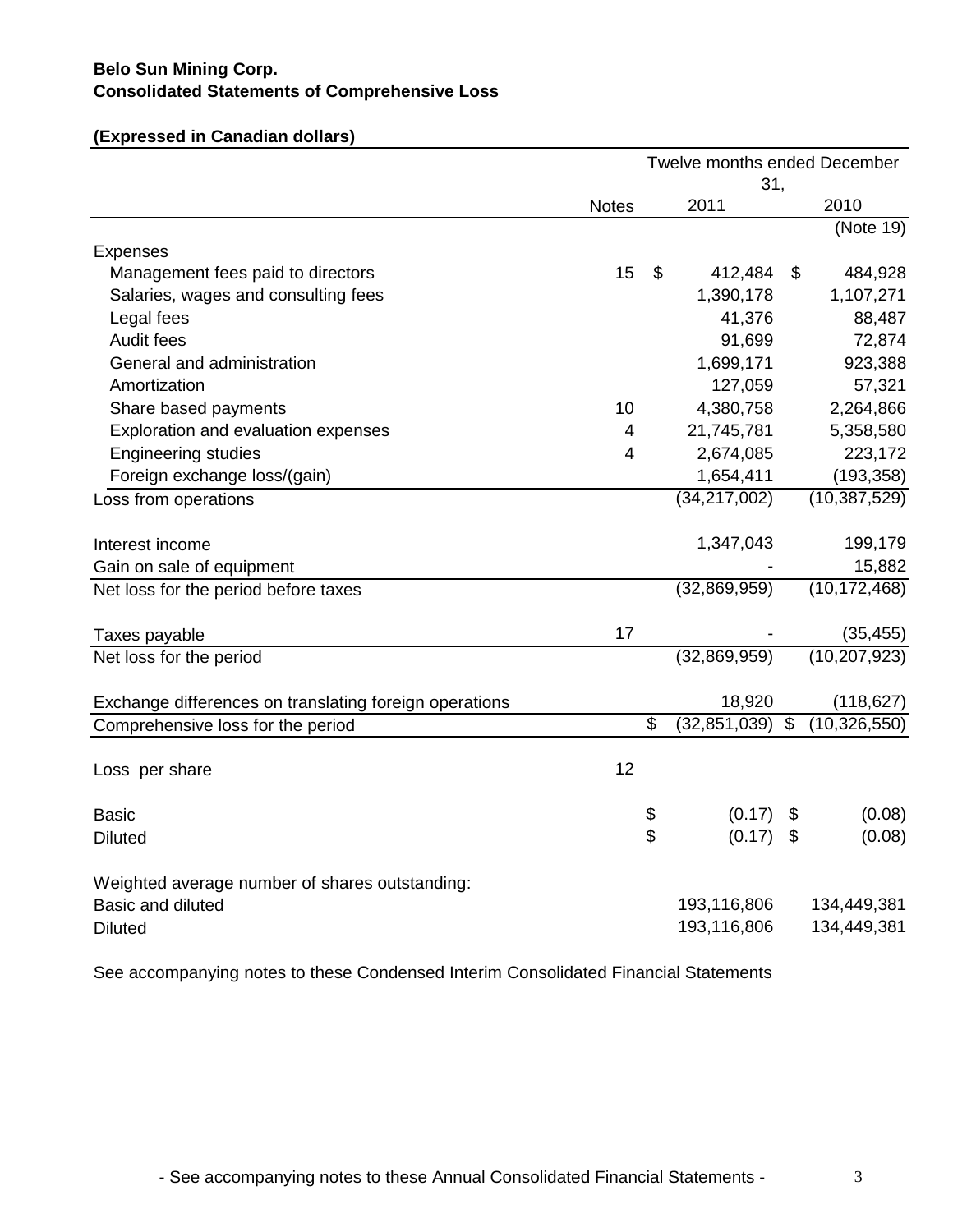# **Consolidated Statements of Cash Flows Belo Sun Mining Corp.**

# **(Expressed in Canadian dollars)**

|                                                                                      |              | Twelve months ended<br>December 31, |                |               |
|--------------------------------------------------------------------------------------|--------------|-------------------------------------|----------------|---------------|
|                                                                                      | <b>Notes</b> | 2011                                |                | 2010          |
| Cash provided by (used in) operations:                                               |              |                                     |                |               |
| Net (loss)                                                                           |              | $$$ (32,869,959) $$$ (10,207,923)   |                |               |
| Items not involving cash:                                                            |              |                                     |                |               |
| Share based payments                                                                 | 11           | 4,380,758                           |                | 2,264,866     |
| Amortization                                                                         |              | 127,059                             |                | 57,321        |
| Interest income                                                                      |              | (1,347,043)                         |                | (199, 179)    |
| Unrealized loss/(gain) on foreign exchange                                           |              | 1,523,123                           |                | (210, 550)    |
| Gain on sale of equipment                                                            |              |                                     |                | (15, 882)     |
| Working capital adjustments:                                                         |              |                                     |                |               |
| Change in prepaid expenses and sundry receivables                                    |              | (198, 154)                          |                | (158, 974)    |
| Change in accounts payables and accrued liabilities                                  |              | 1,090,369                           |                | 568,766       |
| Change in income taxes                                                               |              | (7,091)                             |                | 28,364        |
| Interest income received                                                             |              | 1,296,975                           |                | 159,552       |
| Net cash used by operating activities                                                |              | (26,003,963)                        |                | (7, 713, 639) |
| <b>Investing activities</b>                                                          |              |                                     |                |               |
| Expenditures on property, plant and equipment                                        |              | (695, 340)                          |                | (224, 196)    |
| Proceeds on sale of property, plant and equipment                                    |              |                                     |                | 8,207         |
| Net cash used in investing activities                                                |              | (695, 340)                          |                | (215,989)     |
|                                                                                      |              |                                     |                |               |
| <b>Financing activities</b>                                                          |              |                                     |                |               |
| Proceeds from issuance of shares / units                                             |              | 51,842,000                          |                | 11,500,000    |
| Share issuance costs                                                                 |              | (3,515,942)                         |                | (113, 775)    |
| Exercise of warrants/options                                                         |              | 5,216,628                           |                | 1,234,030     |
| Lease payments                                                                       |              | (92, 199)                           |                | (34, 209)     |
| Net cash provided by financing activities                                            |              | 53,450,487                          |                | 12,586,046    |
| Change in cash and cash equivalents                                                  |              | 26,751,184                          |                | 4,656,418     |
|                                                                                      |              | 7,127,226                           |                | 2,362,994     |
| Cash and cash equivalents, beginning of the period                                   |              | (1,462,465)                         |                | 107,814       |
| Effect of exchange rate on cash held<br>Cash and cash equivalents, end of the period |              | \$32,415,945                        | \$             | 7,127,226     |
|                                                                                      |              |                                     |                |               |
| Cash and cash equivalents are comprised of:                                          |              |                                     |                |               |
| Cash in bank                                                                         |              | 12,290,783<br>\$.                   | \$             | 2,441,211     |
| Short-term money market instruments                                                  |              | \$<br>20,125,162                    | \$             | 4,686,015     |
|                                                                                      |              | \$32,415,945                        | $\mathfrak{F}$ | 7,127,226     |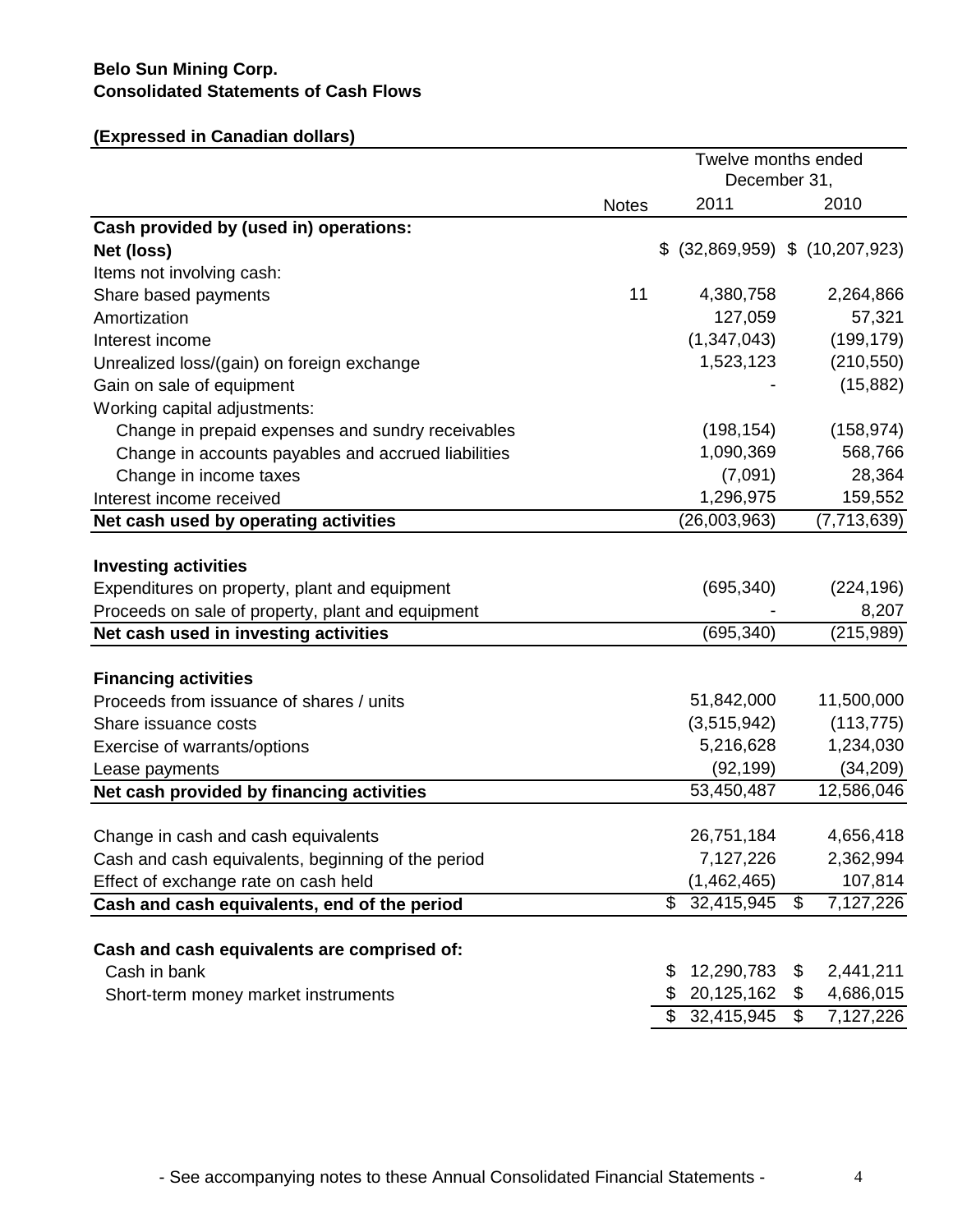# **Belo Sun Mining Corp. Consolidated Statements of Changes in Equity**

# **(Expressed in Canadian dollars)**

|                                                       |             |                           |               |    | Accumulated   |                  |                 |  |
|-------------------------------------------------------|-------------|---------------------------|---------------|----|---------------|------------------|-----------------|--|
|                                                       |             |                           | Share-Based   |    | Other         | Retained         |                 |  |
|                                                       | Number      |                           | Payments      |    | Comprehensive | Earnings         |                 |  |
|                                                       | of Shares   | <b>Share Capital</b>      | Reserve       |    | (Loss)        | (Deficit)        | Total           |  |
| Balance, December 31, 2010                            | 149,158,834 | \$40,829,667              | \$6,401,610   | \$ | (118, 627)    | $$$ (39,933,424) | 7,179,226<br>\$ |  |
| Public offering (Note 10)                             | 45,080,000  | 51,842,000                |               |    |               |                  | 51,842,000      |  |
| Share issuance costs                                  |             | (3,515,942)               |               |    |               |                  | (3,515,942)     |  |
| Value of warrants granted on exercise of broker units |             | (237,000)                 | 237,000       |    |               |                  |                 |  |
| Exercise of stock options                             | 2,659,000   | 1,397,078                 |               |    |               |                  | 1,397,078       |  |
| Valuation allocation on exercise of stock options     |             | 958,656                   | (958, 656)    |    |               |                  |                 |  |
| <b>Exercise of warrants</b>                           | 10,706,500  | 3,819,550                 |               |    |               |                  | 3,819,550       |  |
| Valuation allocation on exercise of warrants          |             | 1,182,098                 | (1, 182, 098) |    |               |                  |                 |  |
| Valuation allocation on expiry of warrants and stock  |             |                           |               |    |               |                  |                 |  |
| options                                               |             |                           | (96,001)      |    |               | 96,001           |                 |  |
| Comprehensive (loss)                                  |             |                           | 4,380,757     |    | 18,920        | (32, 869, 959)   | (28, 470, 282)  |  |
| Balance, December 31, 2011                            | 207,604,334 | $\overline{$}$ 96,276,107 | \$8,782,612   | \$ | (99, 707)     | $$$ (72,707,382) | \$32,251,630    |  |
| Balance at January 1, 2010                            | 112,396,351 | \$30,120,388              | \$2,368,615   | S  |               | $$$ (29,868,348) | \$2,620,655     |  |
| Private placements (Note 10)                          | 31,333,334  | 11,500,000                |               |    |               |                  | 11,500,000      |  |
| Share issuance costs -- common shares issued          | 1,200,000   | (113, 775)                |               |    |               |                  | (113, 775)      |  |
| Valuation of warrants granted with private placement  |             | (2,211,000)               | 2,211,000     |    |               |                  |                 |  |
| Valuation of agent unit options granted with private  |             |                           |               |    |               |                  |                 |  |
| placement                                             |             | (303, 813)                | 303,813       |    |               |                  |                 |  |
| Exercise of stock options                             | 2,275,000   | 638,430                   |               |    |               |                  | 638,430         |  |
| Valuation allocation on exercise of stock options     |             | 440,632                   | (440, 632)    |    |               |                  |                 |  |
| <b>Exercise of warrants</b>                           | 1,954,149   | 595,600                   |               |    |               |                  | 595,600         |  |
| Valuation allocation on exercise of warrants          |             | 163,205                   | (163, 205)    |    |               |                  |                 |  |
| Valuation allocation on expiry of warrants and stock  |             |                           |               |    |               |                  |                 |  |
| options                                               |             |                           | (142, 847)    |    |               | 142,847          |                 |  |
| Comprehensive (loss)                                  |             |                           | 2,264,866     |    | (118, 627)    | (10, 172, 468)   | (8,026,229)     |  |
| Balance, December 31, 2010 (Note 19)                  | 149,158,834 | \$40,829,667              | \$6,401,610   | \$ | (118, 627)    | $$$ (39,897,969) | 7,214,681       |  |
|                                                       |             |                           |               |    |               |                  |                 |  |

- See accompanying notes to these Annual Consolidated Financial Statements - 5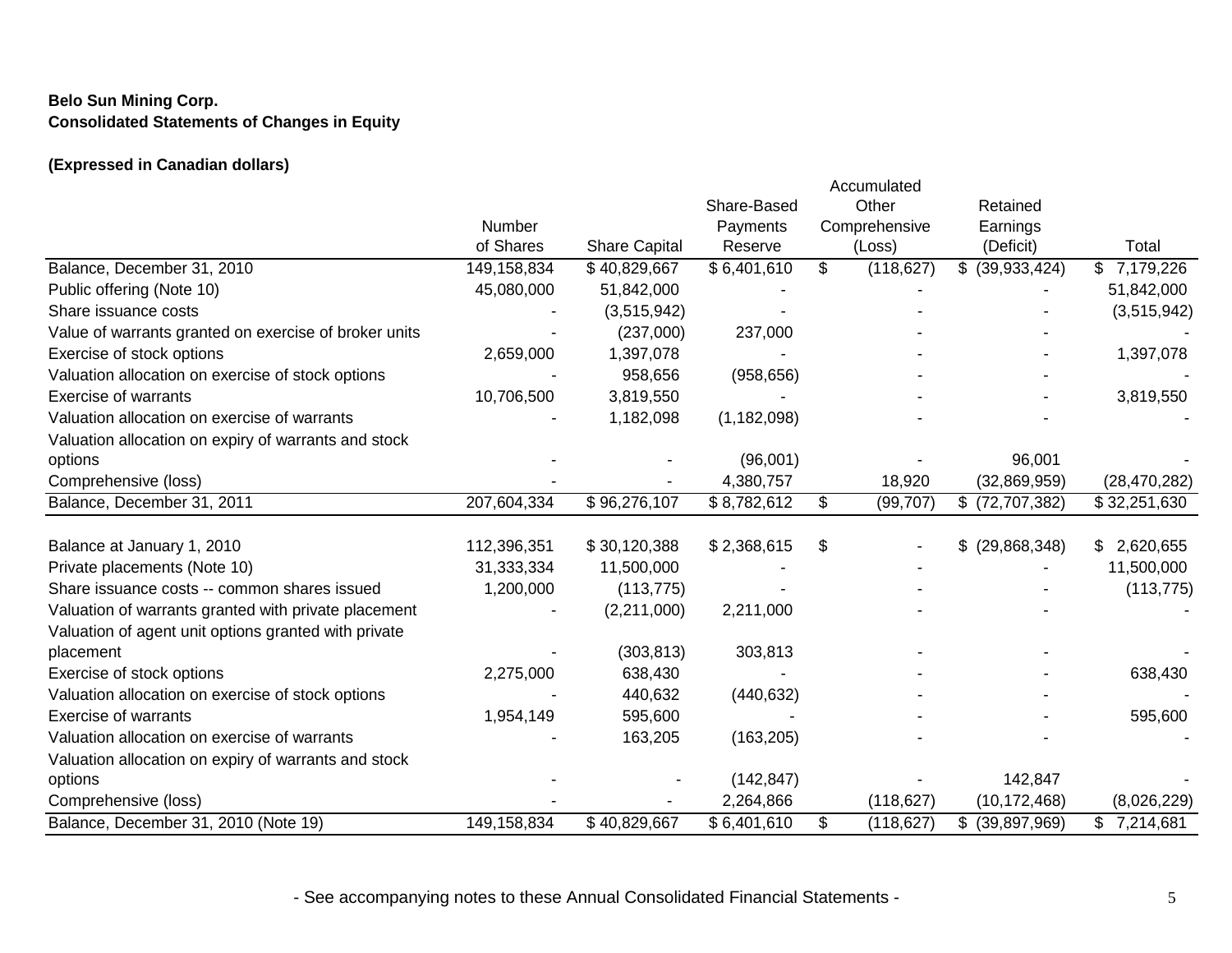# **1. Nature of operations**

Belo Sun Mining Corp. ("Belo Sun" or the "Company"), through its subsidiaries, is a gold exploration company engaged in the exploration of properties located in Brazil. The Company is a publicly listed company incorporated in the Province of Ontario. The Company's shares were listed on the Toronto Venture Stock Exchange during 2011. Subsequent to the end of the year, the Company's shares commenced trading on the Toronto Stock Exchange on February 16, 2012. The Company's head office is located at 65 Queen Street West, 8<sup>th</sup> Floor, Toronto, Ontario, Canada, M5H 2M5.

Although the Company has taken steps to verify title to the properties on which it is conducting exploration and in which it has an interest, in accordance with industry standards for the current stage of exploration of such properties, these procedures do not guarantee the Company's title. Property title may be subject to unregistered prior agreements, unregistered claims, aboriginal claims and noncompliance with regulatory and environmental requirements.

The business of mining and exploring for minerals involves a high degree of risk and there can be no assurance that current exploration programs will result in profitable mining operations. The recoverability of the carrying value of interests in mineral properties and the Company's continued existence is dependent upon the preservation of its interests in the underlying properties, the discovery of economically recoverable reserves, the achievement of profitable operations, or the ability of the Company to raise additional financing, if necessary, or alternatively upon the Company's ability to dispose of its interests on an advantageous basis. Changes in future conditions could require material write-downs of the carrying values. The Company's mining assets that are located outside of North America are subject to the risk of foreign investment, including increases in taxes and royalties, renegotiation of contracts, expropriation and currency exchange fluctuations and restrictions.

# **2. Significant accounting policies**

#### **a) Statement of compliance**

These consolidated financial statements represent the first annual financial statements of the Company and its subsidiaries prepared in accordance with International Financial Reporting Standards ("IFRS"), as issued by the International Accounting Standards Board ("IASB"). The Company adopted IFRS in accordance with IFRS 1, *First-time Adoption of International Financial Reporting Standards*. The policies applied in these annual consolidated financial statements are based on International Financial Reporting Standards ("IFRS") issued and outstanding as at December 31, 2011. The Board of Directors approved these annual financial statements for issue on March 28, 2012.

The Company's consolidated financial statements were previously prepared in accordance with Canadian Generally Accepted Accounting Principles. Canadian GAAP differs in some areas from IFRS. Certain information and footnote disclosures which are considered material to the understanding of the Company's annual consolidated financial statements and which are normally included in annual consolidated financial statements prepared in accordance with IFRS are provided in notes along with reconciliations and descriptions of the effect of the transition from Canadian GAAP to IFRS on equity, operations, comprehensive income, and the statements of financial position and cash flows. Refer to Note 19 for transition to IFRS.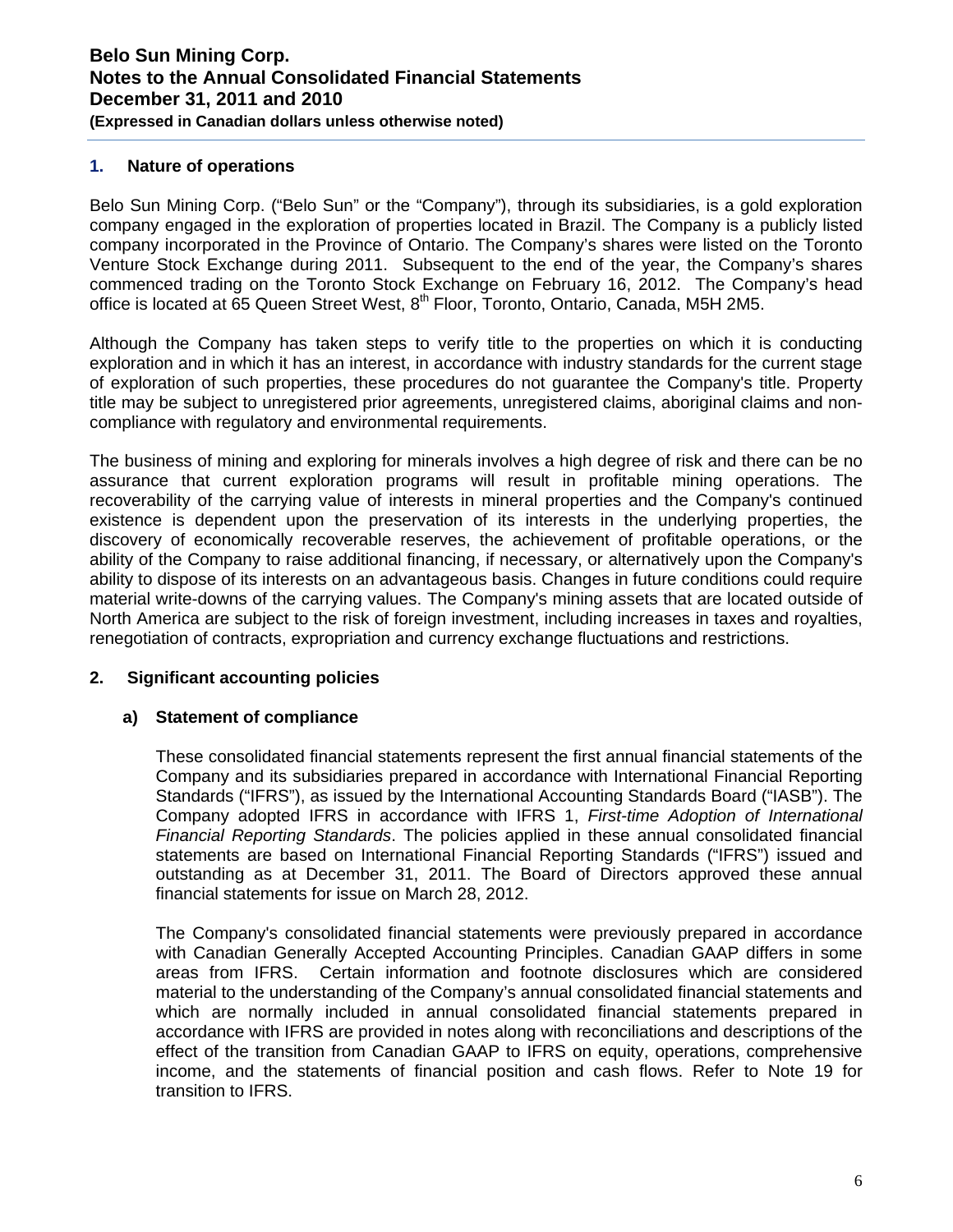**(Expressed in Canadian dollars unless otherwise noted)** 

### **2. Significant accounting policies (continued)**

#### **b) Basis of preparation**

These financial statements were prepared on a going concern basis, under the historical cost convention, as modified by the revaluation of financial assets and financial liabilities (including derivative instruments) at fair value through profit or loss.

Those accounting policies are based on the IFRS standards and International Financial Reporting Interpretations Committee ("IFRIC") interpretations. The policies set out below were consistently applied to all the periods presented unless otherwise noted below.

The preparation of financial statements requires the use of certain critical accounting estimates. It also requires management to exercise judgement in applying the Company's accounting policies.

# **c) Future accounting changes**

Certain new standards, interpretations, amendments and improvements to existing standards were issued by the IASB or IFRIC that are mandatory for accounting periods beginning after January 1, 2011 or later periods. Updates are not applicable or are not consequential to the Company have been excluded thereof.

IFRS 9, Financial Instruments: Classification and Measurement, effective for annual periods beginning on or after January 1, 2015, with early adoption permitted, introduces new requirements for the classification and measurement of financial instruments. Management anticipates that this standard will be adopted in the Company's financial statements for the period beginning January 1, 2015, and has not yet considered the potential impact of the adoption of IFRS 9.

IFRS 10, Consolidated Financial Statements, establishes principles for the presentation and preparation of consolidated financial statements when an entity controls one or more other entities. This standard (i) requires a parent entity (an entity that controls one or more other entities) to present consolidated financial statements; (ii) defines the principle of control, and establishes control as the basis for consolidation; (iii) sets out how to apply the principle of control to identify whether an investor controls an investee and therefore must consolidate the investee; and (iv) sets out the accounting requirements for the preparation of consolidated financial statements. IFRS 10 supersedes IAS 27 Consolidated and Separate Financial Statements and SIC-12 Consolidation—Special Purpose Entities and is effective for annual periods beginning on or after January 1, 2013, with early application permitted.

IFRS 11, Joint Arrangements, establishes the core principle that a party to a joint arrangement determines the type of joint arrangement in which it is involved by assessing its rights and obligations and accounts for those rights and obligations in accordance with that type of joint arrangement. This standard is effective for annual periods beginning on or after January 1, 2013, with early application permitted.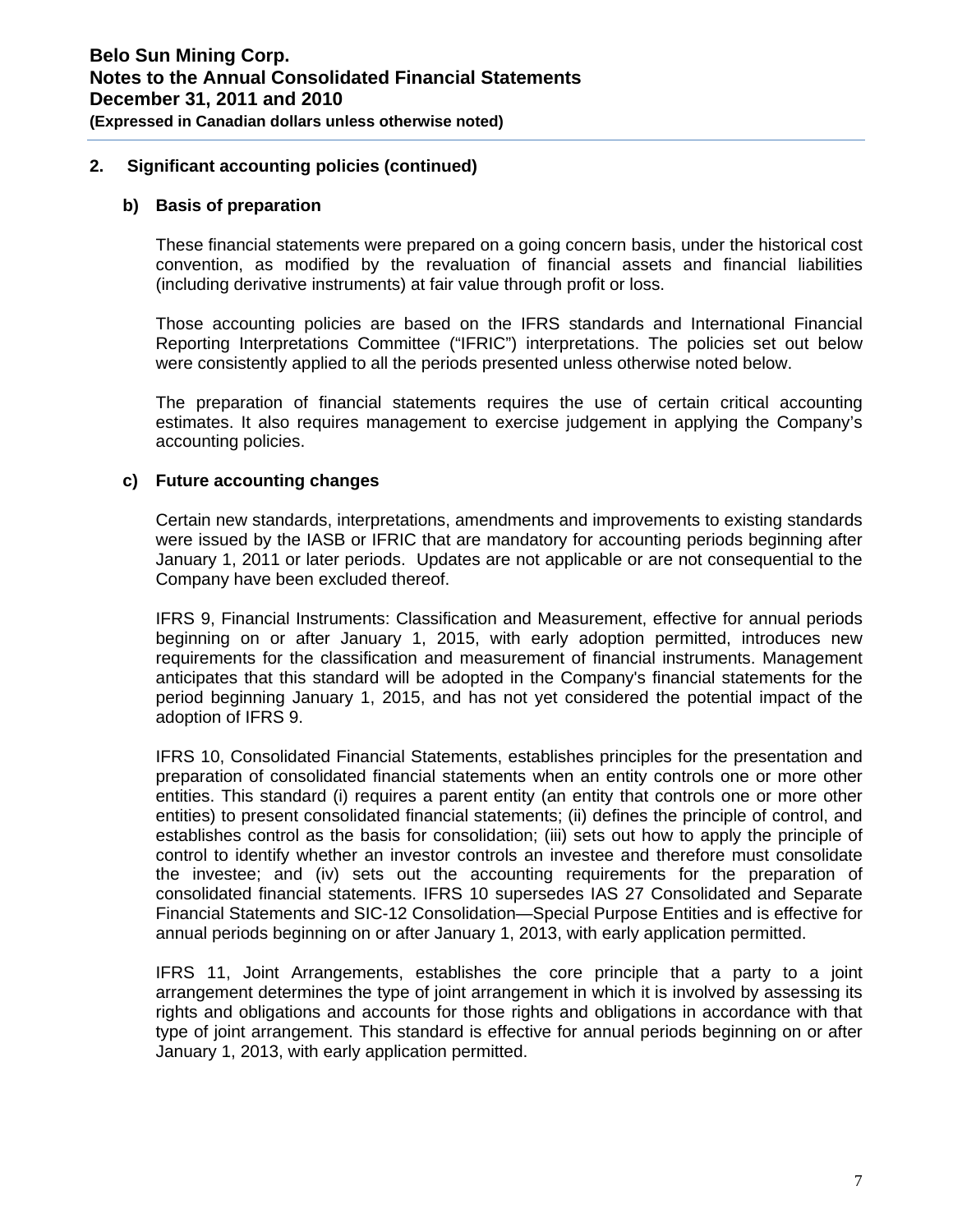#### **c) Future accounting changes**

IFRS 12, Disclosure of Involvement with Other Entities, requires the disclosure of information that enables users of financial statements to evaluate the nature of, and risks associated with, its interests in other entities and the effects of those interests on its financial position, financial performance and cash flows. This standard is effective for annual periods beginning on or after January 1, 2013, with early application permitted.

IFRS 13, Fair Value Measurement, defines fair value, sets out in a single IFRS a framework for measuring fair value and requires disclosures about fair value measurements. IFRS 13 applies when another IFRS requires or permits fair value measurements or disclosures about fair value measurements (and measurements, such as fair value less costs to sell, based on fair value or disclosures about those measurements), except for: share-based payment transactions within the scope of IFRS 2 (Share-based Payments); leasing transactions within the scope of IAS (17 Leases); measurements that have some similarities to fair value but that are not fair value, such as net realizable value in IAS 2 (Inventories); or value in use in IAS 36 (Impairment of Assets). This standard is effective for annual periods beginning on or after January 1, 2013, with early application permitted.

IFRIC Interpretation 20, Stripping Costs in the Production Phase of a Surface Mine was issued by the IFRIC in October 2011. IFRIC 20 applies to all types of natural resources that are extracted using the surface mining activity process. IFRIC 20 may represent a change in accounting practice for some Canadian mining entities. Specifically, IFRIC 20 permits capitalization of stripping costs if all of the following three criteria are met:

- probability of future economic benefit (improved access to the ore body) flowing to the entity;
- identifiability of the component of the ore body for which access has been improved; and
- measurability of the costs associated to the stripping activity.

Furthermore, where the costs of the stripping activity asset and of the inventory produced are not separately identifiable, IFRIC 20 provides a more detailed cost allocation guidance based on a relevant production measure that allows allocation between inventory produced and the stripping activity asset. IFRIC 20 is effective for annual periods beginning on or after January 1, 2013. Early application is permitted.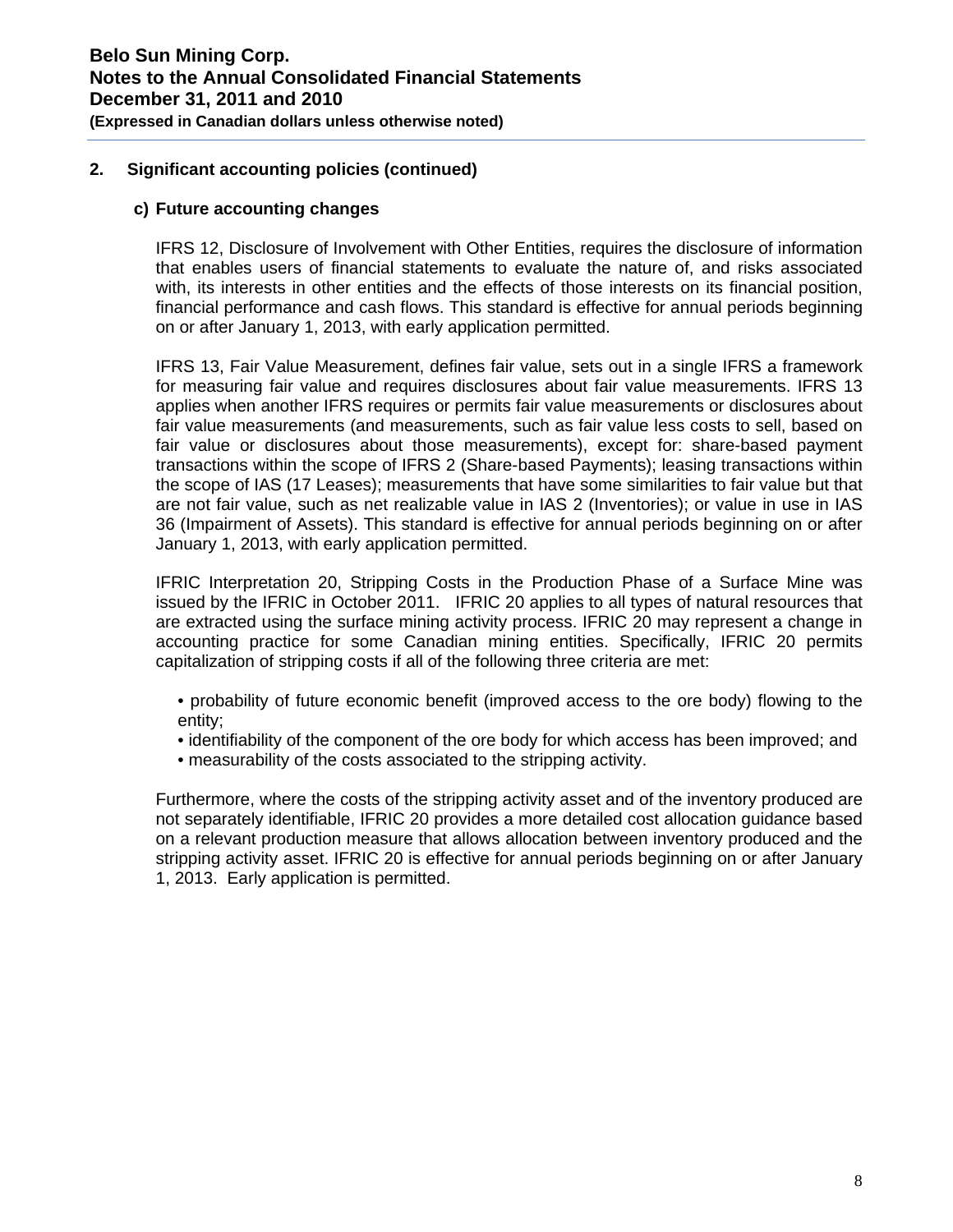# **d) Principles of consolidation**

### **(i) Subsidiaries**

All entities, in which the Company has a controlling interest, specifically when it has the power to direct the financial and operational policies of these companies to obtain benefit from their operations, are fully consolidated from the date that control commences until the date that control ceases.

A controlling position is assumed to exist where the Company holds, directly or indirectly, a voting interest exceeding 50%, and where no other shareholder or group of shareholders exercises substantive participating rights which would enable it to veto or to block ordinary decisions taken by the Company.

A controlling position also exists where the Company, holding an interest of 50% or less in an entity, possesses control over more than 50% of the voting rights by virtue of an agreement with other investors, power to direct the financial and operational policies of the entity by virtue of a statute or contract, power to appoint or remove from office the majority of the members of the Board of Directors or equivalent management body, or the power to assemble the majority of voting rights at meetings of the Board of Directors or equivalent management body. The Company consolidates special purpose entities which it controls in substance because it has the right to obtain a majority of benefits, or because it retains the majority of residual risks inherent in the special purpose entity or its assets.

# **(ii) Transactions eliminated on consolidation**

Intercompany balances and any unrealized gains and losses or income and expenses arising from intercompany transactions are eliminated in preparing the consolidated financial statements.

#### **e) Significant accounting judgments, estimates and assumptions**

The preparation of these consolidated annual financial statements requires management to make estimates and assumptions that affect the reported amounts of assets and liabilities at the date of the financial statements and reported amounts of expenses during the reporting period. These consolidated annual financial statements include estimates, which, by their nature, are uncertain. The impacts of such estimates are pervasive throughout the consolidated annual financial statements, and may require accounting adjustments based on future occurrences. Revisions to accounting estimates are recognized in the period in which the estimate is revised, on a prospective basis. The revision may affect current or both current and future periods.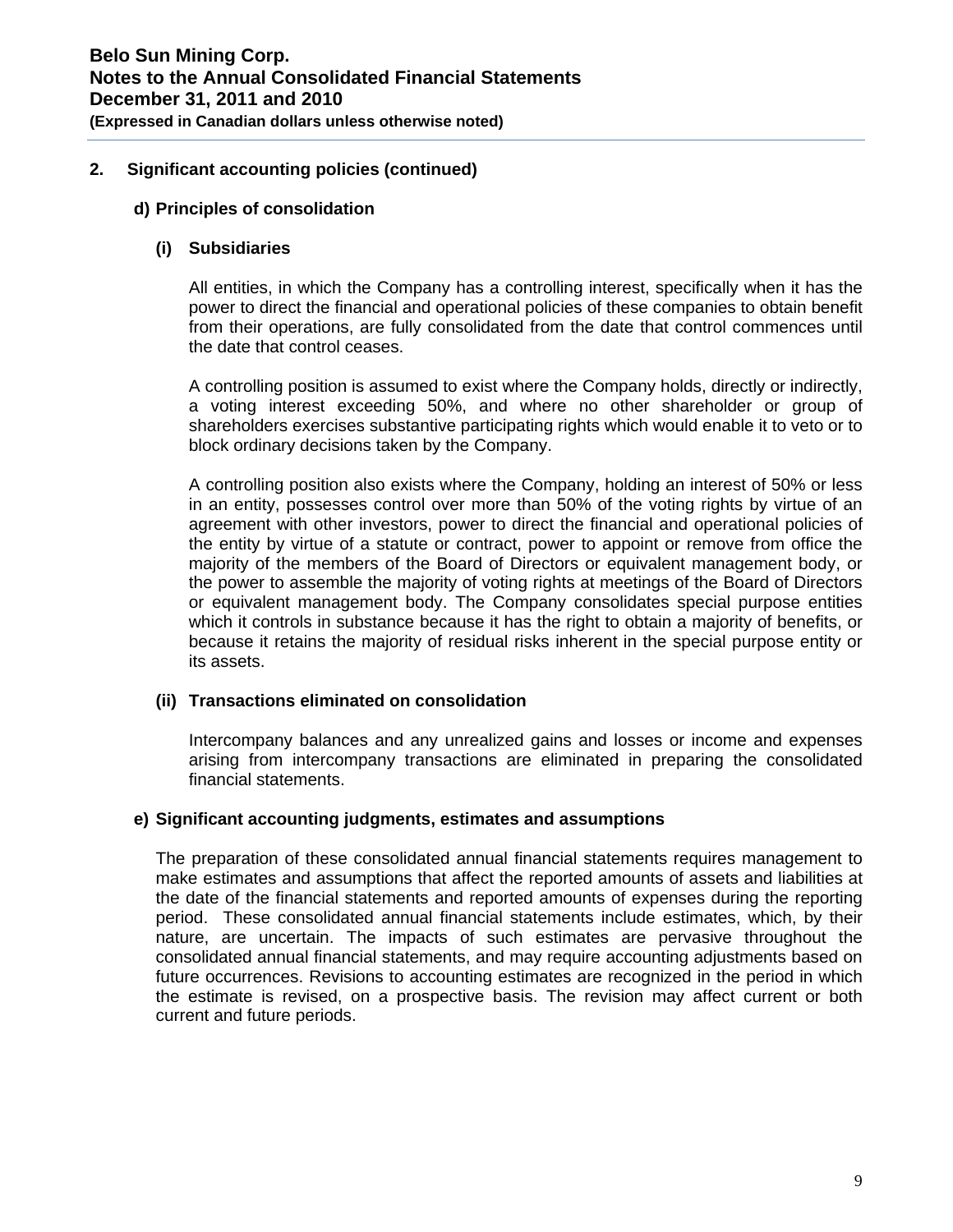# **(Expressed in Canadian dollars unless otherwise noted)**

# **2. Significant accounting policies (continued)**

#### **e) Significant accounting judgments, estimates and assumptions (continued)**

Information about critical judgments and estimates in applying accounting policies, and areas where assumptions and estimation uncertainties that have a significant risk of resulting in a material adjustment within the next financial year are included in the following areas:

- Asset carrying values and impairment charges
- Estimation of asset lives
- Recognition of deferred tax assets
- Contingencies
- Share-based payments
- Assessment of the project stage for mineral properties and activities
- Estimation of close down and restoration costs and the timing of expenditures
- Estimation of environmental cleanup and the timing of expenditure and related accretion
- Depletion, depreciation and amortization
- Determination of functional currency

#### **f) Presentation and functional currency**

The Company's financial statements are presented in Canadian dollars. The Company's functional and presentation currency is the Canadian dollar. The Company's subsidiaries' functional currency is the United States dollar. These annual consolidated financial statements have been translated to the Canadian dollar in accordance with IAS 21 The Effects of Changes in Foreign Exchange Rates.

#### **g) Foreign currency translation**

Foreign currency transactions are initially recorded in the functional currency at the transaction date exchange rate. At closing date, monetary assets and liabilities denominated in a foreign currency are translated into the functional currency at the closing date exchange rate. Non-monetary assets and liabilities denominated in a foreign currency are translated into the functional currency at the historical rate effective the date of the transactions. All foreign currency adjustments are expensed, apart from adjustments on borrowing in foreign currencies, constituting a hedge for the net investment in a foreign entity. These adjustments are allocated directly to equity until the divestiture of the net investment.

Financial statements of subsidiaries, affiliates and joint ventures for which the functional currency is not the Canadian dollar are translated into Canadian dollars as follows: all asset and liability accounts are translated at the period-end exchange rate and all earnings and expense accounts and cash flow statement items are translated at average exchange rates for the period. The resulting translation gains and losses are recorded as foreign currency translation adjustments in accumulated other comprehensive income ("AOCI").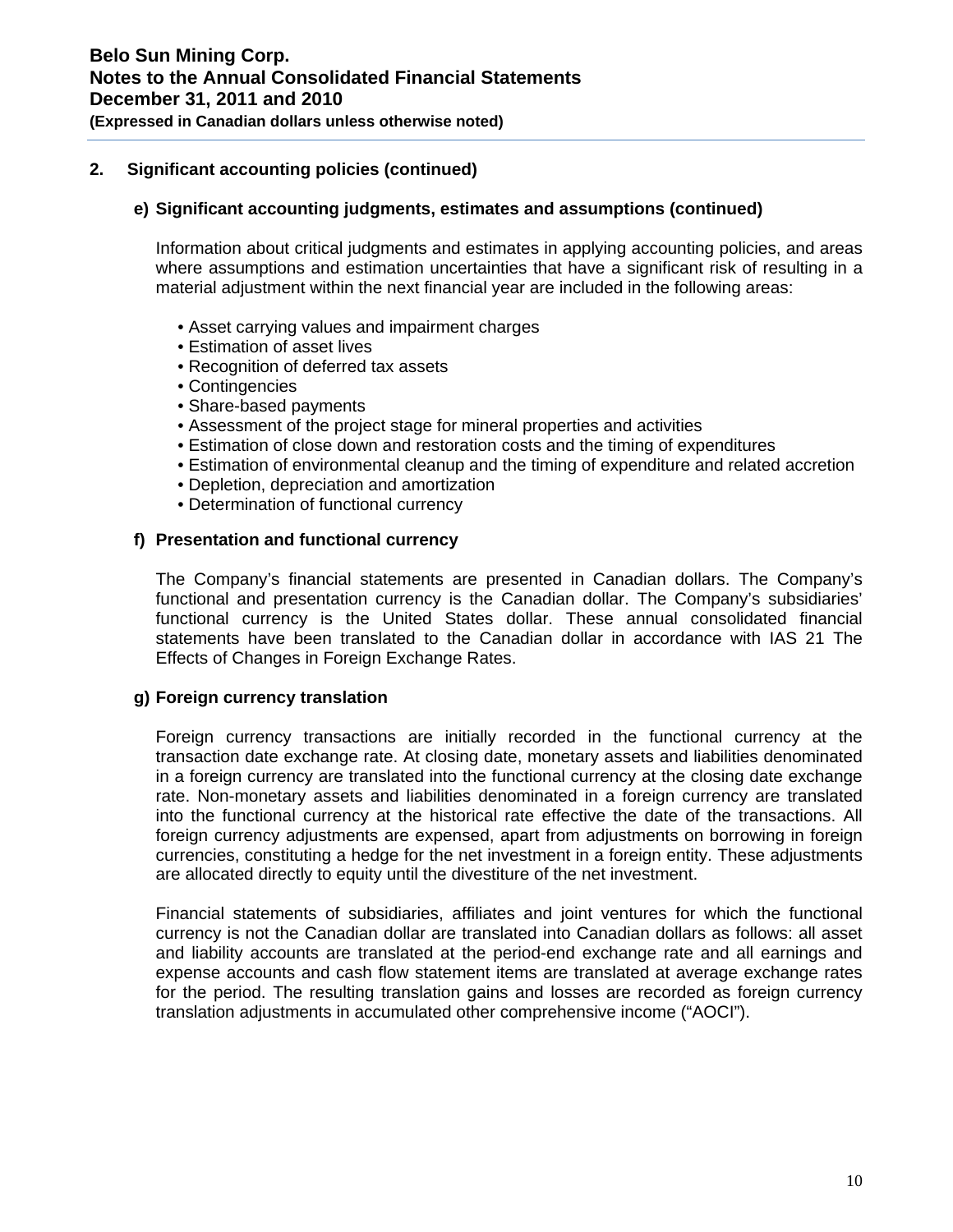#### **h) Cash and cash equivalents**

The cash and cash equivalents category consists of cash in banks, short-term money market instruments, call deposits and other highly liquid investments with initial maturities of three months or less. Investments in securities, investments with initial maturities greater than three months without an early redemption feature and bank accounts subject to restrictions, other than restrictions due to regulations specific to a country or activity sector (exchange controls, etc.) are not presented as cash equivalents but as financial assets. Bank overdrafts that are repayable on demand and form an integral part of the Company's cash management are included as a component of cash and cash equivalents for the purpose of the statement of cash flows.

#### **i) Prepaid expenses and sundry receivables**

Prepaid expenses and sundry receivables are stated at their cost less impairment losses.

#### **j) Derivative financial instruments**

The Company does not use derivative financial instruments to hedge its exposure to foreign exchange and interest rate risks arising from operational, financing and investment activities. In accordance with its treasury policy, the Company does not hold or issue derivative financial instruments for trading purposes.

#### **k) Property, plant and equipment**

#### **(i) Assets owned by the Company**

Property, plant and equipment are carried at historical cost less any accumulated depreciation and impairment losses. Historical cost includes the acquisition cost or production cost as well as the costs directly attributable to bringing the asset to the location and condition necessary for its use in operations. Amortization is computed using the straight-line method based on the estimated useful life of the assets (Note  $2(k)(vi)$ ). Useful life is reviewed at the end of each reporting period. Assets financed by finance lease contracts are capitalized at the lower of the fair value of future minimum lease payments and market value and the related debt is recorded in "borrowings and other financial liabilities". These assets are amortized on a straight-line basis over their estimated useful life. Amortization expenses on assets acquired under such leases are included in amortization expenses.

Subsequent to initial recognition, the cost model is applied to property, plant and equipment.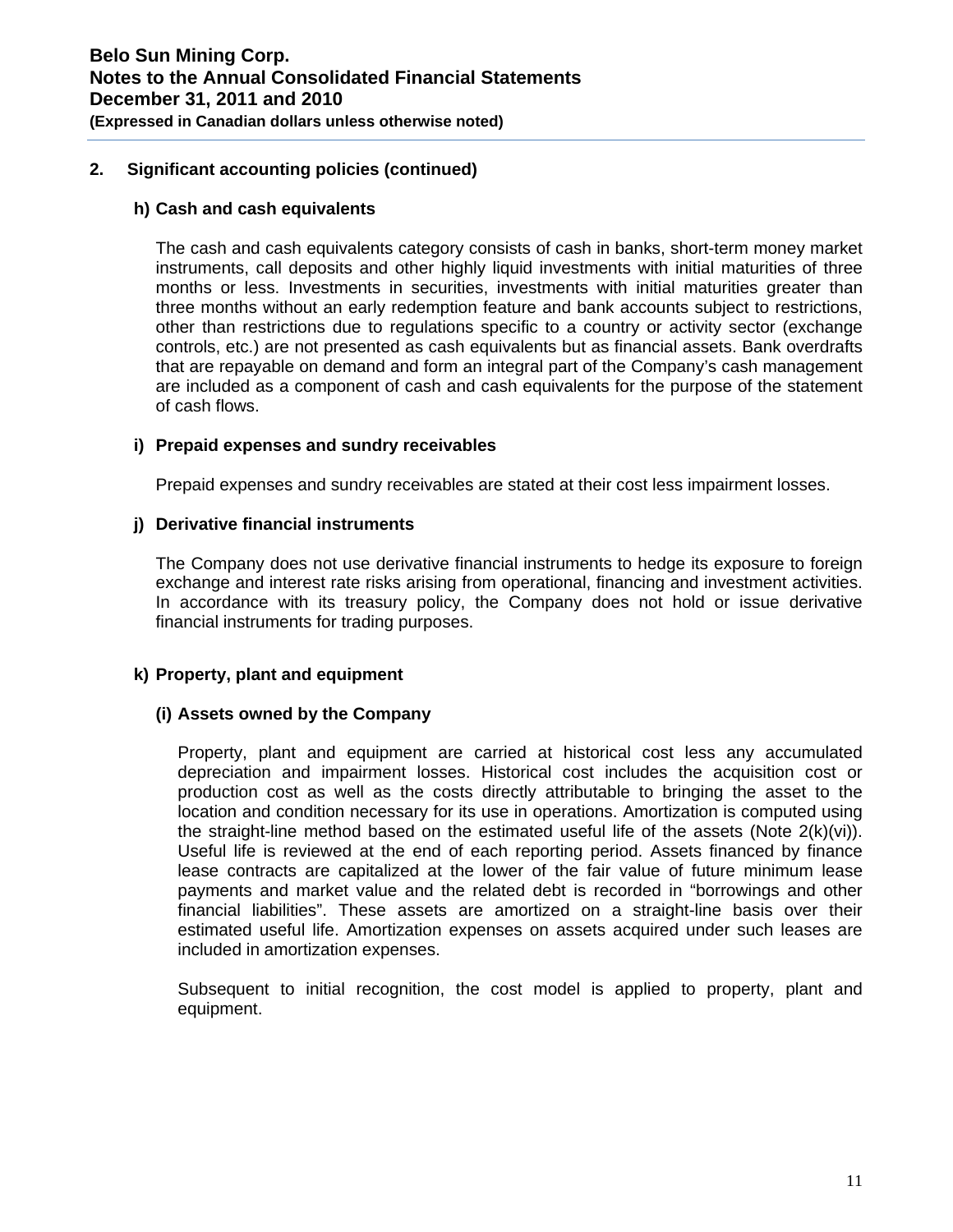# **k) Property, plant and equipment (continued)**

# **(i) Assets owned by the Company (continued)**

#### **Leased assets**

Leases in terms of which the Company assumes substantially all the risks and rewards of ownership are classified as finance leases. The owner-occupied property acquired by way of finance lease is stated at an amount equal to the lower of its fair value and the present value of the minimum lease payments at inception of the lease, less accumulated amortization (see Note 2(k)(vi)) and impairment losses. The property held under finance leases and leased out under operating lease is classified as investment property and stated at the fair value model. Property held under operating leases that would otherwise meet the definition of investment property may be classified as investment property on a property-by-property basis.

### **(ii) Exploration and evaluation**

The Company expenses exploration and evaluation expenditures as incurred. Exploration and evaluation expenditures include acquisition costs of mineral properties, property option payments and exploration and evaluation activities.

Once a project has been established as commercially viable and technically feasible, related development expenditures are capitalized. This includes costs incurred in preparing the site for mining operations. Capitalization ceases when the mine is capable of commercial production, with the exception of development costs that give rise to a future benefit.

# **(iii) Development**

When economically viable reserves have been determined and the decision to proceed with development has been approved, the expenditures related to construction are capitalized as construction-in-progress and classified as a component of property plant and equipment. Costs associated with the commissioning of new assets, in the period before they are operating in the way intended by management, are capitalized.

# **(iv) Subsequent costs**

The Company recognizes in the carrying amount of an item of property, plant and equipment the cost of replacing part of such an item when that cost is incurred if it is probable that the future economic benefits embodied with the item will flow to the Company and the cost of the item can be measured reliably. All other costs are recognized in the income statement as an expense as incurred.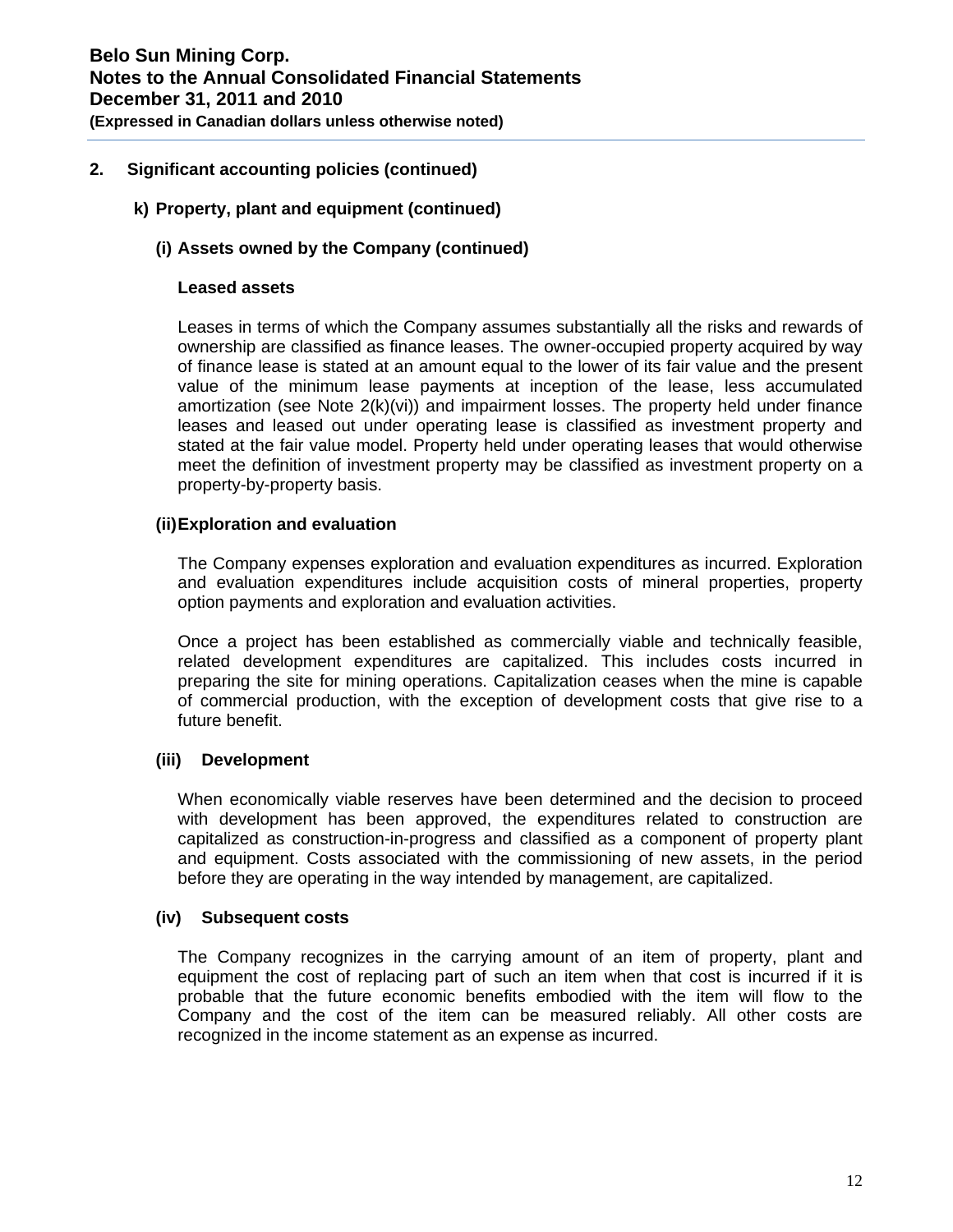# **k) Property, plant and equipment (continued)**

# **(v) Amortization**

Amortization is charged to the income statement on a straight-line basis over the estimated useful lives of each part of an item of property, plant and equipment. Land and buildings under construction are not depreciated. The estimated useful lives in the current and comparative periods are as follows:

- Vehicles 5 years
- Furniture and office equipment 3 to 10 years
- Mining equipment 10 years

The residual value, if not insignificant, is reassessed annually.

### **l) Impairment**

When events or changes in the economic environment indicate a risk of impairment to intangible assets or property, plant and equipment, an impairment test is performed to determine whether the carrying amount of the asset or group of assets under consideration exceeds its or their recoverable amount. Recoverable amount is defined as the higher of an asset's fair value (less costs to sell) and its value in use. Value in use is equal to the present value of future cash flows expected to be derived from the use and sale of the asset.

In addition, asset impairment tests are subject to the following provisions, pursuant to IAS 36 Impairment of Assets:

- Recoverable amount is determined for an individual asset, unless the asset does not generate cash inflows that are largely independent of those from other assets or groups of assets. If this is the case, recoverable amount is determined for the group of assets.
- Value in use is determined based on discounted cash flow projections consistent with the most recent budget and business plan approved by management. The discount rate applied reflects current assessments by the market of the time value of money and the risks specific to the asset or group of assets.
- Fair value (less costs to sell) is the amount obtainable from the sale of the asset or group of assets in an arm's length transaction between knowledgeable and willing parties, less costs to sell. These values are determined based on market data (comparison with similar listed companies, value attributed in recent transactions and stock market prices), or in the absence of reliable data based on discounted future cash flows.
- If the recoverable amount is less than the carrying amount of an asset or group of assets, an impairment loss is recognized for the difference. In the case of a group of assets, this impairment loss is recorded in priority against goodwill.
- Impairment losses recognized in respect of property, plant and equipment and intangible assets (other than goodwill) may be reversed in a later period if the recoverable amount becomes greater than the carrying amount, within the limit of impairment losses previously recognized. Conversely, impairment losses recognized in respect of goodwill cannot be reversed.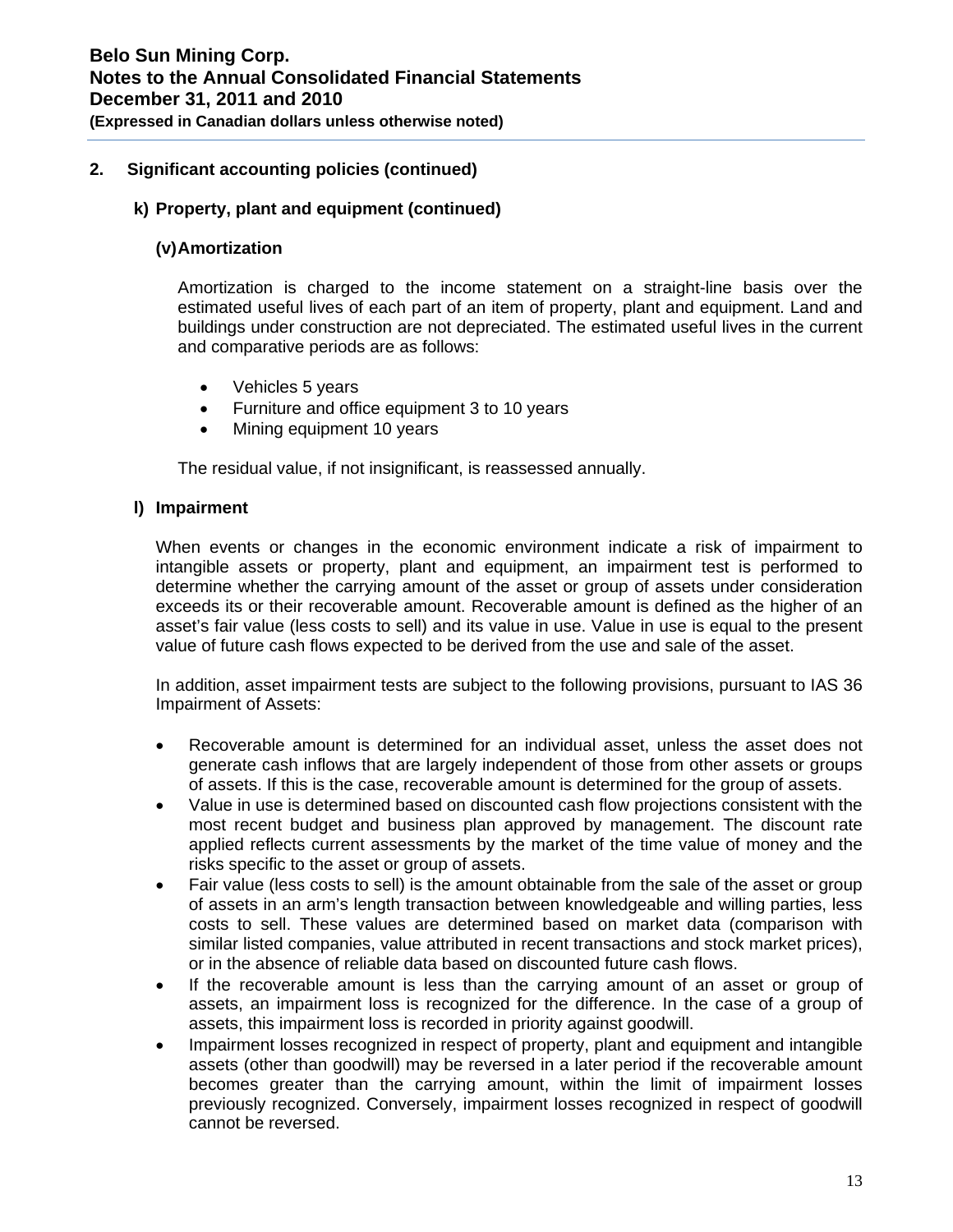#### **l) Impairment (continued)**

Impairment losses recognized in respect of cash-generating units are allocated first to reduce the carrying amount of any goodwill allocated to cash-generating units (group of units) and then, to reduce the carrying amount of the other assets in the unit (group of units) on a pro rata basis.

#### **m) Financial Assets**

Financial assets within the scope of IAS 39 Financial Instruments: Recognition and Measurement are classified as financial assets at fair value through profit or loss, loans and receivables, held-to-maturity investments, available-for-sale financial assets, or derivatives. The Company determines the classification of its financial assets at initial recognition.

All financial assets are recognized initially at fair value plus, in the case of investments not at fair value through profit or loss, directly attributable transaction costs.

Purchases or sales of financial assets that require delivery of assets within a time frame established by regulation or convention in the marketplace (regular way trades) are recognized on the trade date, (i.e., the date that the Company commits to purchase or sell the asset).

The Company's financial assets include cash and cash equivalents, sundry receivables and term investment.

Financial assets at fair value through profit or loss:

Financial assets at fair value through profit or loss includes financial assets held for trading and financial assets designated upon initial recognition at fair value through profit or loss. Financial assets are classified as fair value through profit or loss if they are acquired for the purpose of selling or repurchasing in the near term. This category includes derivative financial instruments entered into by the Company that are not designated as hedging instruments in hedge relationships as defined by IAS 39. Derivatives, including separated embedded derivatives are also classified as held for trading unless they are designated as effective hedging instruments. Financial assets at fair value through profit or loss are carried in the statement of financial position at fair value with changes in fair value recognized in interest income and finance costs in the income statement.

The Company has designated cash, cash equivalents and term investment upon initial recognition as at fair value through profit or loss. The Company evaluated its financial assets at fair value through profit and loss (held for trading) to determine whether the intent to sell them in the near term is still appropriate. When the Company is unable to trade these financial assets due to inactive markets and management's intent to sell them in the foreseeable future significantly changes, the Company may elect, in rare circumstances, to reclassify these financial assets. The reclassification to loans and receivables, available-forsale or held-to-maturity depends on the nature of the asset. This evaluation does not affect any financial assets designated at fair value through profit or loss using the fair value option at designation.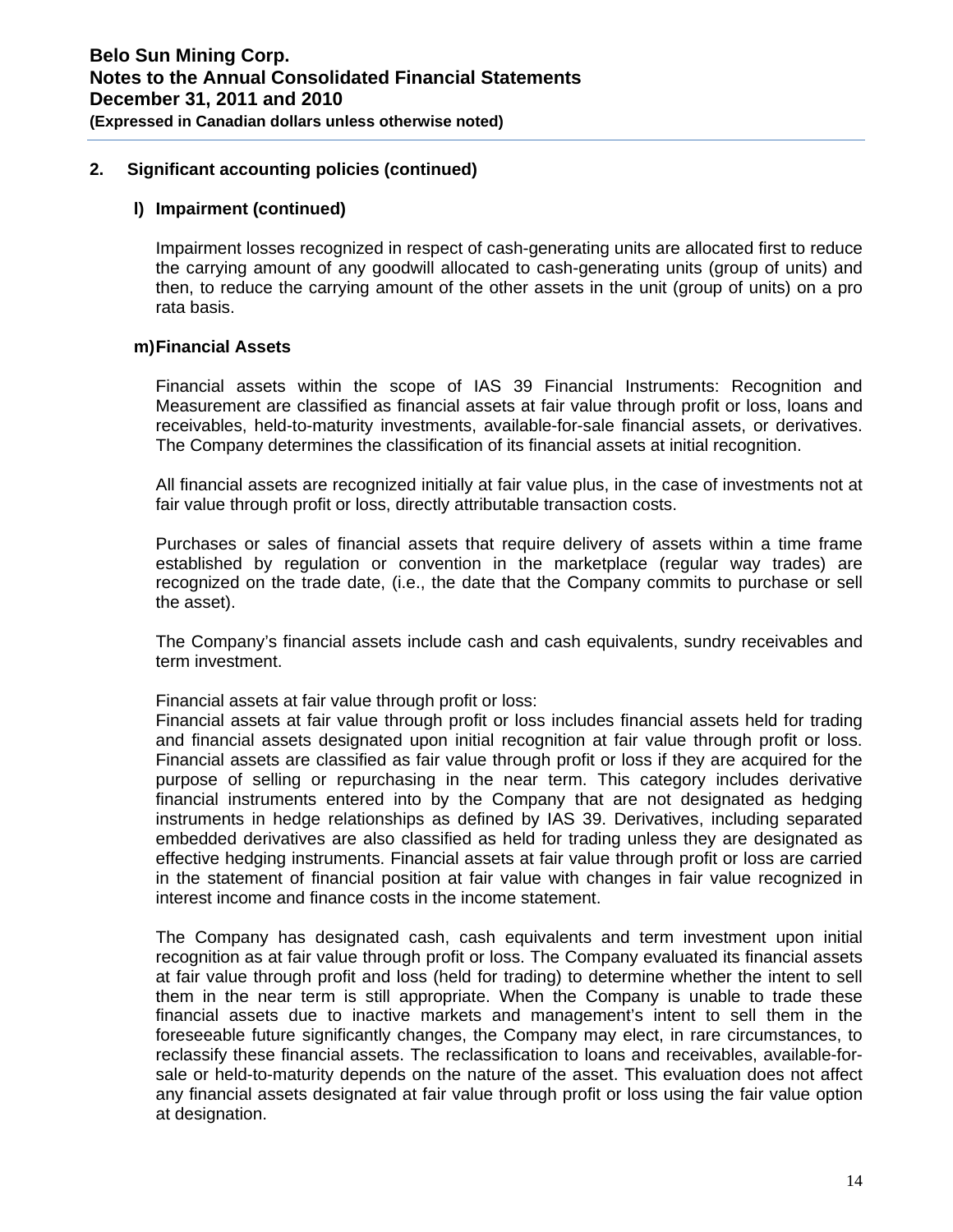### **(Expressed in Canadian dollars unless otherwise noted)**

### **2. Significant accounting policies (continued)**

#### **m) Financial Assets (continued)**

#### Loans and receivables:

Loans and receivables are non-derivative financial assets with fixed or determinable payments that are not quoted in an active market. After initial measurement, such financial assets are subsequently measured at amortized cost using the effective interest rate method ("EIR"), less impairment. Amortized cost is calculated by taking into account any discount or premium on acquisition and fees or costs that are an integral part of the EIR. The EIR amortization is included in finance income in the income statement. The losses arising from impairment are recognized in the income statement.

#### De-recognition

A financial asset (or, where applicable a part of a financial asset or part of a group of similar financial assets) is derecognized when:

- The rights to receive cash flows from the asset have expired
- The Company has transferred its rights to receive cash flows from the asset or has assumed an obligation to pay the received cash flows in full without material delay to a third party under a 'pass-through' arrangement; and either:
	- (a) the Company has transferred substantially all the risks and rewards of the asset; or
	- (b) the Company has neither transferred nor retained substantially all the risks and rewards of the asset, but has transferred control of the asset.

When the Company has transferred its rights to receive cash flows from an asset or has entered into a pass-through arrangement, and has neither transferred nor retained substantially all the risks and rewards of the asset nor transferred control of the asset, the asset is recognized to the extent of the Company's continuing involvement in the asset.

In that case, the Company also recognizes an associated liability. The transferred asset and the associated liability are measured on a basis that reflects the rights and obligations that the Company has retained. Continuing involvement that takes the form of a guarantee over the transferred asset is measured at the lower of the original carrying amount of the asset and the maximum amount of consideration that the Company could be required to repay.

#### **n) Impairment of financial assets**

The Company assesses at each reporting date whether there is any objective evidence that a financial asset or a group of financial assets is impaired. A financial asset or a group of financial assets is deemed to be impaired if, and only if, there is objective evidence of impairment as a result of one or more events that have occurred after the initial recognition of the asset (an incurred 'loss event') and that loss event has an impact on the estimated future cash flows of the financial asset or the group of financial assets that can be reliably estimated. Evidence of impairment may include indications that the debtors or a group of debtors is experiencing significant financial difficulty, default or delinquency in interest or principal payments, the probability that they will enter bankruptcy or other financial reorganization and where observable data indicate that there is a measurable decrease in the estimated future cash flows, such as changes in arrears or economic conditions that correlate with defaults.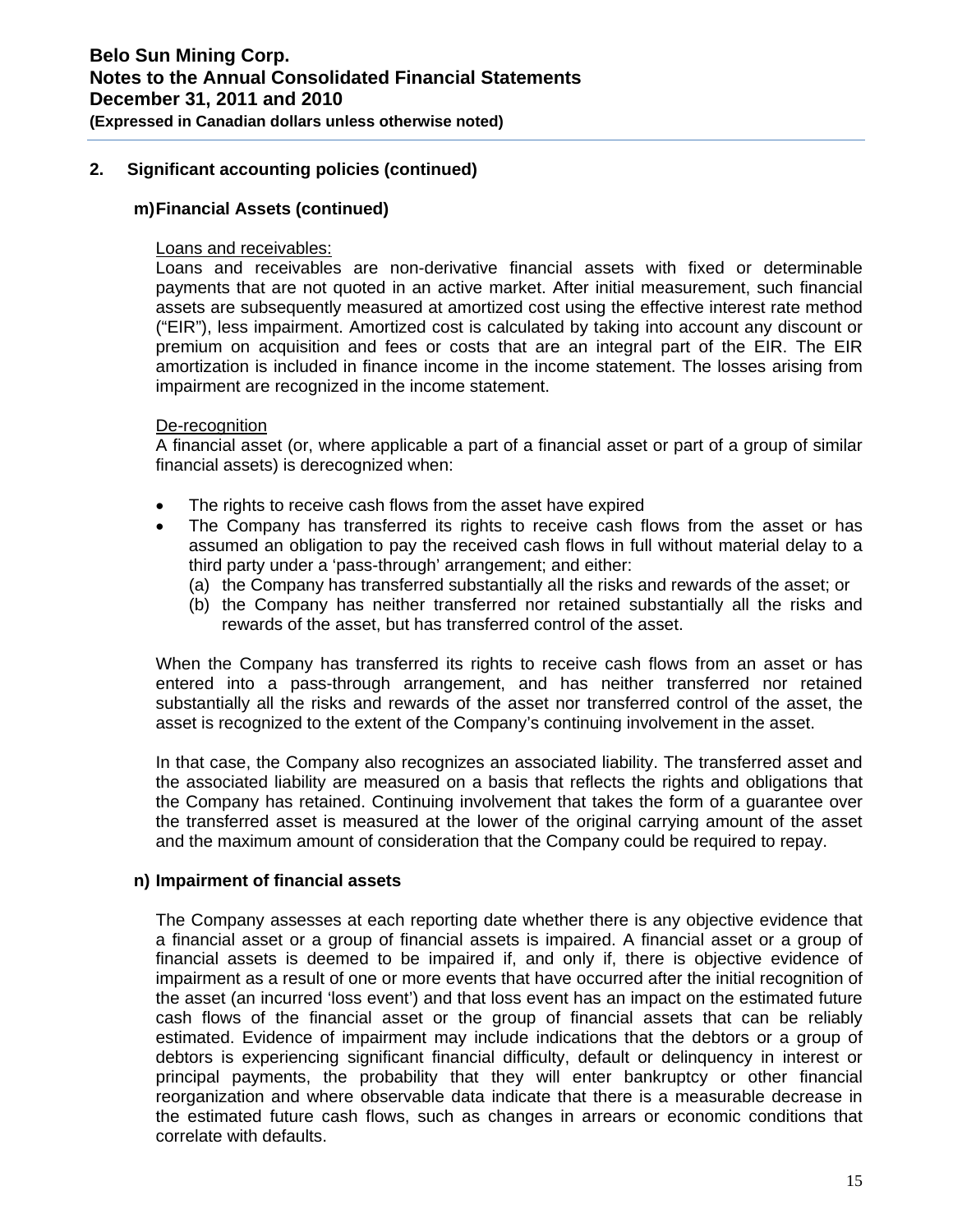#### **n) Impairment of financial assets (continued)**

For financial assets carried at amortized cost, the Company first assesses individually whether objective evidence of impairment exists individually for financial assets that are individually significant, or collectively for financial assets that are not individually significant. If the Company determines that no objective evidence of impairment exists for an individually assessed financial asset, whether significant or not, it includes the asset in a group of financial assets with similar credit risk characteristics and collectively assesses them for impairment. Assets that are individually assessed for impairment and for which an impairment loss is, or continues to be, recognized are not included in a collective assessment of impairment.

If there is objective evidence that an impairment loss has been incurred, the amount of the loss is measured as the difference between the asset's carrying amount and the present value of estimated future cash flows (excluding future expected credit losses that have not yet been incurred). The present value of the estimated future cash flows is discounted at the financial asset's original effective interest rate. If a loan has a variable interest rate, the discount rate for measuring any impairment loss is the current effective interest rate.

The carrying amount of the asset is reduced through the use of an allowance account and the amount of the loss is recognized in the income statement. Interest income continues to be accrued on the reduced carrying amount and is accrued using the rate of interest used to discount the future cash flows for the purpose of measuring the impairment loss. The interest income is recorded as part of finance income in the income statement. Loans together with the associated allowance are written off when there is no realistic prospect of future recovery and all collateral has been realized or has been transferred to the Company. If, in a subsequent year, the amount of the estimated impairment loss increases or decreases because of an event occurring after the impairment was recognized, the previously recognized impairment loss is increased or reduced by adjusting the allowance account. If a future write-off is later recovered, the recovery is credited to finance costs in the income statement.

The present value of the estimated future cash flows is discounted at the financial asset's original effective interest rate.

#### **o) Financial liabilities**

Financial liabilities within the scope of IAS 39 are classified as financial liabilities at fair value through profit or loss, loans and borrowings, or as derivatives designated as hedging instruments in an effective hedge, as appropriate. The Company determines the classification of its financial liabilities at initial recognition.

All financial liabilities are recognized initially at fair value and in the case of loans and borrowings, plus directly attributable transaction costs.

The Company's financial liabilities include accounts payables and accrued liabilities and finance leases.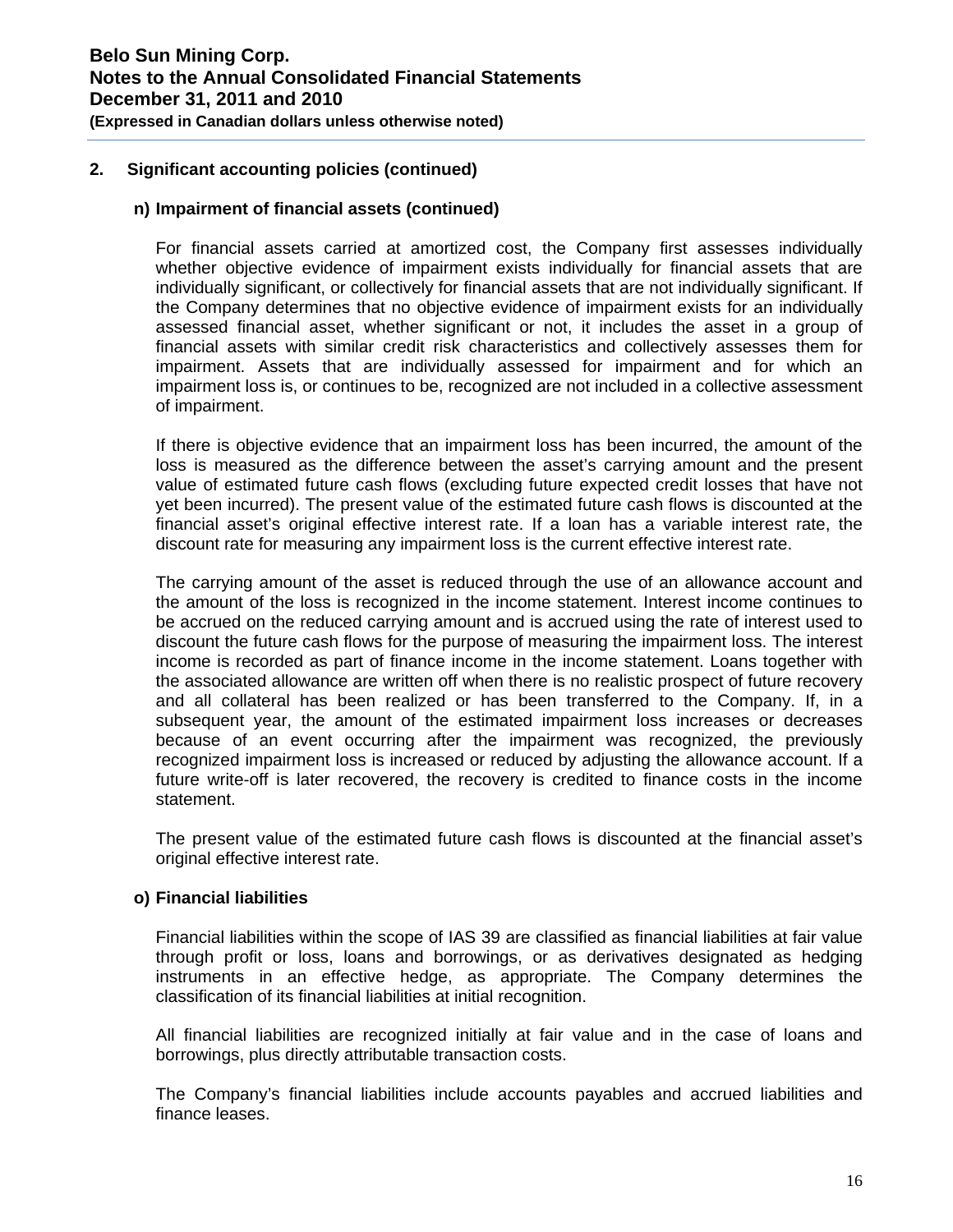#### **o) Financial liabilities (continued)**

The measurement of financial liabilities depends on their classification as follows:

Financial liabilities at fair value through profit or loss:

Financial liabilities at fair value through profit or loss include financial liabilities held for trading and financial liabilities designated upon initial recognition as fair value through profit or loss.

Financial liabilities at amortized costs include accounts payable and accrued liabilities and finance leases.

#### De-recognition

A financial liability is derecognized when the obligation under the liability is discharged or cancelled or expires. When an existing financial liability is replaced by another from the same lender on substantially different terms, or the terms of an existing liability are substantially modified, such an exchange or modification is treated as a de-recognition of the original liability and the recognition of a new liability, and the difference in the respective carrying amounts is recognized in the income statement.

#### Offsetting of financial instruments

Financial assets and financial liabilities are offset and the net amount reported in the consolidated statement of financial position if, and only if, there is a currently enforceable legal right to offset the recognized amounts and there is an intention to settle on a net basis, or to realize the assets and settle the liabilities simultaneously.

#### Fair value of financial instruments

The fair value of financial instruments that are traded in active markets at each reporting date is determined by reference to quoted market prices or dealer price quotations (bid price for long positions and ask price for short positions), without any deduction for transaction costs.

For financial instruments not traded in an active market, the fair value is determined using appropriate valuation techniques. Such techniques may include using recent arm's length market transactions; reference to the current fair value of another instrument that is substantially the same; discounted cash flow analysis or other valuation models.

# **p) Interest income**

Interest income is recognized when it is probable that the economic benefits will flow to the Company and the amount of revenue can be measured reliably. Interest revenue is accrued on a time basis, by reference to the principal outstanding and at the effective interest rate applicable, which is the rate that exactly discounts estimated future cash receipts through the expected life of the financial asset to that asset's net carrying amount on initial recognition.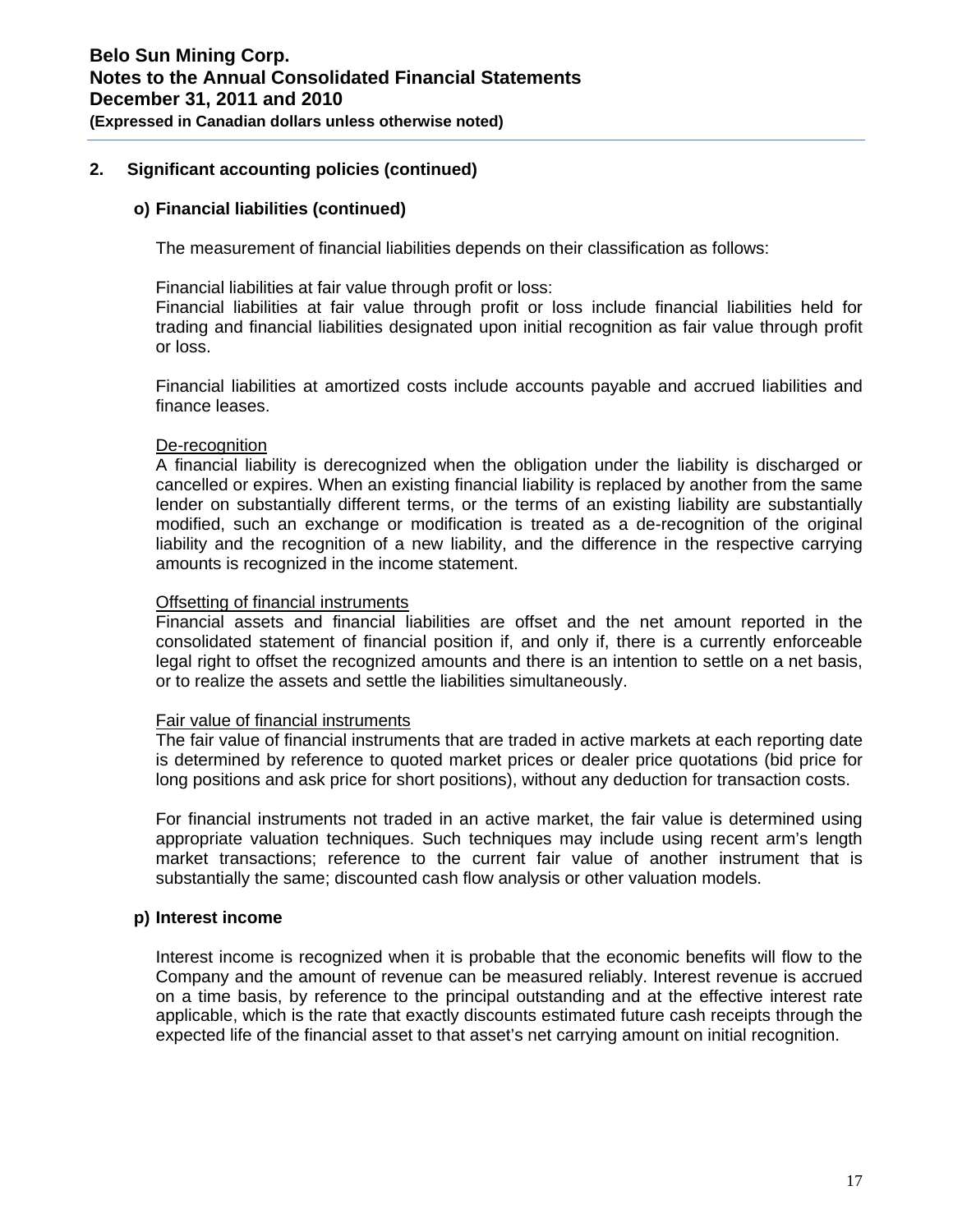#### **q) Share-based payments**

Equity-settled share-based payments to employees and others providing similar services are measured at the fair value of the equity instruments at the grant date. Details regarding the determination of the fair value of equity-settled share-based transactions are set out in the share-based payment note.

The fair value determined at the grant date of the equity-settled share-based payments is expensed on a straight-line basis over the period during which the employee becomes unconditionally entitled to equity instruments, based on the Company's estimate of equity instruments that will eventually vest. At the end of each reporting period, the Company revises its estimate of the number of equity instruments expected to vest. The impact of the revision of the original estimates, if any, is recognized in profit or loss such that the cumulative expense reflects the revised estimate, with a corresponding adjustment to the equity-settled employee benefits reserve.

Equity-settled share-based payment transactions with parties other than employees are measured at the fair value of the goods or services received, except where that fair value cannot be estimated reliably, in which case they are measured at the fair value of the equity instruments granted, measured at the date the entity obtains the goods or the counterparty renders the service.

#### **r) Finance costs**

Finance costs comprise interest payable on borrowings calculated using the effective interest rate method and foreign exchange gains and losses on foreign currency borrowings.

# **s) Taxation**

Income tax expense represents the sum of the tax currently payable and deferred tax. The tax currently payable is based on taxable profit for the year. Taxable profit differs from profit as reported in the consolidated income statement because of items of income or expense that are taxable or deductible in other years and items that are never taxable or deductible. The Company's liability for current tax is calculated using tax rates that have been enacted or substantively enacted by the end of the reporting period.

Deferred tax is recognized on temporary differences between the carrying amounts of assets and liabilities in the financial statements and the corresponding tax bases used in the computation of taxable profit. Deferred tax liabilities are generally recognized for all taxable temporary differences. Deferred tax assets are generally recognized for all deductible temporary differences to the extent that it is probable that taxable profits will be available against which those deductible temporary differences can be utilized. Such deferred tax assets and liabilities are not recognized if the temporary difference arises from goodwill or from the initial recognition (other than in a business combination) of other assets and liabilities in a transaction that affects neither the taxable profit nor the accounting profit.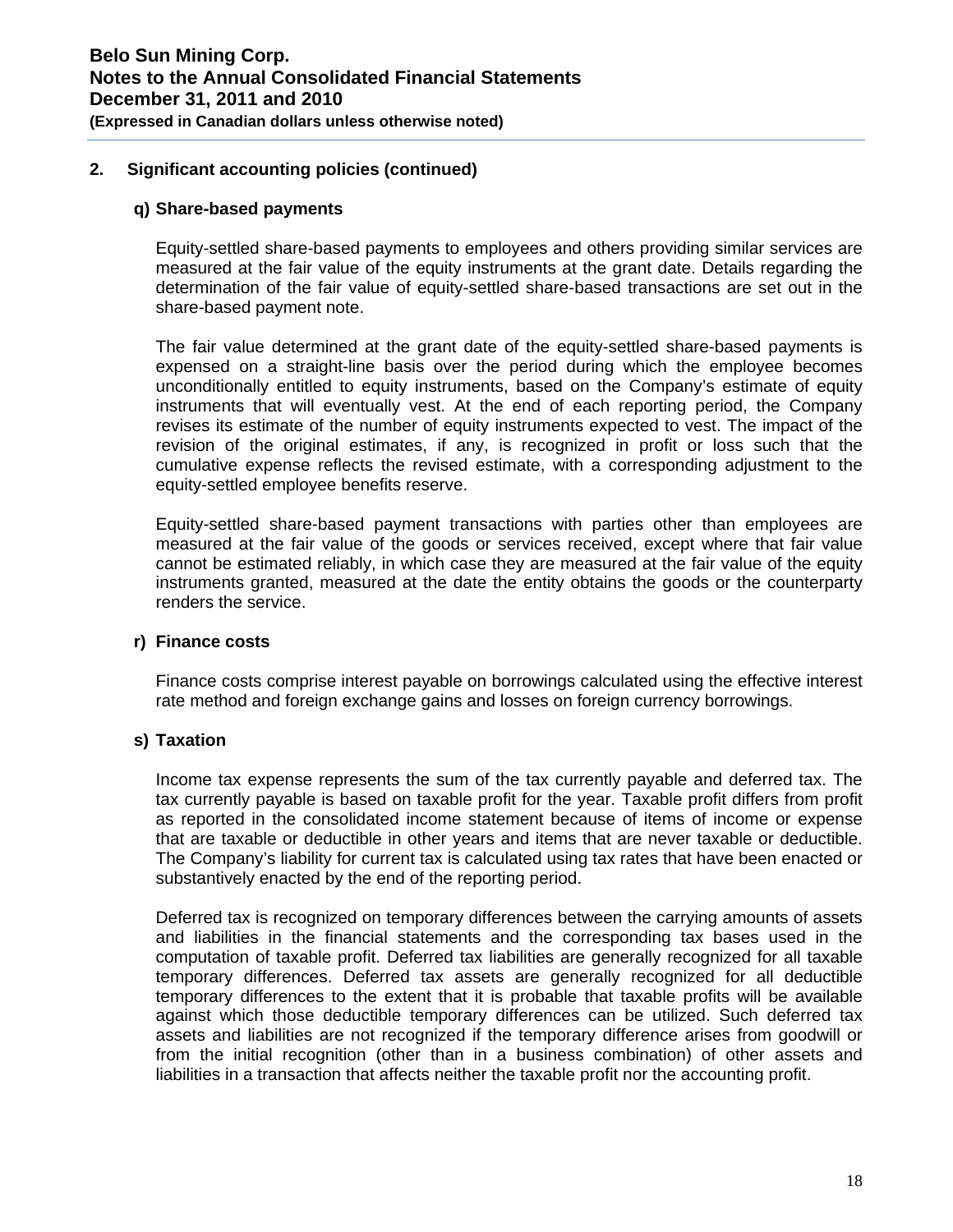#### **s) Taxation (continued)**

Deferred tax liabilities are recognized for taxable temporary differences associated with investments in subsidiaries and associates, and interests in joint ventures, except where the Company is able to control the reversal of the temporary difference and it is probable that the temporary difference will not reverse in the foreseeable future. Deferred tax assets arising from deductible temporary differences associated with such investments and interests are only recognized to the extent that it is probable that there will be sufficient taxable profits against which to utilize the benefits of the temporary differences and they are expected to reverse in the foreseeable future.

The carrying amount of deferred tax assets is reviewed at the end of each reporting period and reduced to the extent that it is no longer probable that sufficient taxable profits will be available to allow all or part of the asset to be recovered.

Deferred tax assets and liabilities are measured at the tax rates that are expected to apply in the period in which the liability is settled or the asset realized, based on tax rates (and tax laws) that have been enacted or substantively enacted by the end of the reporting period. The measurement of deferred tax liabilities and assets reflects the tax consequences that would follow from the manner in which the Company expects, at the end of the reporting period, to recover or settle the carrying amount of its assets and liabilities.

Deferred tax assets and liabilities are offset when there is a legally enforceable right to offset current tax assets against current tax liabilities and when they relate to income taxes levied by the same taxation authority and the Company intends to settle its current tax assets and liabilities on a net basis.

# **t) Provisions**

Provisions are recognized when (a), the Company has a present obligation (legal or constructive) as a result of a past event, and (b), it is probable that an outflow of resources embodying economic benefits will be required to settle the obligation and a reliable estimate can be made of the amount of the obligation. Where the Company expects some or all of a provision to be reimbursed, for example under an insurance contract, the reimbursement is recognized as a separate asset but only when the reimbursement is virtually certain. The expense relating to any provision is presented in the income statement net of any reimbursement. If the effect of the time value of money is material, provisions are discounted using a current pre tax rate that reflects, where appropriate, the risks specific to the liability. Where discounting is used, the increase in the provision due to the passage of time is recognized as a finance cost.

#### **(i) Rehabilitation provision**

The Company records the present value of estimated costs of legal and constructive obligations required to restore operating locations in the period in which the obligation is incurred. The nature of these restoration activities includes dismantling and removing structures, rehabilitating mines and tailings dams, dismantling operating facilities, closure of plant and waste sites, and restoration, reclamation and re-vegetation of affected areas.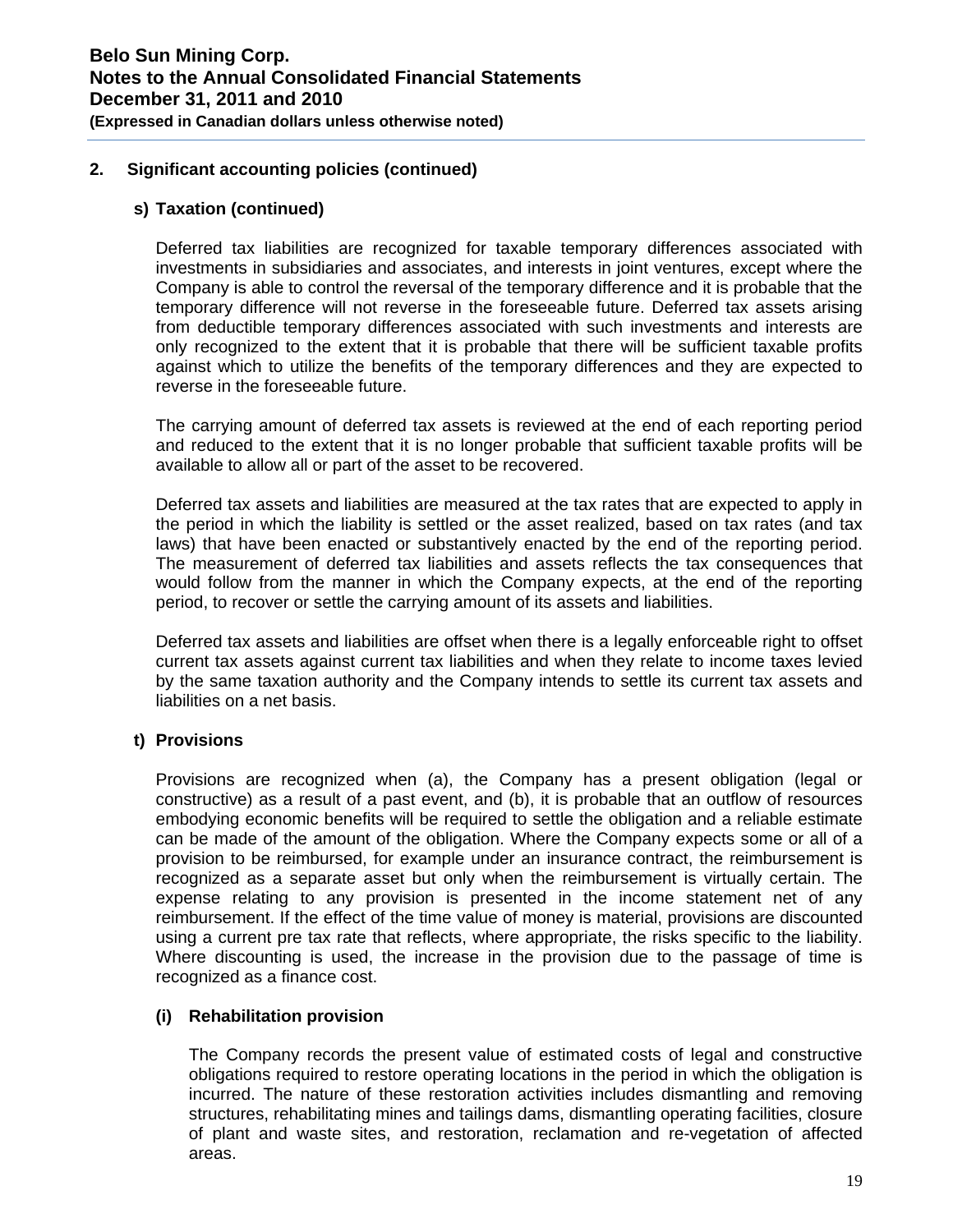#### **t) Provisions (continued)**

### **(i) Rehabilitation provision (continued)**

The obligation generally arises when the asset is installed or the ground / environment is disturbed at the production location. When the liability is initially recognized, the present value of the estimated cost is capitalized by increasing the carrying amount of the related mining assets to the extent that it was incurred prior to the production of related ore. Over time, the discounted liability is increased for the change in present value based on the discount rates that reflect current market assessments and the risks specific to the liability. The periodic unwinding of the discount is recognized in the income statement as a finance cost. Additional disturbances or changes in rehabilitation costs will be recognized as additions or charges to the corresponding assets and rehabilitation liability when they occur. For closed sites, changes to estimated costs are recognized immediately in the income statement.

#### **(ii) Employee entitlements**

Employee entitlements to annual leave are recognized as the employees earn them. A provision, stated at current cost, is made for the estimated liability at period end.

#### **(iii) Onerous contract**

Present obligations arising under onerous contracts are recognized and measured as provisions. An onerous contract is considered to exist where the Company has a contract under which the unavoidable costs of meeting the obligations under the contract exceed the economic benefits expected to be received under it.

#### **u) Warrants**

Proceeds on the issuance of units are allocated between share capital and warrants reserves using a relative fair value approach, with warrant value determined based on the Black-Scholes pricing model.

#### **3. Prepaid expenses and sundry receivables**

|                                    | 31-Dec-11 |            | 31-Dec-10 |           |      | 1-Jan-10 |
|------------------------------------|-----------|------------|-----------|-----------|------|----------|
| Trade receivables                  | \$        | 120,155 \$ |           | 14.778 \$ |      | 12,793   |
| HST/VAT receivable                 |           | 248.157    |           | 60.564    |      | 9.191    |
| Proceeds from exercise of warrants |           | -          |           | 103.360   |      |          |
| Prepaid insurance                  |           | 24.511     |           | 15.967    |      | 13,711   |
|                                    | \$        | 392.823    |           | 194.669   | - \$ | 35,695   |

Receivables disclosed above are classified as loans and receivables and are therefore measured at amortized cost.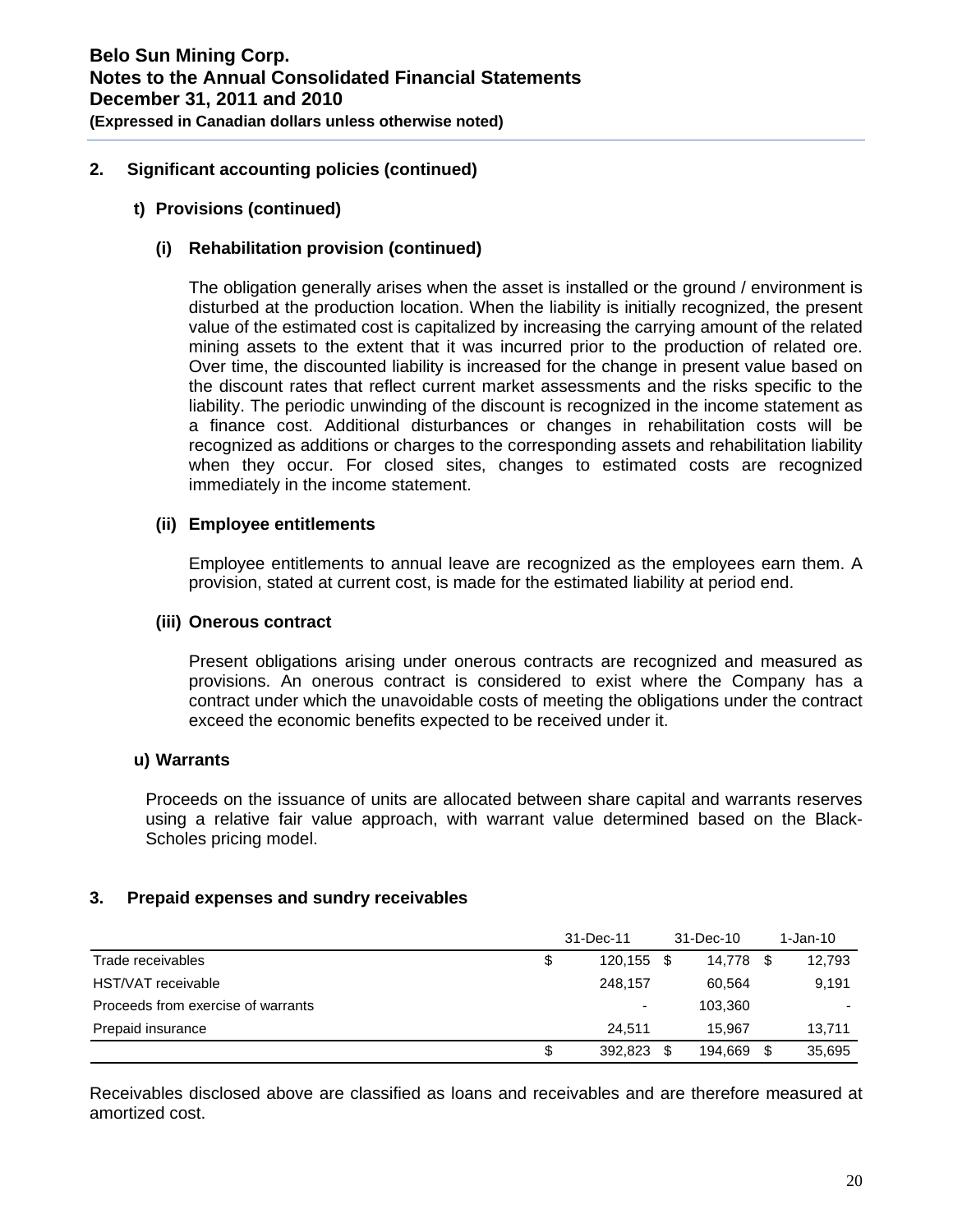# **4. Exploration and evaluation expenses and engineering studies**

Exploration and evaluation expenditures and engineering studies expensed immediately in the income statement for the year ended December 31, 2011 collectively amounted to \$24,419,866 (December 31, 2010 - \$5,581,752).

Exploration and evaluation properties comprise the following:

a) Volta Grande, Para State, Brazil

The gold project includes approximately 103,169 hectares in twenty-two Exploration Permits (2010 – 19,508 hectares in nine exploration permits) and 49,906 hectares in ten Exploration Applications (2010 – 148,235 hectares in twenty exploration applications) and is situated in the margin of the Xingu river, some 60 km from the city of Altamira, Para State.

Under the agreement, the Company agreed to pay to OCA Mineracao Ltda., an unrelated company whose controlling shareholder is the Tenaris-Confab Group, a total of US\$600,000 of which US\$12,500 was paid in January 2004 and US\$50,000 paid in April 2004 and the outstanding balance was paid in December 2006. OCA Mineracao Ltda. ownership was transferred to the Company in March 2008. The transfer of title to the Volta Grande Property to Belo Sun occurred following the arrangements with Companhia de Pesquisa de Recursos Minerais ("CPRM"), a Brazilian state owned company, whereby the Company has committed to pay CPRM 3,740,000 Reais if a mineable deposit is defined on the Volta Grande Property. As security, the Company purchased a term deposit of 3,740,000 Reais.

In March 2008, the Company successfully renegotiated the agreement with CPRM. Under the new terms, CPRM released to the Company 3,525,087 Reais of the total term deposit of 4,273,087 Reais including accrued interest, held in security to cover the Company's potential debt owed to CPRM. In addition, the Company allocated the balance of the original term deposit that was not released, amounting to 748,000 Reais, to be retained in an interest bearing term deposit to cover future royalty payments. There has been no production at Volta Grande Property thus no royalties payable and no amounts were withdrawn by CPRM.

The Company is committed to paying approximately US\$1,500,000 to CPRM if a mineable deposit is defined on the property, and to invest a minimum US\$1,500,000 at Volta Grande over a two year period. The Company has fulfilled its investment condition on this property.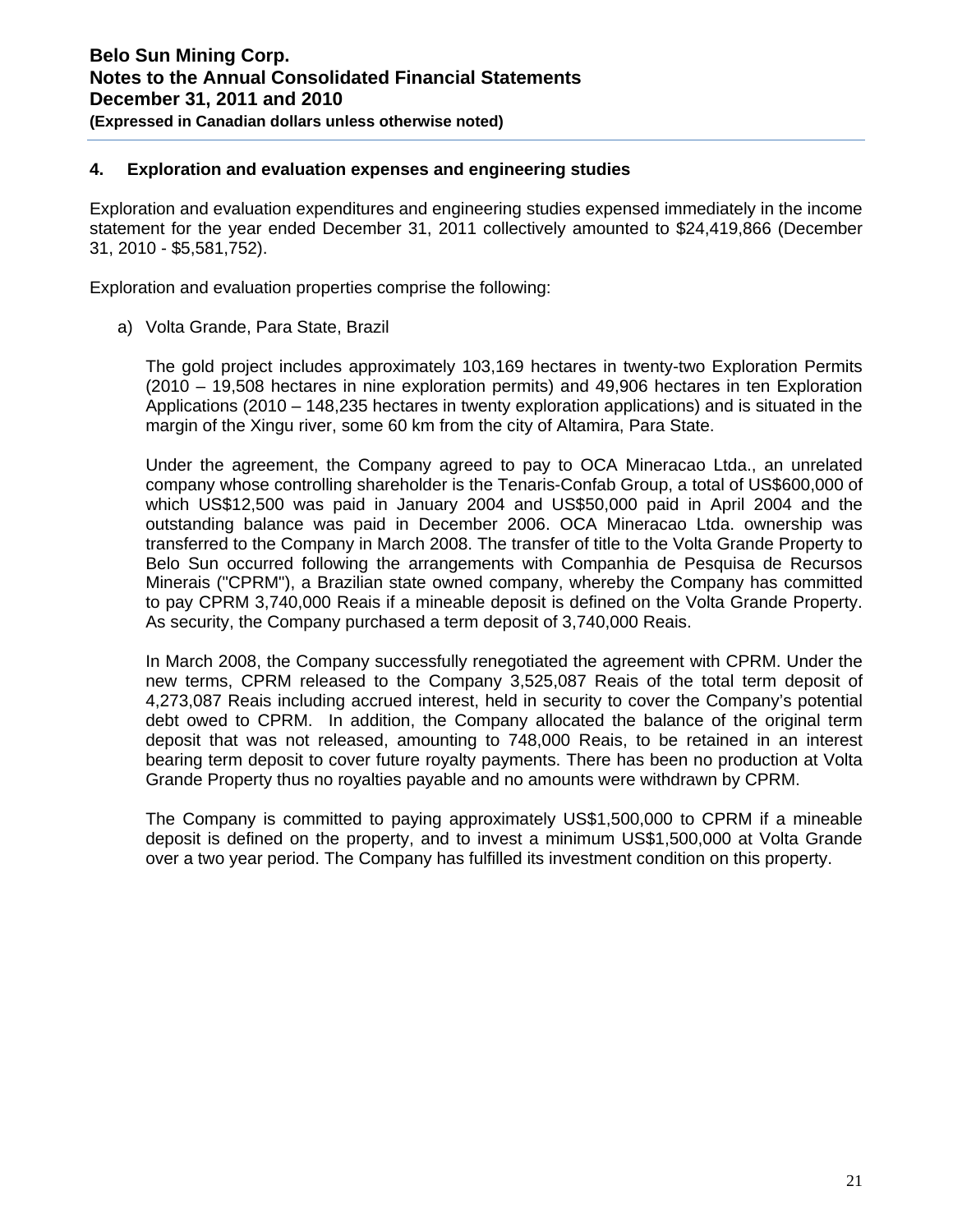# **4. Exploration and evaluation expenses and engineering studies**

b) Patrocino, Para State, Brazil

This gold project is situated in the Para State and includes approximately 18,669 hectares (2010 – 18,669 hectares). Pursuant to a signed contract on October 8, 2004 the Company has the right to acquire 100% of the property. Under the terms of the contract, the Company must make 36 monthly payments of US \$1,667 and issue 200,000 common shares of the Company to the original owners. The Company is current on these payments and issued 200,000 common shares at \$0.10 on June 20, 2005. In addition, the property is subject to a 1.5% net smelter royalty and a sliding scale payment during the first two years of production from the property. The payment ranges from 606 ounces of gold assuming 100,000 ounces of proven and probable reserves to 12,121 ounces of gold assuming 1.2 million proven and probable reserve ounces.

The Company is currently assessing its options with respect to the project including, but not limited to, joint-venture scenarios, earn-out arrangements, and further development by Belo Sun.

### **5. Term investment**

The investment consists of a term deposit of 1,005,805 Reais (CDN\$548,968) (December 31, 2010 – 921,297 Reais (CDN\$552,133) and January 1, 2010 - 855,175 Reais (CDN\$513,362)), including accrued interest, which approximates fair value, to fund the potential amounts owing to CPRM. The term deposit matures on April 22, 2013 and bears interest at a floating rate of approximately 10.20% (December 31, 2010 – 9.17% and January 1, 2010 – 9.25%). The Company intends on rolling over the term deposit on maturity because it is security against the potential amount owing to the CPRM (Note 4(a)) and accordingly, management has shown the investment as a long-term asset.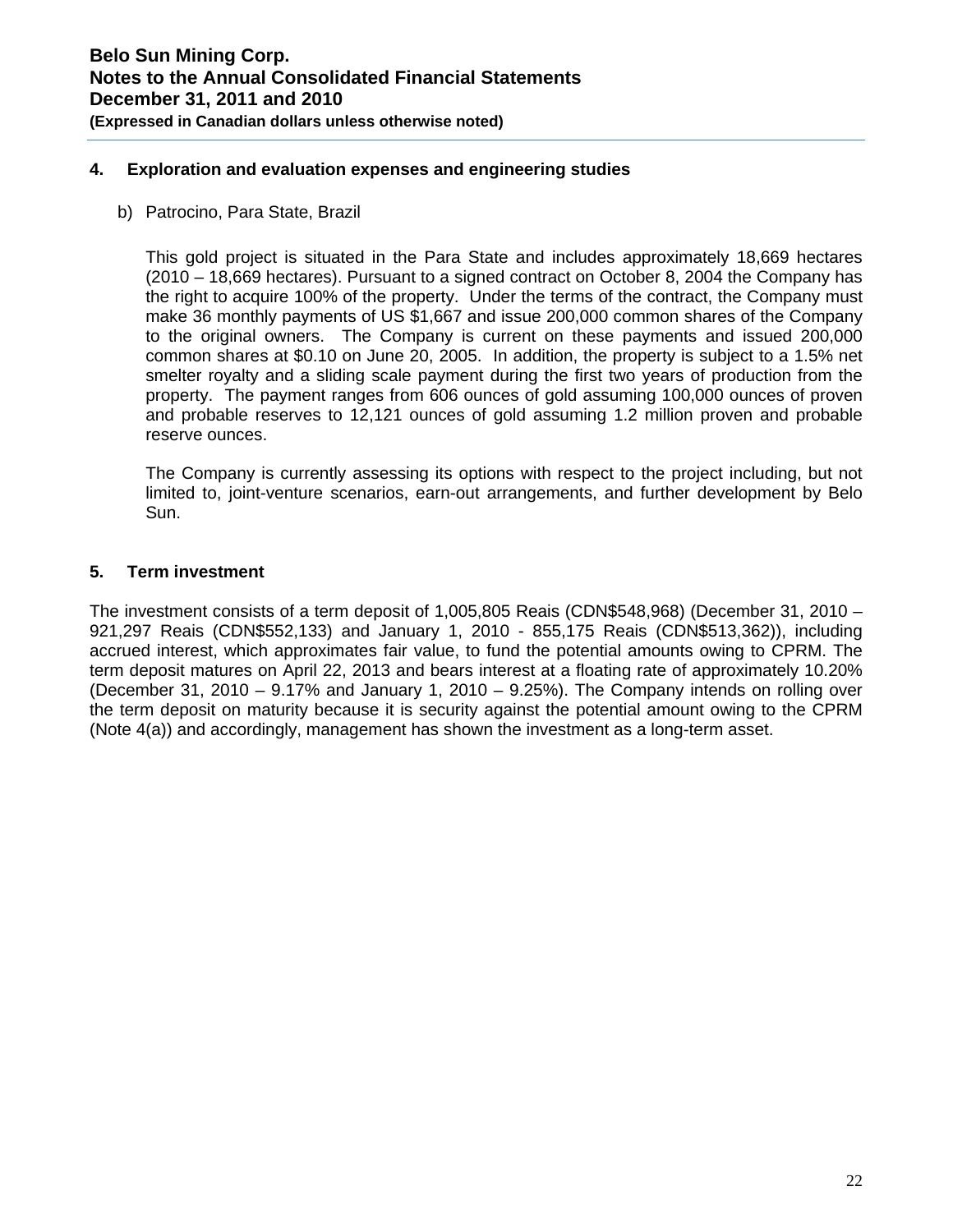# **6. Property, plant and equipment**

|                                        |              |               |               | <b>Building</b>                |         |                |
|----------------------------------------|--------------|---------------|---------------|--------------------------------|---------|----------------|
|                                        |              | Furniture &   | Mining        | under                          |         |                |
|                                        | Vehicles     | equipment     | equipment     | construction                   | Land    | Total          |
| Cost at January 1, 2010                | \$127,013    | 172,296<br>\$ | \$106,348     | \$<br>$\overline{\phantom{a}}$ | \$7,701 | 413,358<br>S   |
| Additions                              | 137,245      | 119.794       | 35,887        | 78,009                         |         | 370.935        |
| <b>Disposals</b>                       |              | (103, 927)    |               |                                |         | (103, 927)     |
| FX adjustment                          | (7, 164)     | (9,351)       | (5,998)       |                                | (434)   | (22, 947)      |
| Cost at December 31, 2010              | 257,094      | 178,812       | 136,237       | 78,009                         | 7,267   | 657,419        |
| Additions                              | 203,859      | 349,832       | 74,517        | 124,357                        |         | 752,565        |
| FX adjustment                          | 10.639       | (24, 056)     | 37,900        | 1,738                          | 354     | 26,575         |
| Cost at December 31, 2011              | 471,592      | 504,588       | 248,654       | 204,104                        | 7,621   | 1,436,559      |
|                                        |              |               |               |                                |         |                |
| Accumulated depreciation               |              |               |               |                                |         |                |
| Balance at January 1, 2010             | 45,126       | 126,840       | 27,147        |                                |         | 199,113        |
| Charge for the year                    | 26,669       | 22,836        | 7,816         |                                |         | 57,321         |
| <b>Disposals</b>                       |              | (104, 408)    |               |                                |         | (104, 408)     |
| FX adjustment                          | (2, 545)     | (8, 118)      | (1,531)       |                                |         | (12, 194)      |
| Balance as at December 31, 2010        | 69,250       | 37,150        | 33,432        |                                |         | 139,832        |
| Charge for the year                    | 53,014       | 34,160        | 39,885        |                                |         | 127,059        |
| FX adjustment                          | 6.673        | 4,967         | 11.339        |                                |         | 22,979         |
| Balance at December 31, 2011           | \$128,937    | \$<br>76,277  | 84,656<br>\$. | \$<br>$\blacksquare$           | \$      | \$<br>289,870  |
|                                        |              |               |               |                                |         |                |
| Net book value as at January 1, 2010   | 81,887<br>\$ | \$<br>45,456  | 79,201<br>\$. | \$                             | \$7,701 | 214,245<br>\$  |
|                                        |              |               |               |                                |         |                |
| Net book value as at December 31, 2010 | \$187,844    | 141,662<br>\$ | \$<br>102.805 | \$<br>78,009                   | \$7,267 | 517,587<br>\$. |
|                                        |              |               |               |                                |         |                |
| Net book value as at December 31, 2011 | \$342,655    | 428,311<br>\$ | \$163,998     | \$<br>204,104                  | \$7,621 | \$1,146,689    |

As at December 31, 2011, the Company's finance leases consist of four vehicles having a net book value of \$149,314 (December 31, 2010 - \$106,618 and January 1, 2010 - \$nil).

# **7. Accounts payable and accrued liabilities**

|                                              | 31-Dec-11 |           |    | 31-Dec-10  | 1-Jan-10      |
|----------------------------------------------|-----------|-----------|----|------------|---------------|
| Mineral properties suppliers and contractors | \$        | 1.782.014 | \$ | 649,613 \$ | 40,273        |
| <b>DNPM Taxes</b>                            |           | 219.795   |    | 272.340    | 288,144       |
| Corporate payables                           |           | 112.968   |    | 102.454    | 129.224       |
| Audit accrual                                |           | 50,000    |    | 50,000     | 48,000        |
|                                              | \$        | 2,164,777 | \$ | 1.074.407  | \$<br>505,641 |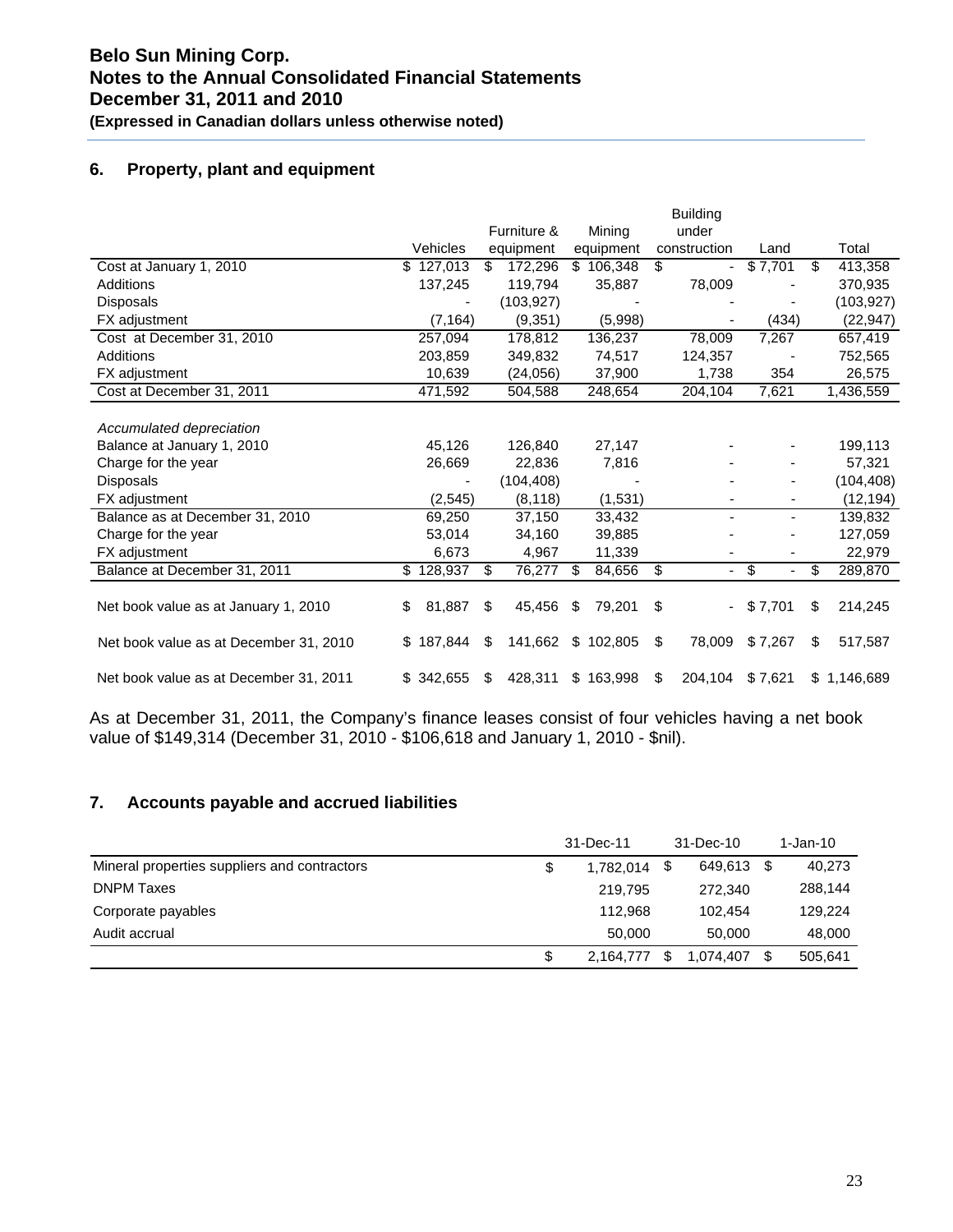### **8. Finance leases**

Finance leases relate to vehicles with lease terms of 1 to 2 years. The Company has options to purchase the vehicles for a nominal amount at the conclusion of the lease agreements.

As at December 31, 2011, the finance leases were composed of the following obligations:

| 2012<br>2013                         | 73,580<br>7,738<br>81,318 |
|--------------------------------------|---------------------------|
| less amounts representing interest   | (14, 573)                 |
|                                      | \$<br>66,745              |
| current portion<br>long term portion | 60,264<br>6,481           |

# **9. Share Capital**

a) As at December 31, 2011 and 2010, the Company's authorized number of common shares was unlimited without par value and an unlimited number of special shares. The special shares have the same features as the common shares with the exception that the special shares take preference over the common shares in the event of liquidation, dissolution or winding up of the Company. The special shares are entitled to the same dividend rights as common shares.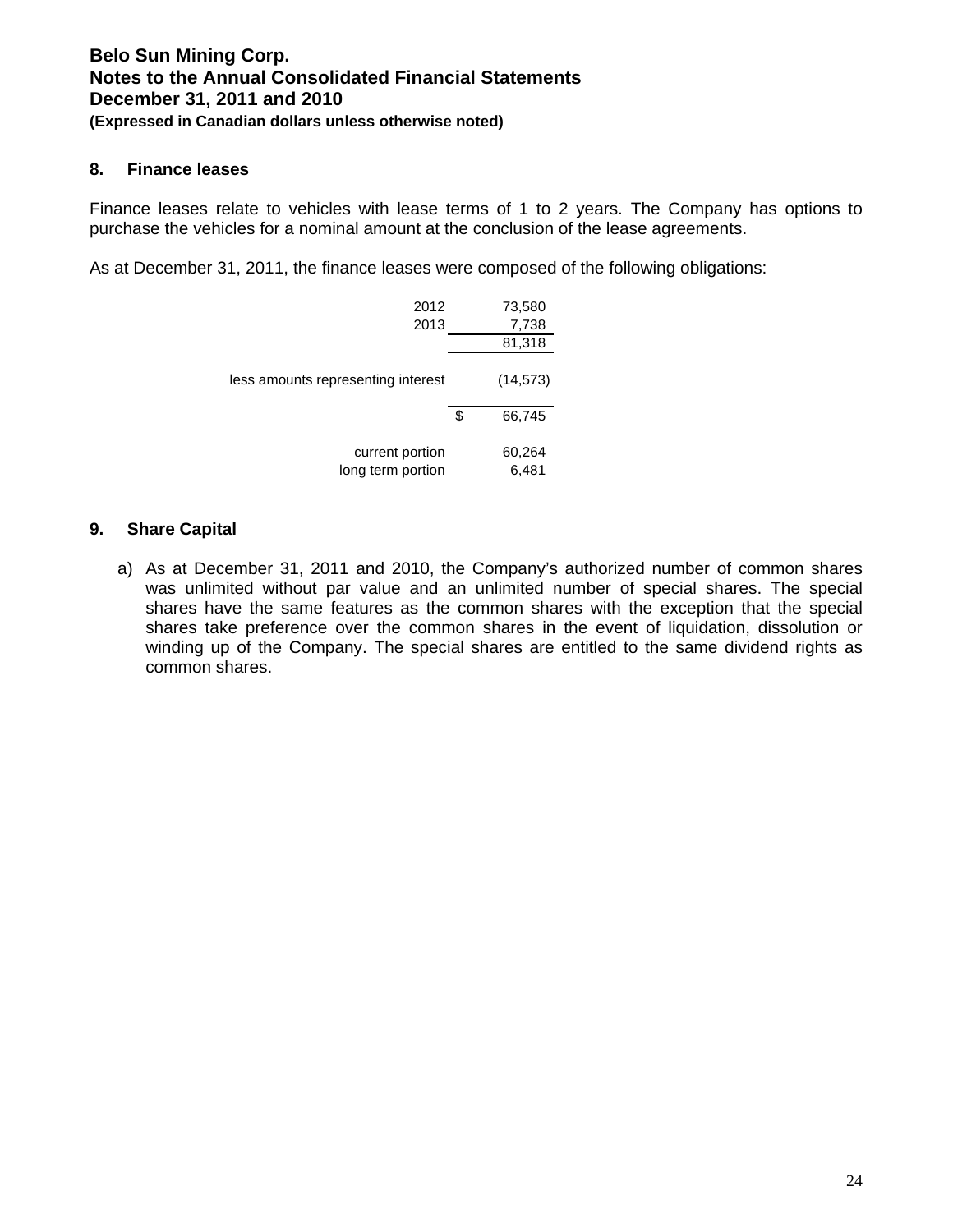# **9. Share Capital**

b) Issued and outstanding share capital

|                                                             | Number of<br><b>Shares</b> | Amount           |
|-------------------------------------------------------------|----------------------------|------------------|
| Balance, January 1, 2010                                    | 112,396,351                | \$<br>30,120,388 |
|                                                             |                            |                  |
| Private placements (i, ii)                                  | 31,333,334                 | 11,500,000       |
| Exercise of stock options                                   | 2,275,000                  | 638,430          |
| Exercise of stock options - value allocation                |                            | 440,632          |
| Exercise of warrants                                        | 1,951,949                  | 595,050          |
| Exercise of warrants -value allocation                      |                            | 163,205          |
| Exercise of agent unit options                              | 2,200                      | 550              |
| Cost of issue                                               | 1,200,000                  | (113, 775)       |
| Allocation of fair value of warrants from private placement |                            | (2,211,000)      |
| Allocation of fair value of agent unit options              |                            | (303, 813)       |
| Balance, December 31, 2010                                  | 149,158,834                | 40,829,667       |
| Public offering (iii)                                       | 45,080,000                 | 51,842,000       |
| Exercise of stock options                                   | 2,659,000                  | 1,397,078        |
| Exercise of stock options - value allocation                |                            | 958,656          |
| <b>Exercise of warrants</b>                                 | 10,706,500                 | 3,819,550        |
| Exercise of warrants -value allocation                      |                            | 1,182,098        |
| Value of warrants granted on exercise of broker units       |                            | (237,000)        |
| Cost of issue                                               |                            | (3,515,942)      |
| Balance, December 31, 2011                                  | 207,604,334                | \$<br>96,276,107 |

(i) On March 3, 2010, the Company closed a private placement offering for gross proceeds of \$6,000,000 through the issuance of 24,000,000 units comprised of one common share and one purchase warrant. Each warrant is exercisable for one common share of Belo Sun at a price of \$0.50 per share until March 3, 2012. In connection with this private placement, the Company issued 1,200,000 common shares to D&D Securities and Delano Capital Corp. (the "Agents") and issued 1,200,000 agent unit options that will entitle the Agents to acquire the same number of units of the Company at a price of \$0.25 until March 3, 2012. The fair value of the agent unit options was estimated at \$303,813 on the date of grant using the Black Scholes option pricing model with the following assumptions: expected dividend yield of 0%; expected volatility of 127%; risk free interest rate of 2.25% and an expected life of two years. The agent unit options have been valued based on the equity instruments granted, as the fair value of the services received is not reliably determinable.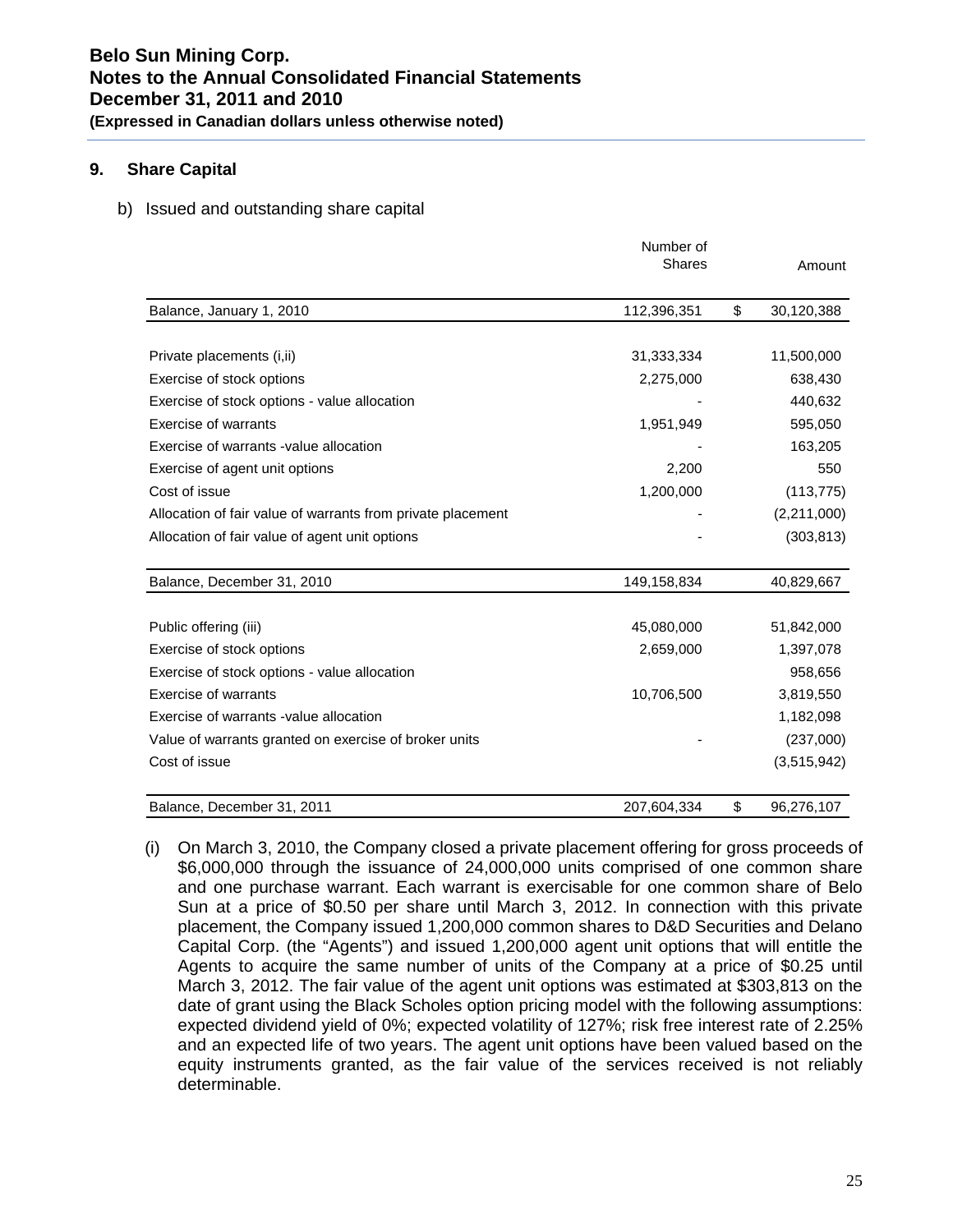### **9. Share Capital (continued)**

- b) Issued and outstanding share capital (continued)
	- (ii) On December 22, 2010, the Company completed a non-brokered private placement financing of common shares of the Company for gross proceeds of \$5,500,001 through the issuance of 7,333,334 common shares at a price of \$0.75 per common share. The common shares were subject to resale restrictions that expired on April 22, 2011.
	- (iii) On March 25, 2011, the Company completed a bought deal financing of 45,080,000 common shares, including the full exercise of the agents' over-allotment option of 5,880,000 common shares, at a price of \$1.15 per common share for gross proceeds of \$51,842,000. The Company paid the underwriters a fee of 6% on funds raised.

### **10. Share-based payments reserves**

The Company has an ownership-based compensation scheme for executives and employees. In accordance with the terms of the plan, as approved by shareholders at a previous annual general meeting, officers, directors and consultants of the Company may be granted options to purchase common shares at exercise prices determined at the time of grant. The Company has adopted a Floating Stock Option Plan (the "Plan"), whereby the number of common shares reserved for issuance under the Plan is equivalent of up to 10% of the issued and outstanding shares of the Company from time to time. The option vesting terms are determined at the discretion of the Board of Directors.

Each employee share option converts into one common share of the Company on exercise. No amounts are paid or payable by the recipient on receipt of the option. The options carry neither rights to dividends nor voting rights. Options may be exercised at any time from the date of vesting to the date of their expiry.

|                   | Number of<br>Options | Weighted average<br>exercise prices<br>(CAD\$) | Value of<br>options | Number of<br>Warrants | Weighted average<br>exercise prices<br>(CAD\$) |    | Value of<br>warrants | <b>TOTAL VALUE</b> |
|-------------------|----------------------|------------------------------------------------|---------------------|-----------------------|------------------------------------------------|----|----------------------|--------------------|
| January 1, 2010   | 4,921,000            | \$0.46                                         | \$<br>.486,698      | 8,308,749             | \$0.28                                         | \$ | 881,917              | \$<br>2,368,615    |
| Granted           | 7,770,400            | \$0.40                                         | 2,264,866           | 25,202,200            | \$0.49                                         |    | 2,514,813            | 4,779,679          |
| Exercised         | (2,275,000)          | \$0.28                                         | (440, 632)          | (1,954,149)           | \$0.30                                         |    | (163, 205)           | (603, 837)         |
| Expired/forfeited | (468,000)            | \$0.54                                         | (142,847)           |                       | \$0.00                                         |    |                      | (142, 847)         |
| December 31, 2010 | 9,948,400            | \$0.45                                         | 3,168,085           | 31,556,800            | \$0.44                                         | S  | 3,233,525            | 6,401,610          |
| Granted           | 4,922,200            | \$1.33                                         | 4,380,758           | 610,000               | \$0.50                                         |    | 237,000              | 4,617,758          |
| Exercised         | (2,659,000)          | \$0.53                                         | (958, 656)          | (10,706,500)          | \$0.36                                         |    | $$$ (1,182,098)      | (2, 140, 754)      |
| Expired/forfeited | (60,000)             | \$1.33                                         | (53, 400)           | (372,500)             | \$0.24                                         |    | (42,602)             | (96,002)           |
| December 31, 2011 | 12,151,600           | \$0.79                                         | 6,536,787           | 21,087,800            | \$0.49                                         | S  | 2,245,825            | 8,782,612          |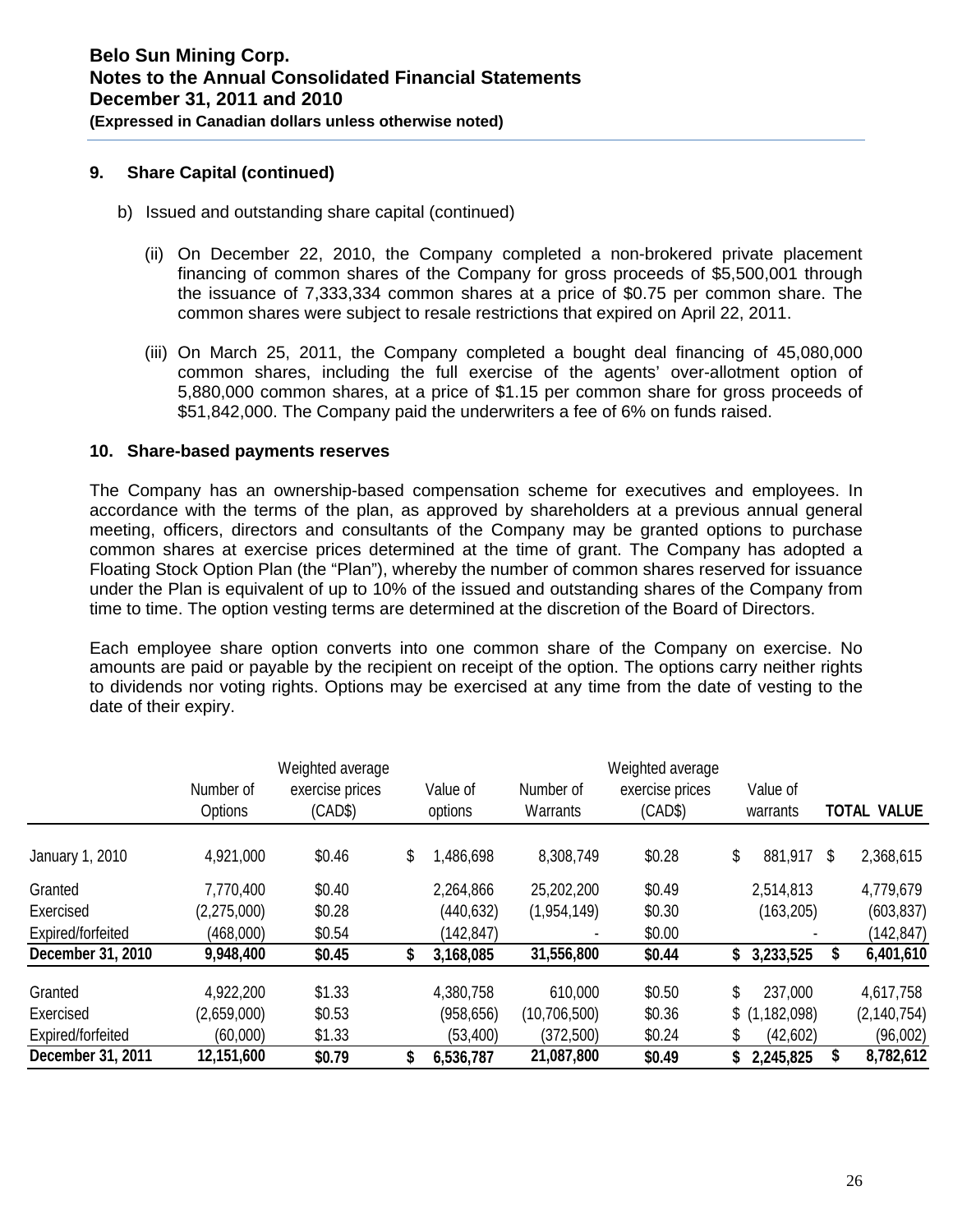# **10. Share-based payments reserves (continued)**

As at December 31, 2011, warrants include 587,800 agent unit options (December 31, 2010 – 1,197,800) exercisable at \$0.25 into one common share and one warrant that is exercisable at \$0.50 into one common share and expires March 3, 2012.

As at December 31, 2011, the weighted average share price on the date of the options and warrants were exercised was \$1.15 and \$1.47 respectively (December 31, 2010 - \$0.64 and \$0.73).

The following share-based payments arrangements were in existence during the current and prior reporting periods:

#### Options:

| <b>Number</b> | <b>Number</b> |             |                 | Exercise | Expected   | Expected   | Expected       | Risk-free     |
|---------------|---------------|-------------|-----------------|----------|------------|------------|----------------|---------------|
| outstanding   | exercisable   | Grant date  | Expiry date     | price    | volatility | life (yrs) | dividend yield | interest rate |
| 500,000       | 500,000       | 10-Apr-07   | 10-Apr-12 \$    | 0.60     | 99%        | 5          | $0\%$          | 4.50%         |
| 250,000       | 250,000       | 24-Oct-07   | 24-Oct-12 \$    | 0.60     | 81%        | 5          | $0\%$          | 4.18%         |
| 3,794,600     | 3,794,600     | 5-Mar-10    | 5-Mar-15 $$$    | 0.34     | 100%       | 5          | $0\%$          | 2.59%         |
| 60,000        | 60,000        | $2$ -Jun-10 | $2$ -Jun-15 $$$ | 0.45     | 100%       | 5          | $0\%$          | 2.68%         |
| 1,968,000     | 1,968,000     | 29-Jul-10   | 29-Jul-15 \$    | 0.36     | 104%       | 5          | $0\%$          | 2.36%         |
| 25,000        | 25,000        | 5-Aug-10    | 5-Aug-15 $$$    | 0.43     | 96%        | 5          | $0\%$          | 2.32%         |
| 50,000        | 50,000        | 11-Nov-10   | 11-Nov-15 \$    | 0.80     | 94%        | 5          | $0\%$          | 2.50%         |
| 650,000       | 650,000       | 5-Dec-10    | $5$ -Dec-15 \$  | 0.89     | 94%        | 5          | $0\%$          | 2.40%         |
| 4,854,000     | 4,854,000     | 21-Apr-11   | $21-Apr-16$ \$  | 1.33     | 94%        | 5          | $0\%$          | 2.70%         |
| 12,151,600    | 12,151,600    |             |                 |          |            |            |                |               |

#### Warrants:

| <b>Number</b> | Number      |            |               | Exercise | Expected   | Expected   | Expected       | Risk-free     |
|---------------|-------------|------------|---------------|----------|------------|------------|----------------|---------------|
| outstanding   | exercisable | Grant date | Expiry date   | price    | volatility | life (yrs) | dividend yield | interest rate |
| 587,800       | 587,800     | 3-Mar-10   | $3-Mar-12$ \$ | 0.25     | 127%       |            | 0%             | 2.25%         |
| 20,190,000    | 20,190,000  | 3-Mar-10   | $3-Mar-12$ \$ | 0.50     | 127%       |            | 0%             | 2.25%         |
| 300,000       | 300,000     | 18-Apr-11  | $3-Mar-12$ \$ | 0.50     | 94%        |            | 0%             | 1.74%         |
| 10,000        | 10,000      | 8-Dec-11   | $3-Mar-12$ \$ | 0.50     | 63%        | 0.3        | $0\%$          | 0.83%         |
| 21,087,800    | 21,087,800  |            |               |          |            |            |                |               |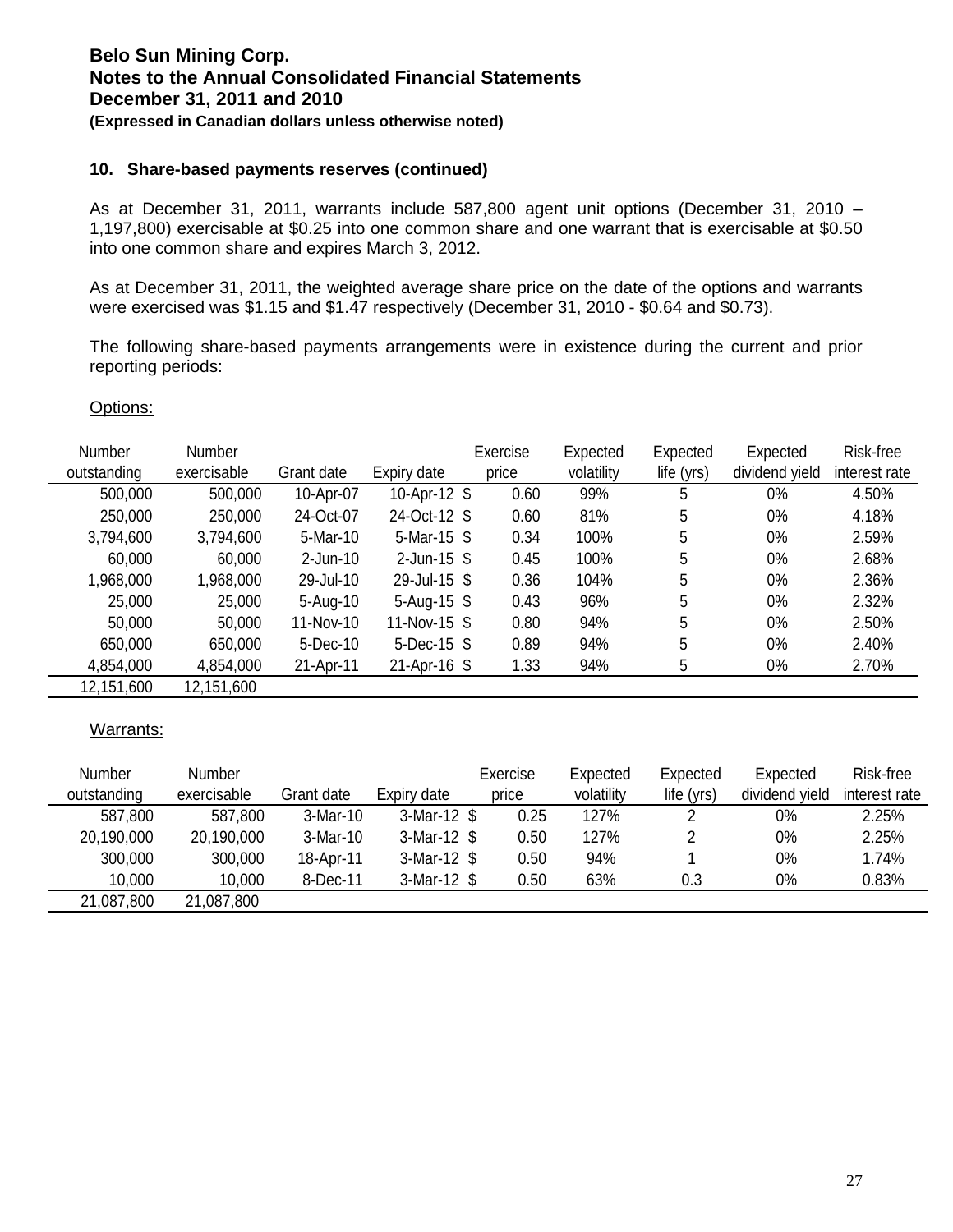# **10. Share-based payments reserves (continued)**

Fair value of share options granted in the period:

During the twelve months ended December 31, 2011, the Company granted 4,922,200 stock options (December 31, 2010: 7,770,400). A value of \$4,380,758 was recorded to the statement of comprehensive loss for the twelve months ended December 31, 2011 (December 31, 2010: \$2,264,866) related to these stock options. The weighted average grant date fair value of the share options granted during the twelve month period ended December 31, 2011 is \$0.89 (2010: \$0.29). Options were priced using the Black-Scholes option-pricing model. Where relevant, the expected life used in the model has been adjusted based on management's best estimate for the effects of non transferability, exercise restrictions (including the probability of meeting market conditions attached to the option), and behavioural considerations. Expected volatility is based on the historical share price volatility over the past 5 years. The expected life of the option was calculated based on the history of option exercises.

# **11. Operating segments**

### *Geographical information*

The Company operates in Canada, Barbados and Brazil. The Company's information about its assets by geographical location are detailed below.

|                   |                       | Property, Plant  |                           | Other long-term |                           |              |  |
|-------------------|-----------------------|------------------|---------------------------|-----------------|---------------------------|--------------|--|
|                   | <b>Current Assets</b> | and Equipment    |                           | assets          |                           | TOTAL ASSETS |  |
| December 31, 2011 |                       |                  |                           |                 |                           |              |  |
| Canada            | \$<br>12,439,612      | \$<br>$9,325$ \$ |                           |                 | $\boldsymbol{\mathsf{S}}$ | 12,448,937   |  |
| <b>Barbados</b>   | 1,553                 |                  |                           |                 |                           | 1,553        |  |
| <b>Brazil</b>     | 20,367,603            | 1,137,364        |                           | 548,968         |                           | 22,053,935   |  |
|                   | \$<br>32,808,768      | \$<br>1,146,689  | \$                        | 548,968         | \$                        | 34,504,425   |  |
| December 31, 2010 |                       |                  |                           |                 |                           |              |  |
| Canada            | \$<br>3,128,997       | \$<br>15,654     | $\boldsymbol{\mathsf{S}}$ | $\sim$          | \$                        | 3,144,651    |  |
| <b>Barbados</b>   | 9,059                 |                  |                           |                 |                           | 9,059        |  |
| <b>Brazil</b>     | 4,183,839             | 501,933          |                           | 552,133         |                           | 5,237,905    |  |
|                   | \$<br>7,321,895       | \$<br>517,587    | \$                        | 552,133         | \$                        | 8,391,615    |  |
| January 1, 2010   |                       |                  |                           |                 |                           |              |  |
| Canada            | \$<br>2,321,816       | \$<br>2,998      | $\boldsymbol{\mathsf{S}}$ |                 | $\boldsymbol{\mathsf{S}}$ | 2,324,814    |  |
| <b>Barbados</b>   | 1,711                 |                  |                           |                 |                           | 1,711        |  |
| <b>Brazil</b>     | 75,162                | 211,247          |                           | 513,362         |                           | 799,771      |  |
|                   | \$<br>2,398,689       | \$<br>214,245    | \$                        | 513,362         | \$                        | 3,126,296    |  |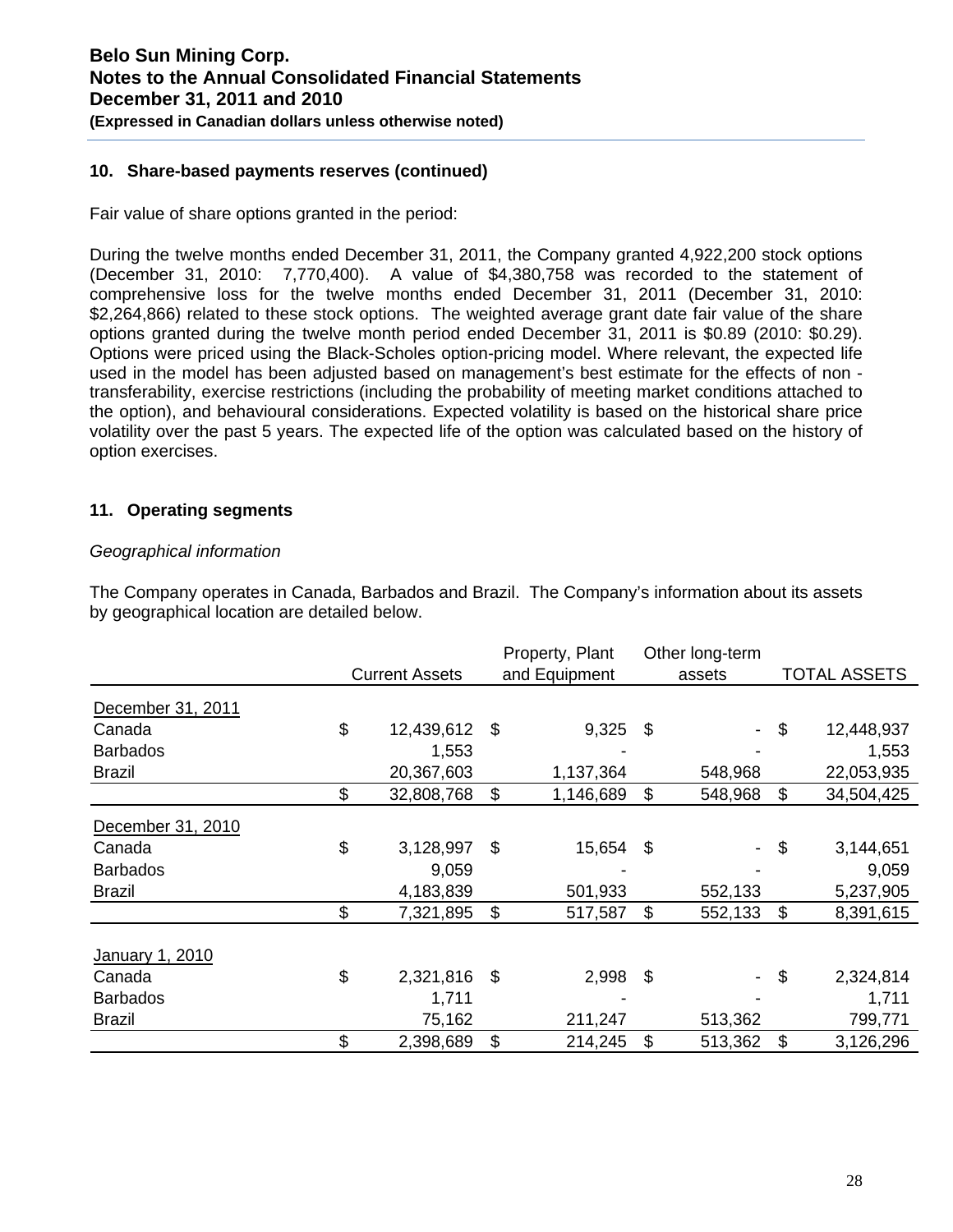# **12. Loss per share**

Basic loss per share is calculated by dividing the loss available to common shareholders by the weighted average number of common shares outstanding in the period. Diluted loss per share reflects the potential dilution of common share equivalents, such as outstanding share options and warrants, in the weighted average number of common shares outstanding during the period. In the Company's case, diluted loss per share is the same as basic loss per share as the effects of including all outstanding options and warrants would be anti-dilutive.

# **13. Financial instruments**

Financial assets and financial liabilities as at December 31, 2011 and 2010 were as follows:

|                                          |                           |      |                          |      | Assets /(liabilities) at<br>fair value through |            |
|------------------------------------------|---------------------------|------|--------------------------|------|------------------------------------------------|------------|
| December 31, 2011                        | Other liabilities         |      | Loans and receivables    |      | profit/loss                                    | Total      |
| Cash and cash equivalents                | $\mathbb{Z}^{\mathbb{Z}}$ | - \$ | $\sim$                   | - \$ | 32,415,945 \$                                  | 32,415,945 |
| Sundry receivables                       |                           |      | 120.155                  |      |                                                | 120,155    |
| Term investment                          |                           |      |                          |      | 548.968                                        | 548,968    |
| Accounts payable and accrued liabilities | 2,164,777                 |      | $\overline{\phantom{0}}$ |      |                                                | 2,164,777  |
| Finance lease                            | 66.745                    |      |                          |      |                                                | 66.745     |

| December 31, 2010                        | Other liabilities |      | Loans and<br>receivables | Assets /(liabilities) at fair<br>value through profit/loss | Total     |
|------------------------------------------|-------------------|------|--------------------------|------------------------------------------------------------|-----------|
| Cash and cash equivalents                | $\blacksquare$    | - \$ | $\sim$                   | \$<br>7.127.226 \$                                         | 7,127,226 |
| Prepaid expenses and sundry receivables  |                   |      | 14.778                   |                                                            | 14.778    |
| Term investment                          | $\blacksquare$    |      |                          | 552.133                                                    | 552,133   |
| Accounts payable and accrued liabilities | 1.074.407         |      |                          |                                                            | 1,074,407 |
| Finance lease                            | 109.618           |      |                          |                                                            | 109.618   |

At December 31, 2011, the Company's financial instruments that are carried at fair value, consisting of cash and cash equivalents and term investment, have been classified as Level 1 within the fair value hierarchy.

The Company's risk exposures and the impact on the Company's financial instruments are summarized below. There have been no significant changes in the risks, objectives, policies and procedures for managing risk during the years ended December 31, 2011 and 2010.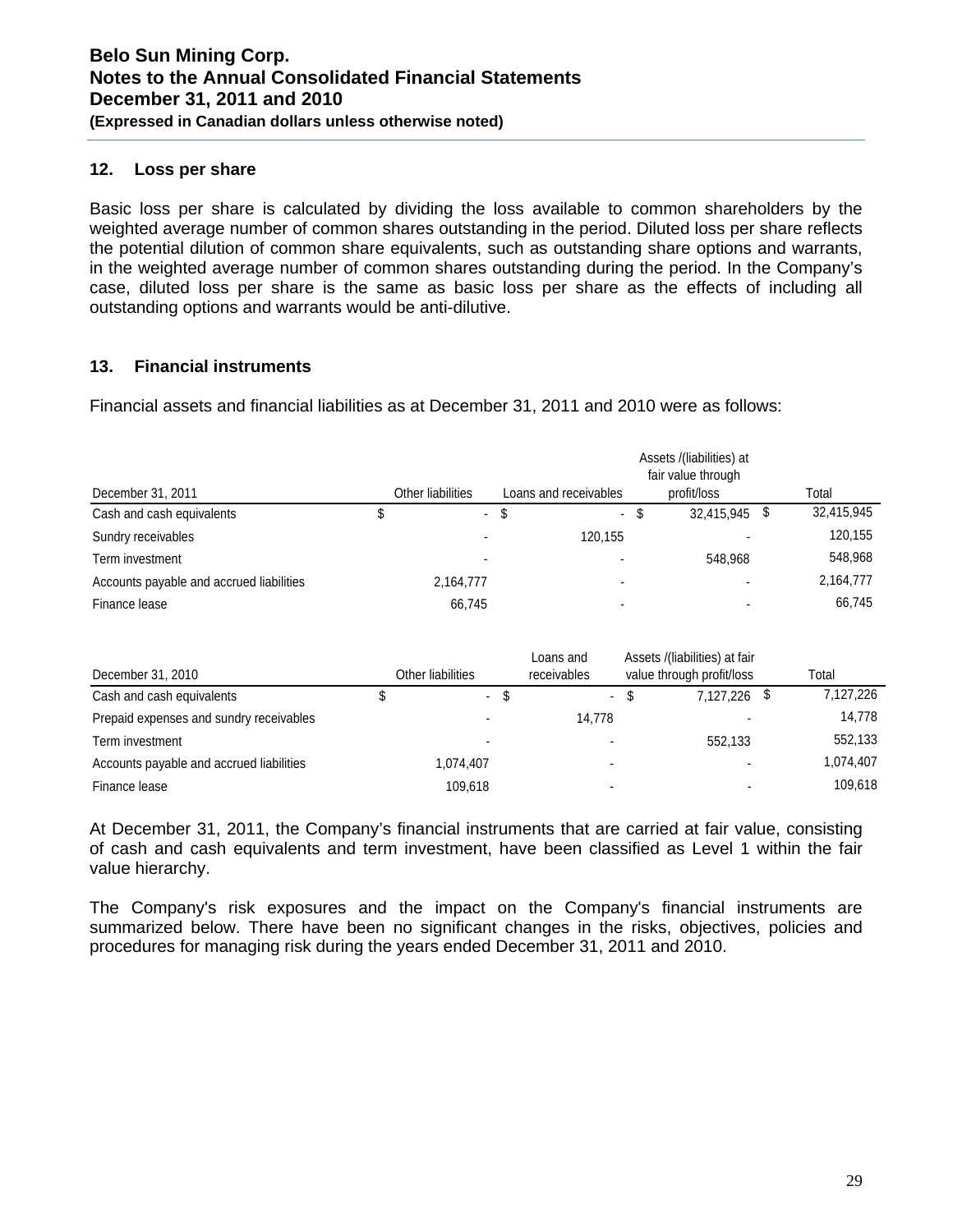# **13. Financial instruments (continued)**

Credit risk

Credit risk arises from the non-performance by counterparties of contractual financial obligations. The Company's primary counterparty related to its cash and cash equivalents and term investment carry an investment grade rating as assessed by external rating agencies. The Company maintains all of its cash and cash equivalents and term investment with major Canadian, British, US and Brazilian financial institutions. Deposits held with these institutions may exceed the amount of insurance provided on such deposits. Sundry receivables consist of advances made to employees and management believes that the credit risks associated with these amounts are remote.

The Company's maximum exposure to credit risk at the balance sheet date is the carrying value of cash and cash equivalents, term investment and sundry receivables.

Liquidity risk

The Company manages liquidity risk by maintaining adequate cash and cash equivalent balances. The Company continuously monitors and reviews both actual and forecasted cash flows, and also matches the maturity profile of financial assets and liabilities.

As at December 31, 2011, the Company had current assets of \$32,808,768 to settle current liabilities of \$2,232,132.

#### Market risk

(a) Interest rate risk

The Company's cash equivalents are subject to interest rate cash flow risk as they carry variable rates of interest. The Company's interest rate risk management policy is to purchase highly liquid investments with a term to maturity of one year or less on the date of purchase.

Based on cash and cash equivalent balances on hand at December 31, 2011, a 0.1% change in interest rates could result in a corresponding change in net loss of approximately \$32,000 (2010 - \$71,000).

(b) Currency risk

As the Company operates on an international basis, foreign exchange risk exposures arise from transactions and balances denominated in foreign currencies. The Company's foreign currency risk arises primarily with respect to the United States dollar and Brazilian Reais. Fluctuations in the exchange rates between these currencies and the Canadian dollar could have a material effect on the Company's business, financial condition and results of operations. The Company does not engage in any hedging activity to mitigate this risk.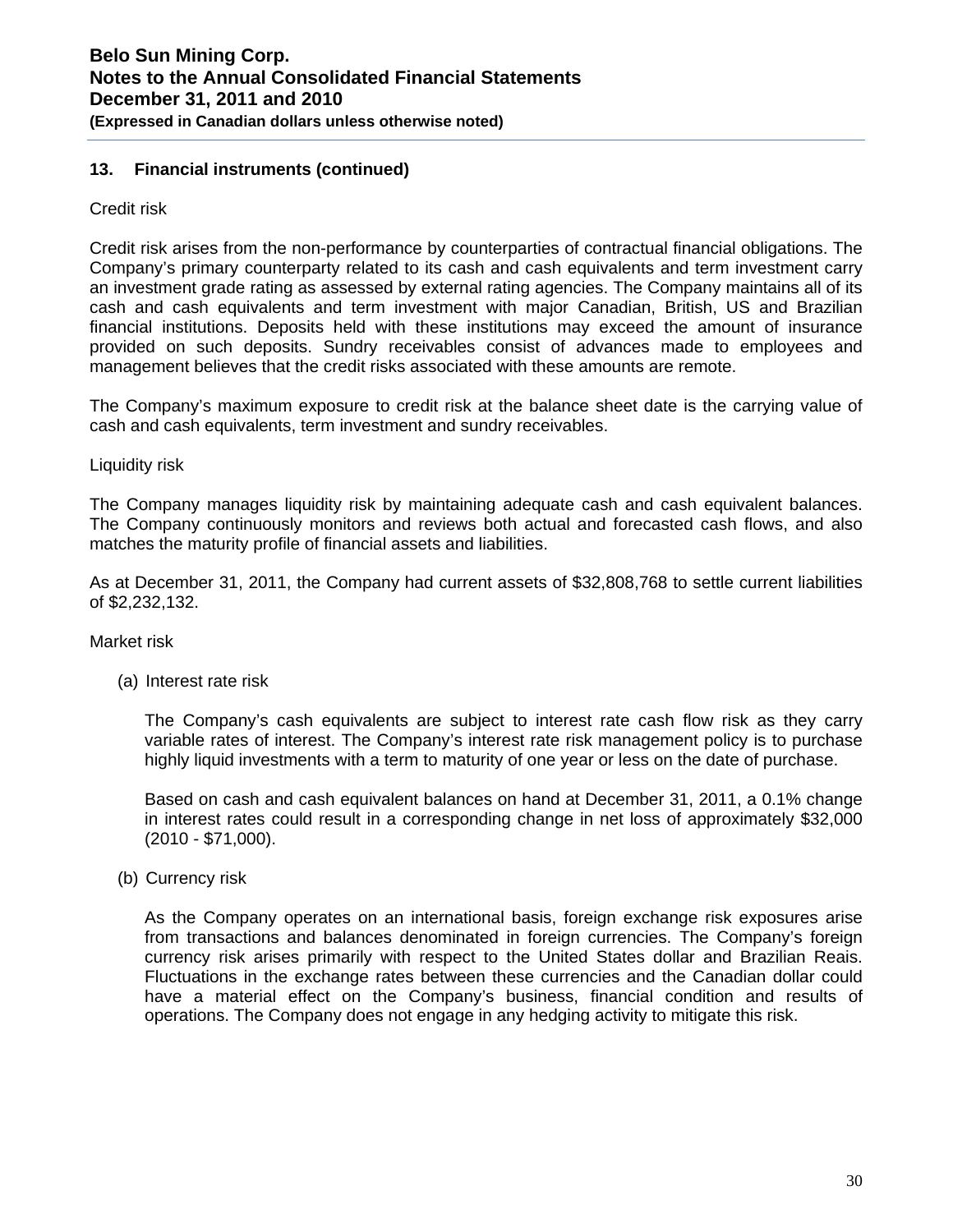# **13. Financial instruments (continued)**

Market risk (continued)

(b) Currency risk (continued)

A strengthening of \$0.01 in the United States dollar against the Brazilian Reais would have increased net income by approximately \$345,000 for the year ended December 31, 2011 (2010 - \$63,000). A strengthening of \$0.01 in the Canadian dollar against the United States dollar would have decreased accumulated other comprehensive income by approximately \$185,000 for the year ended December 31, 2011 (2010 - \$38,000). At December 31, 2011, one Canadian dollar was equal to 0.9833 United States dollars (2010 – 1.0054) and one Canadian dollar was equal to 1.8322 Brazilian Reais (2010 – 1.6686).

(c) Price risk

The Company will be exposed to price risk with respect to commodity prices, specifically gold. The Company closely monitors commodity prices to determine the appropriate course of action to be taken by the Company. The Company's future operations will be significantly affected by changes in the market prices of these commodities. Prices fluctuate on a daily basis and are affected by numerous factors beyond the Company's control. The supply and demand for gold, the level of interest rates, the rate of inflation, investment decisions by large holders of gold and stability of exchange rates can all cause significant fluctuations in prices. Such external economic factors may in turn be influenced by changes in international investment patterns and monetary systems and political developments.

#### **14. Capital management**

The Company manages and adjusts its capital structure based on available funds in order to support the acquisition, exploration and development of mineral properties. The capital of the Company consists of common shares, warrants and options. The Board of Directors does not establish quantitative return on capital criteria for management, but rather relies on the expertise of the Company's management to sustain future development of the business.

The properties in which the Company currently has an interest are in the exploration and development stage; as such the Company is dependent on external financing to fund its activities. In order to carry out planned exploration and development, and pay for administrative costs, the Company will spend its existing working capital and raise additional amounts as needed. The Company will continue to assess new properties and seek to acquire an interest in additional properties if it feels there is sufficient geologic or economic potential and if it has adequate financial resources to do so. Management reviews its capital management approach on an ongoing basis and believes that this approach, given the relative size of the Company, is reasonable.

There were no significant changes in the Company's approach to capital management during the twelve months ended December 31, 2011 and 2010. The Company is not subject to externally imposed capital requirements.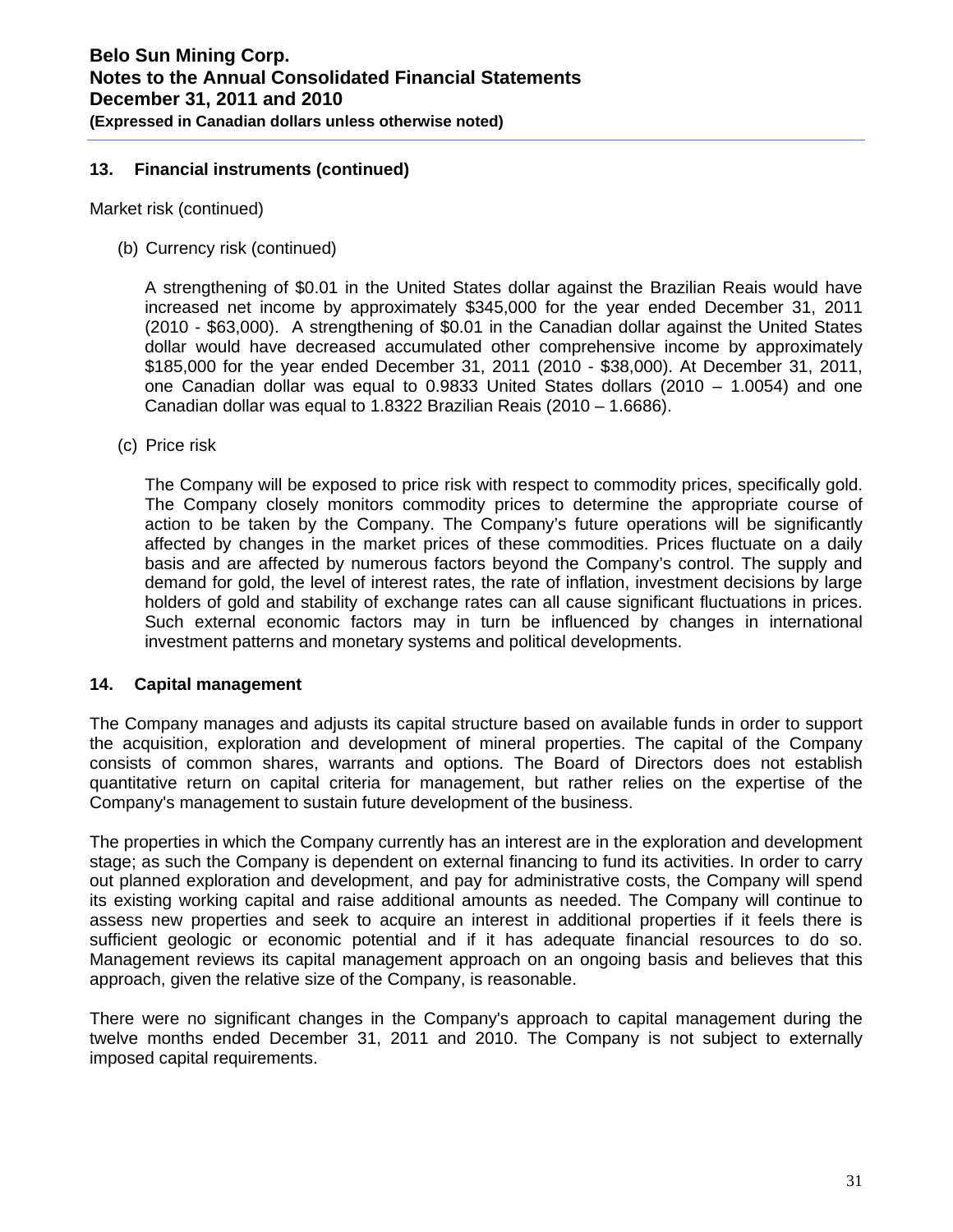# **15. Related party disclosures**

The annual consolidated financial statements include the financial statements of the Company and the subsidiaries at their respective ownership listed in the following table.

|                                  | Country of incorporation | % equity interest |
|----------------------------------|--------------------------|-------------------|
| Belo Sun Mining (Barbados) Corp. | <b>Barbados</b>          | 100               |
| Belo Sun Mineracao Ltda          | Brazil                   | 100               |
| Intergemas Mineracao e           |                          |                   |
| Industrializacao Ltda            | Brazil                   | 100               |
| Aubras Mineracao Ltda            | <b>Brazil</b>            | 98                |

# **15. Related party disclosures (continued)**

During the period, the Company entered into the following transactions in the ordinary course of business with related parties that are not subsidiaries of the Company.

|                          | Sales of goods<br>Twelve months ended |      |      |        |              |         |    | Purchases of goods/services<br>Twelve months ended |  |
|--------------------------|---------------------------------------|------|------|--------|--------------|---------|----|----------------------------------------------------|--|
|                          | December 31,                          |      |      |        | December 31, |         |    |                                                    |  |
|                          | 2011                                  |      | 2010 |        |              | 2011    |    | 2010                                               |  |
| 2227929 Ontario Inc.     | \$<br>$\sim$                          | - \$ |      | $\sim$ | \$           | 275,202 | S. | 75,364                                             |  |
| Forbes & Manhattan, Inc. |                                       |      |      |        |              | 180,000 |    | 98,387                                             |  |
| Valencia Ventures Inc.   |                                       |      |      |        |              | 1,366   |    |                                                    |  |
| Falcon Metais Ltda.      |                                       |      |      |        |              | 162,510 |    |                                                    |  |
| Global Atomic Corp.      |                                       |      |      |        |              |         |    | 30,867                                             |  |
| Silvermet Inc.           |                                       |      |      |        |              |         |    | 29,078                                             |  |

The Company shares office space with other companies who may have common officers and directors. The costs associated with this space are administered by 2227929 Ontario Inc and Valencia Ventures Inc.

Mr. Stan Bharti, the Chairman of the Company, is the Executive Chairman of Forbes and Manhattan, Inc., a corporation that provides administrative services to the Company. Forbes and Manhattan, Inc. previously charged a monthly consulting fee of \$10,000. However, the consulting fee has increased to \$25,000 per month effective September 1, 2011.

Mr. Helio Denis, Vice President of Exploration for the Company, is an officer of Falcon Metais Ltda., a company providing exploration and administration services in Brazil.

Mr. Stephen Roman, a former CEO, president and director of the Company, is an officer and director of Global Atomic Corp. and Silvermet Inc., a corporation that had previously provided rent and administrative services to the Company. Mr. Jeff Dawley, former CFO of the Company, had his consulting fees paid to Silvermet Inc. These costs are no longer being incurred.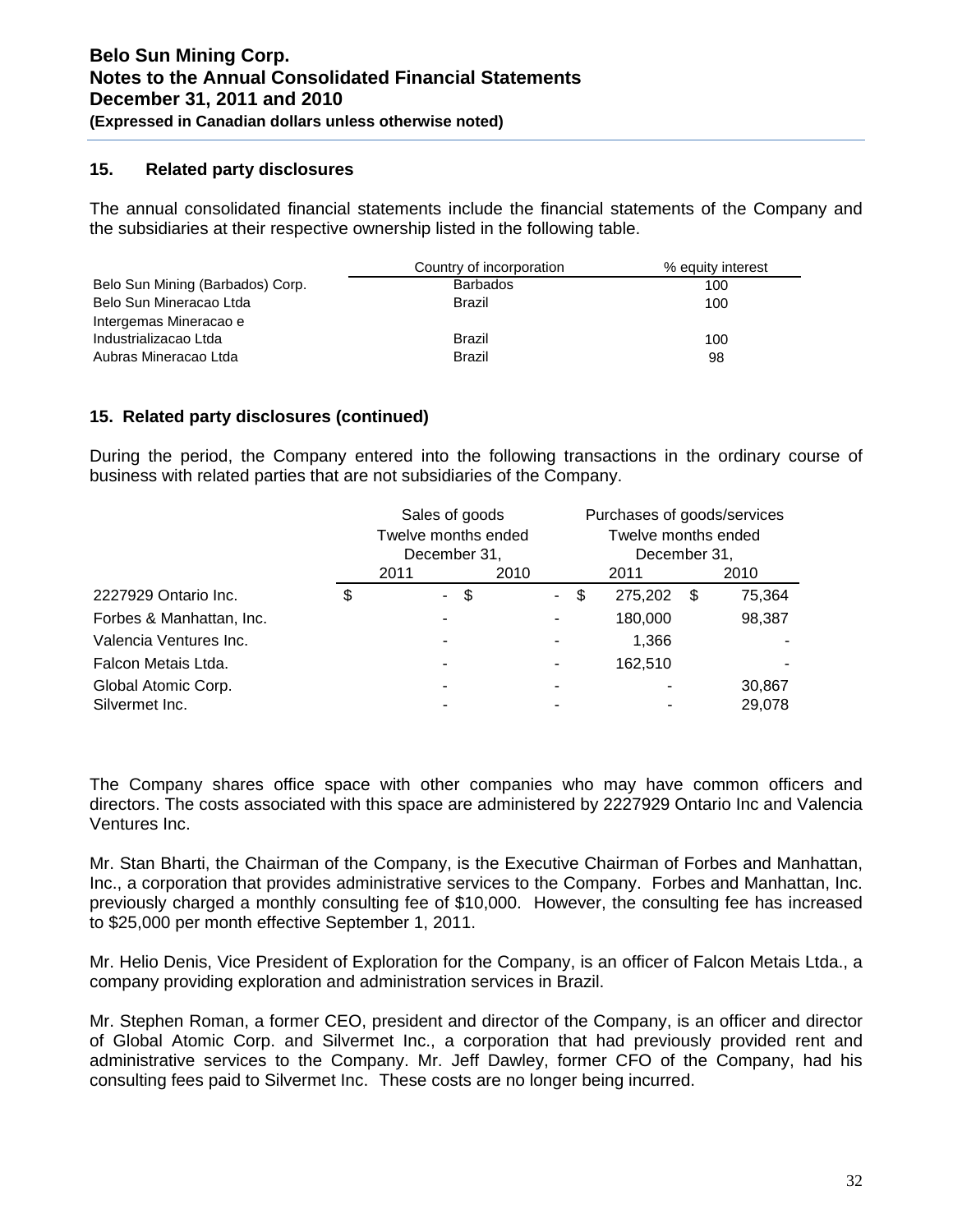# **15. Related party disclosures (continued)**

The following balances were outstanding at the end of the reporting period:

|                          | Amounts owed by related |  |      |         | Amounts owed to related  |     |           |  |
|--------------------------|-------------------------|--|------|---------|--------------------------|-----|-----------|--|
|                          | parties                 |  |      | parties |                          |     |           |  |
|                          | 31-Dec-11 31-Dec-10     |  |      |         | 31-Dec-11                |     | 31-Dec-10 |  |
| 2227929 Ontario Inc.     | 72.209 \$               |  | - \$ |         | 14.893                   | \$. | 12.954    |  |
| Directors of the Company |                         |  | ۰    |         | 72.936                   |     | 103,360   |  |
| Falcon Metais Ltda.      | 29,384                  |  | ۰    |         | $\overline{\phantom{a}}$ |     | 40,610    |  |

The amounts outstanding are unsecured and will be settled in cash. No guarantees have been given or received. No expense has been recognized in the current or prior periods for bad or doubtful debts in respect of the amounts owed by related parties.

### *Compensation of key management personnel of the Company*

The remuneration of directors and other members of key management personnel during the period were as follows:

|                      |              | Twelve months ended |  |                        |  |  |  |  |
|----------------------|--------------|---------------------|--|------------------------|--|--|--|--|
|                      |              | December 31,        |  |                        |  |  |  |  |
|                      | 2010<br>2011 |                     |  |                        |  |  |  |  |
| Short-term benefits  |              |                     |  | 1,383,209 \$ 1,205,687 |  |  |  |  |
| Share-based payments |              | 2.937.000           |  | 1,178,780              |  |  |  |  |

In accordance with IAS 24 Related Party Disclosures, key management personnel are those persons having authority and responsibility for planning, directing and controlling the activities of the Company directly or indirectly, including any directors (executive and non-executive) of the Company.

The remuneration of directors and key executives is determined by the remuneration committee having regard to the performance of individuals and market trends.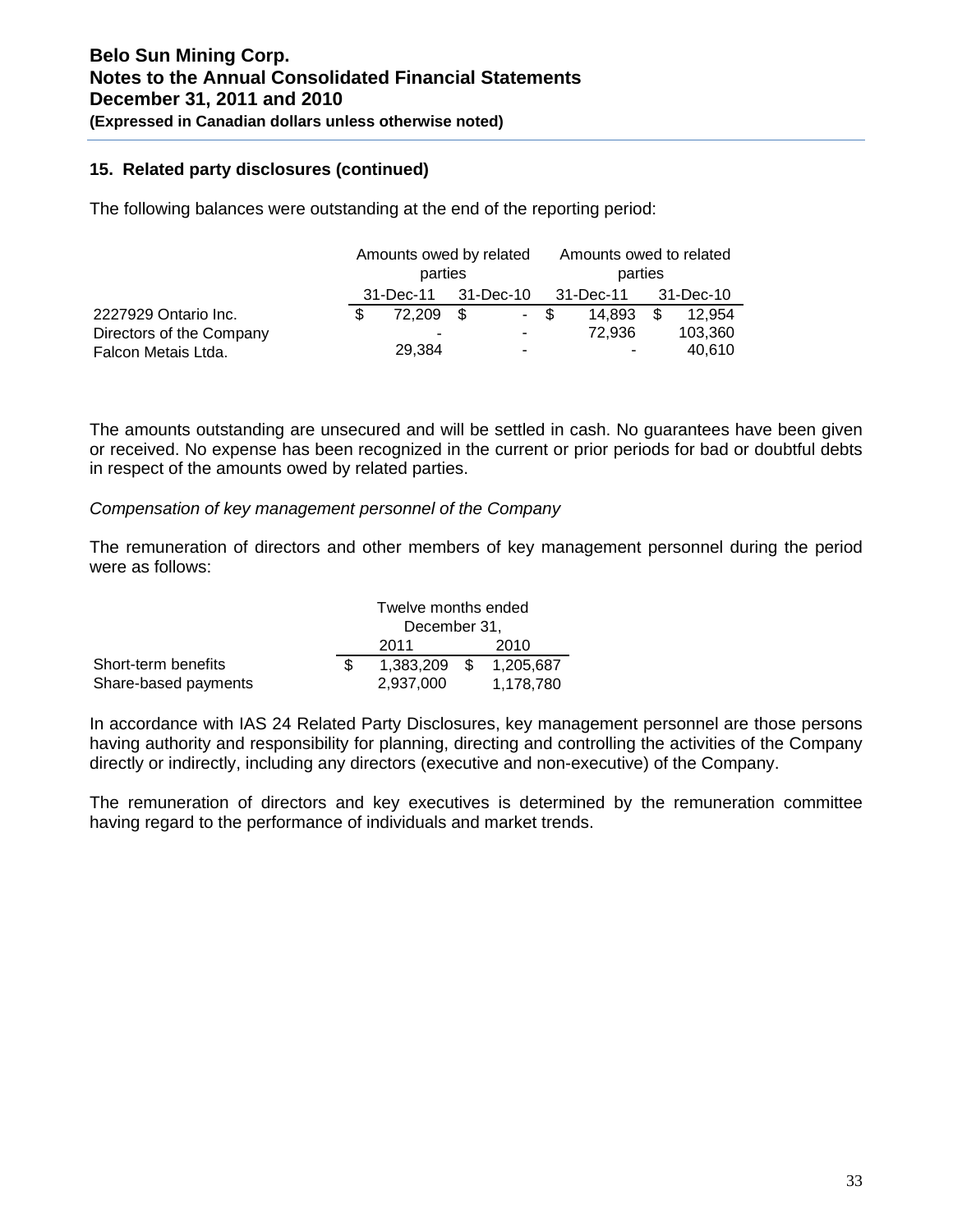# **16. Commitments and contingencies**

(a) Long Term Investment

Under a successfully renegotiated agreement with CPRM (Note 5) in March 2008, the Company maintains an interest bearing term deposit to cover the future royalty payments, starting March 31, 2008. There has been no production at Volta Grande Property thus no royalties were payable and no amounts were withdrawn by the CPRM.

- (b) The Company is party to certain management contracts. These contracts require that additional payments of up to \$2,500,000 be made upon the occurrence of certain events such as a change of control. As the likelihood of these events taking place is uncertain, the contingent payments have not been reflected in these consolidated financial statements. Minimum commitments remaining under these contracts were approximately \$596,000 all due within one year.
- (c) The Company's mining and exploration activities are subject to various federal, provincial and international laws and regulations governing the protection of the environment. These laws and regulations are continually changing and generally becoming more restrictive. The Company conducts its operations so as to protect public health and the environment and believes its operations are materially in compliance with all applicable laws and regulations. The Company has made, and expects to make in the future, expenditures to comply with such laws and regulations.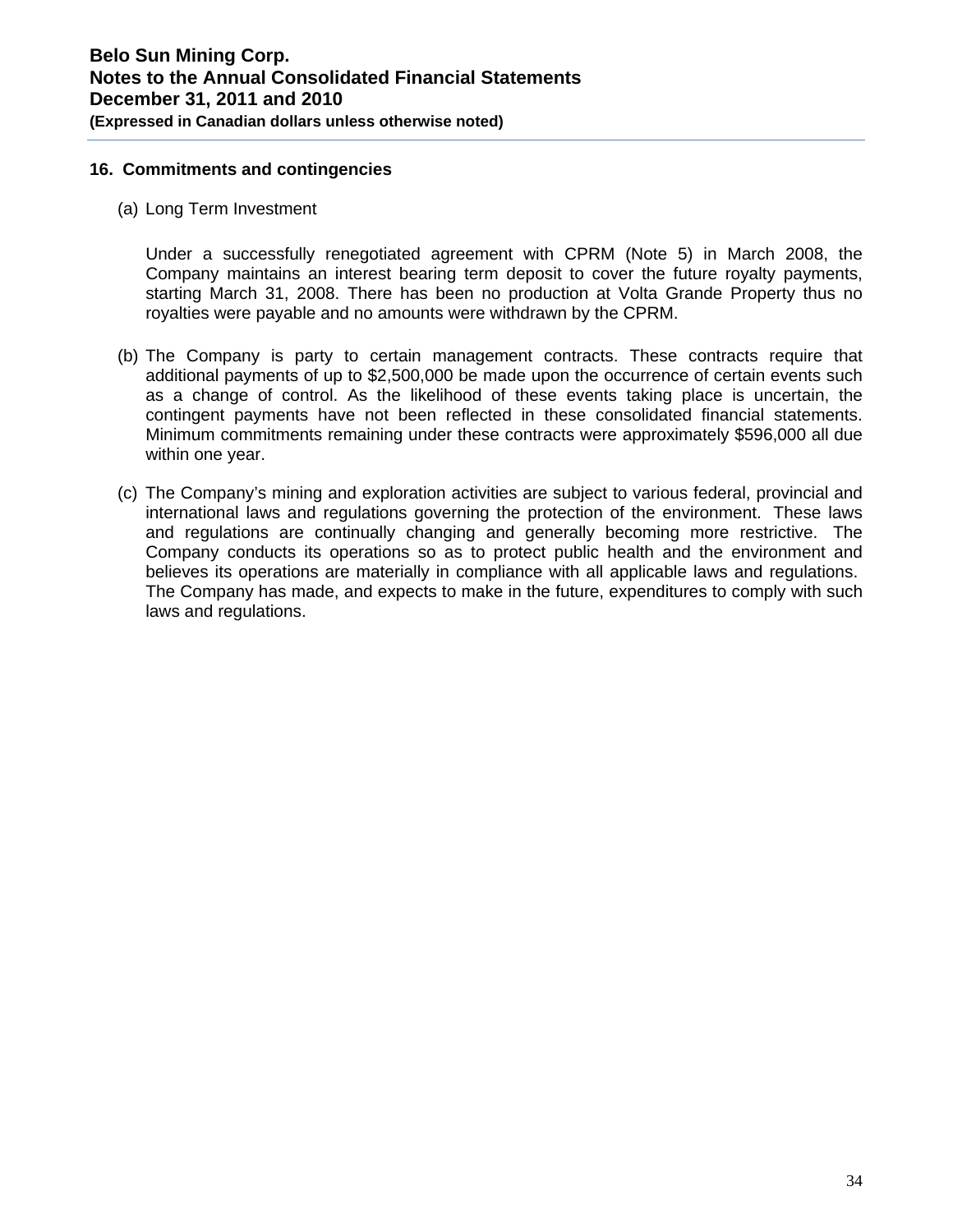# **17. Income tax**

In assessing the realization of the Company's deferred income tax assets, management considers whether it is probable that some portion of all of the deferred tax assets will be realized. The ultimate realization of deferred tax assets is dependent upon the generation of taxable income during the periods in which those temporary differences become deductible. Management considers the scheduled reversal of deferred tax liabilities, projected deferred taxable income, and tax planning strategies in making this assessment. The amount of deferred tax assets considered realizable could change materially in the near term based on future taxable income during the carry-forward period.

(a) The following table reconciles incomes taxes calculated at combined Canadian federal and provincial tax rate with income tax expense in these financial statements.

|                                                   | 2011                       |      | 2010                 |
|---------------------------------------------------|----------------------------|------|----------------------|
| Loss before income taxes<br>Statutory rate        | \$<br>32,869,959<br>28.25% | - \$ | 10,172,468<br>30.99% |
| Expected income tax recovery                      | 9,285,763                  |      | 3,152,448            |
| Change in unrecognized deferred tax assets        | (8,616,767)                |      | (1,906,647)          |
| Non-deductible expenses and permanent differences | (1,710,432)                |      | (705, 720)           |
| <b>Expired losses</b>                             |                            |      | (203, 022)           |
| Change in tax rate, foreign exchange and other    | 1,041,436                  |      | (372, 514)           |
| Income tax expense                                | \$                         | - \$ | (35,455)             |

(b) The significant components of the Company's deferred income tax assets are as follows:

| Deferred income tax assets and liabilities:        |                |             |
|----------------------------------------------------|----------------|-------------|
| Capital and non-capital tax losses carried forward | 5,359,800      | 4,727,500   |
| Capital assets                                     | 3,800          | 9,200       |
| Unused foreign exploration and evaluation expenses | 12,165,000     | 4,853,800   |
| Share issue costs                                  | 745,100        | 66,500      |
| Other liability                                    | (14, 182)      | (14, 182)   |
| Net deferred income tax assets and liabilities     | 18,259,518     | 9,642,818   |
| Unrecognized deferred tax assets                   | (18, 273, 700) | (9,657,000) |
| Deferred income tax asset (liability)              | (14, 182)      | (14, 182)   |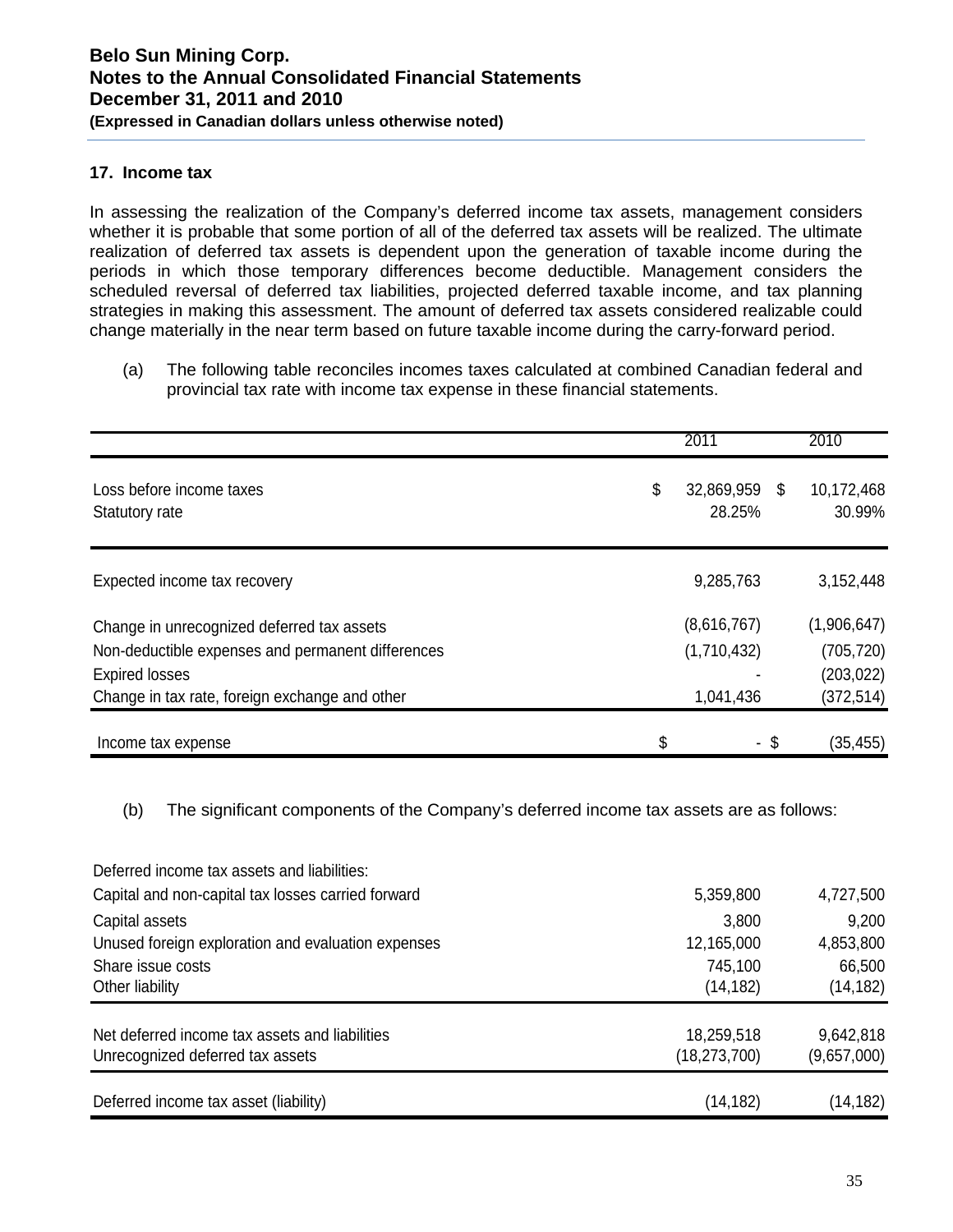### **17. Income tax (continued)**

(c) As at December 31, 2011, the Company has non-capital losses carried forward for income tax purposes available to reduce taxable income in future years of \$8,972,100 expiring as follows:

| 2014 | 497,000     |
|------|-------------|
| 2015 | 430,100     |
| 2026 | 481,900     |
| 2027 | 1,083,600   |
| 2028 | 869,700     |
| 2029 | 664,700     |
| 2030 | 2,166,200   |
| 2031 | 2,778,900   |
|      | \$8,972,100 |

As at December 31, 2011, Belo Sun Mining (Barbados) Corp. has non-capital losses carried forward for income tax purposes available to reduce taxable income in future years of \$122,500 expiring as follows:

| 2013 | \$7,800   |
|------|-----------|
| 2014 | 12,400    |
| 2015 | 13,600    |
| 2017 | 40,900    |
| 2018 | 13,300    |
| 2019 | 19,400    |
| 2020 | 15,100    |
|      | \$122,500 |

As at December 31, 2010, Belo Sun Mining Mineracao Ltda. (Brazil) has non-capital losses carried forward of CAD\$9,076,901 that carry forward indefinitely. These losses only offset 30% of taxable income in each subsequent year.

The current tax liability of \$7,091 (December 31, 2010 - \$14,182) represents amount of income taxes payable in respect of current and prior periods. An amount of \$14,182 is recorded as deferred taxes.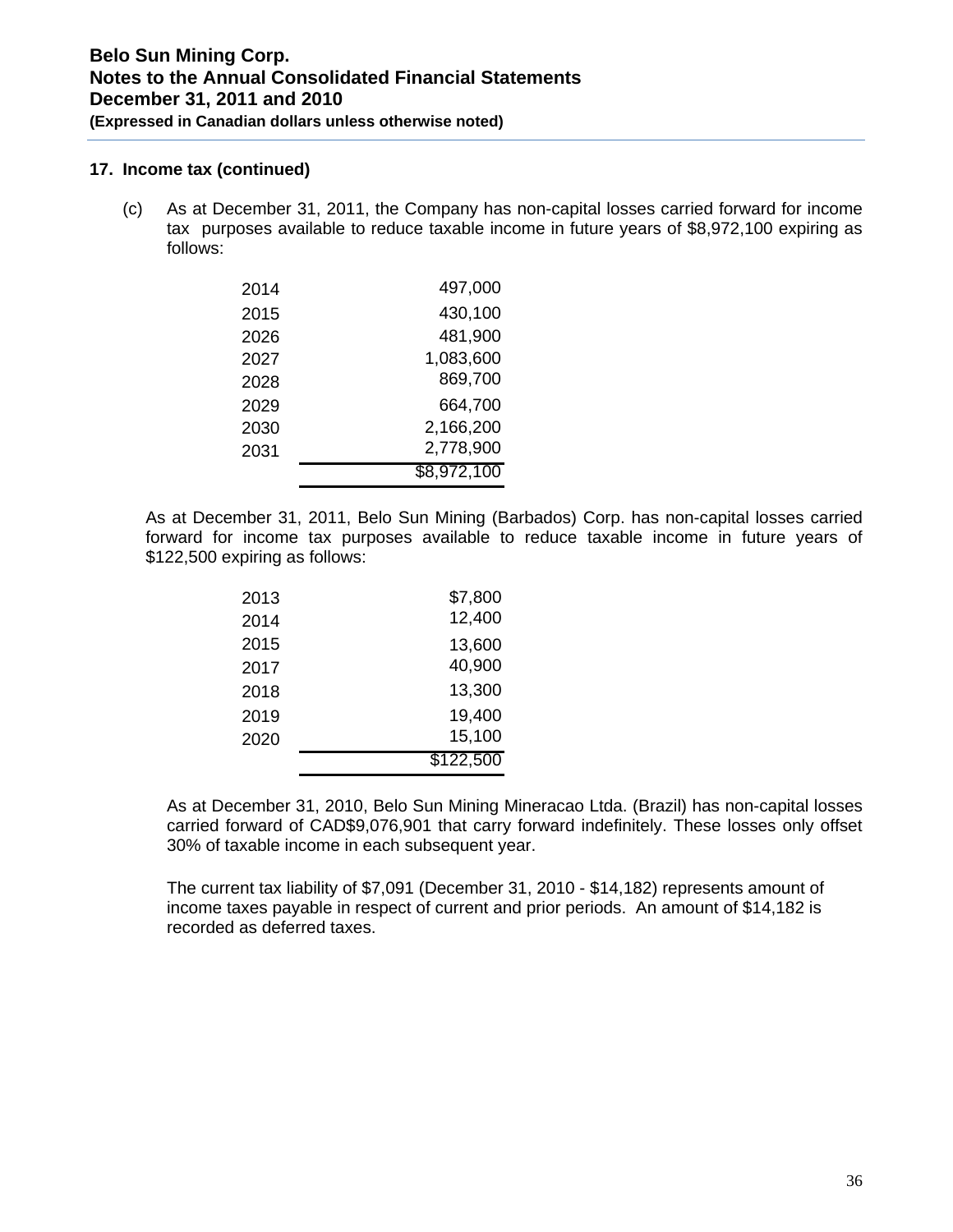### **18. Subsequent events**

Subsequent to December 31, 2011, 587,800 warrants were granted upon the exercise of units of the Company, and in total, 21,515,600 warrants and 25,000 stock options were exercised for gross proceeds of \$10,621,600. A total of 160,000 warrants expired unexercised on March 3, 2012.

In January 2012, the Company granted 3,470,000 stock options to directors, officers, consultants and employees of the Company at an exercise price of \$1.15 expiring January 31, 2017.

# **19. Transition to IFRS**

The Company's consolidated financial statements for the year ending December 31, 2011 are the first annual financial statements that comply with IFRS.

IFRS 1 requires that comparative financial information be provided. As a result, the first date at which the Company has applied IFRS was January 1, 2010 (the "Transition Date"). IFRS 1 requires first-time adopters to retrospectively apply all effective IFRS standards as of the reporting date, which for the Company will be December 31, 2011. However, it also provides for certain optional exemptions and certain mandatory exceptions for first time IFRS adopters.

### **Initial elections upon adoption**

Set forth below are the IFRS 1 applicable exemptions and exceptions applied in the conversion from Canadian GAAP to IFRS.

# **IFRS Exemption Options**

- 1. *Share-based payments* IFRS 2, Share-based Payments, encourages application of its provisions to equity instruments granted on or before November 7, 2002, but permits the application only to equity instruments granted after November 7, 2002 that had not vested by the Transition Date. The Company elected to avail itself of the exemption provided under IFRS 1 and applied IFRS 2 for all equity instruments granted after November 7, 2002 that had not vested by its Transition Date.
- 2. Business combinations IFRS 1 provides the option to apply IFRS 3, Business Combinations, retrospectively or prospectively from the Transaction Date. The Company elected to apply IFRS 3 prospectively from the Transition Date. The retrospective basis would require the restatement of all business combinations that occurred prior to the Transition Date.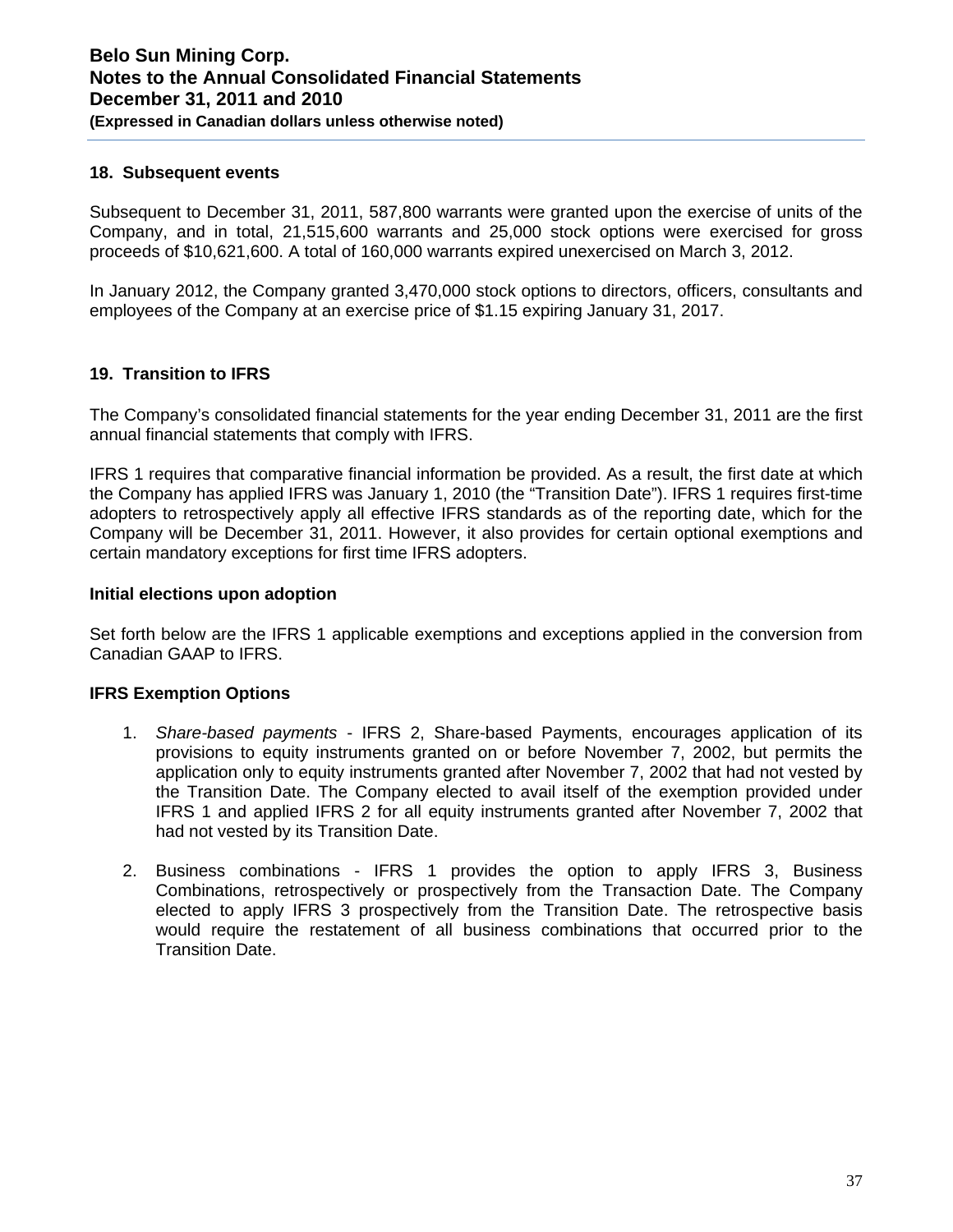# **19. Transition to IFRS (continued)**

# **IFRS Exemption Options (continued)**

3. IAS 27 – Consolidated and Separate Financial Statements

In accordance with IFRS 1, if a Company elects to apply IFRS 3 Business Combinations retrospectively, IAS 27 Consolidated and Separate Financial Statements must also be applied retrospectively. As the Company elected to apply IFRS 3 prospectively, the Company has also elected to apply IAS 27 prospectively.

4. IAS 21 – The Effect of Changes in Foreign Exchange Rates

The Company deemed the cumulative translation differences for all foreign operations to be zero at the transition date.

5. IAS 32 – Financial Instruments

The Company applied IAS 32, Financial Instruments – Presentation retrospectively only to compound financial instruments where the liability portion was still outstanding as of the transition date.

# **IFRS 1 Mandatory Exceptions**

**Estimates** - Hindsight is not used to create or revise estimates. The estimates previously made by the Company under Canadian GAAP were not revised for application of IFRS except where necessary to reflect any difference in accounting policies.

#### *Reconciliations of Canadian GAAP to IFRS*

IFRS 1 requires an entity to reconcile equity, comprehensive income and cash flows for prior periods. The changes made to the consolidated statements of financial position and consolidated statements of comprehensive income have resulted in reclassifications of various amounts on the consolidated statements of cash flows (see page 40).

#### **a) Expiry of share-based compensation**

**Canadian GAAP –** Under Canadian GAAP, the Company's policy was to leave the value recorded for expired unexercised stock options to contributed surplus and to record the value of expired unexercised warrants in contributed surplus.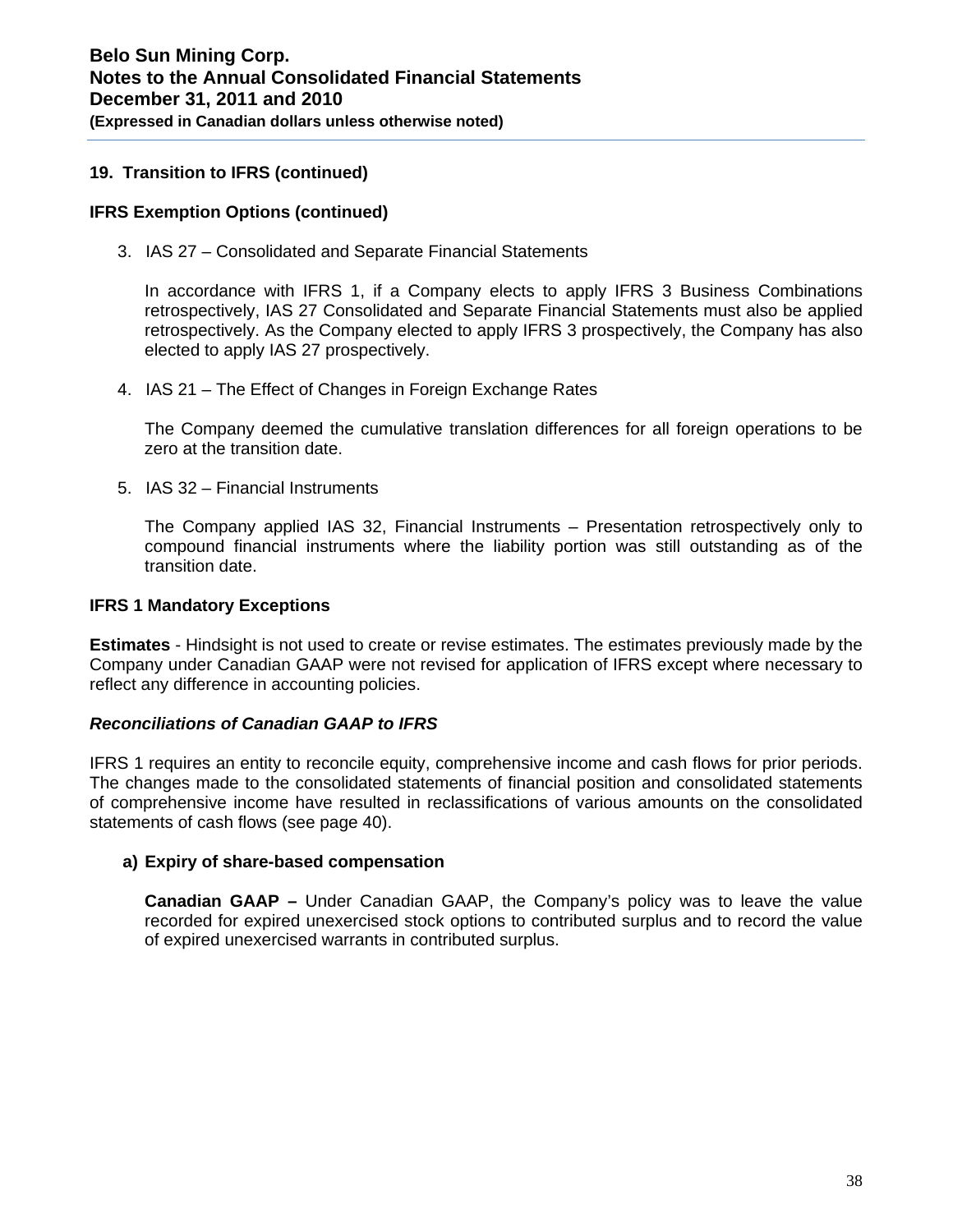# **19. Transition to IFRS (continued)**

# *Reconciliations of Canadian GAAP to IFRS (continued)*

# **a) Expiry of share-based compensation (continued)**

**IFRS –** The Company has changed its policy related to expired share-based compensation whereby amounts recorded for expired unexercised stock options and warrants are transferred to retained earnings (deficit) on expiry. The Company also combined warrants and contributed surplus and classified the amounts to share-based payment reserve.

Impact on Consolidated Balance Sheets –

|                             |     | 31-Dec-10        | 1-Jan-10    |
|-----------------------------|-----|------------------|-------------|
| Contributed surplus         | - 5 | $(5,411,746)$ \$ | (3,587,511) |
| Warrants                    |     | (3,233,525)      | (881, 918)  |
| Share-based payment reserve |     | 6.401.610        | 2,368,615   |
| Adjustment to deficit       | \$  | 2,243,661        | 2,100,814   |

### **b) Exploration and evaluation expenses**

**Canadian GAAP** – Under Canadian GAAP, the Company's policy was to capitalize all exploration and evaluation expenses on the balance sheet once the legal right to explore on the property was obtained.

**IFRS** – Under IFRS, the Company has changed its policy to expense all exploration and evaluation expenses until such a time a technical feasibility study shows the economic potential on the property.

Impact on Consolidated Balance Sheets -

|                            | 31-Dec-10                           | 1-Jan-10    |
|----------------------------|-------------------------------------|-------------|
| Evaluation and exploration | $(13, 126, 561)$ \$ $(7, 576, 412)$ |             |
| Adjustment to deficit      | (13, 126, 561)                      | (7,576,412) |

Impact on Consolidated Statements of Comprehensive Income –

|                                    | Twelve months |
|------------------------------------|---------------|
|                                    | ended         |
|                                    | 31-Dec-10     |
| Evaluation and exploration         | 5,326,977     |
| <b>Engineering studies</b>         | 223,172       |
| Adjustment to comprehensive income | (5,550,149)   |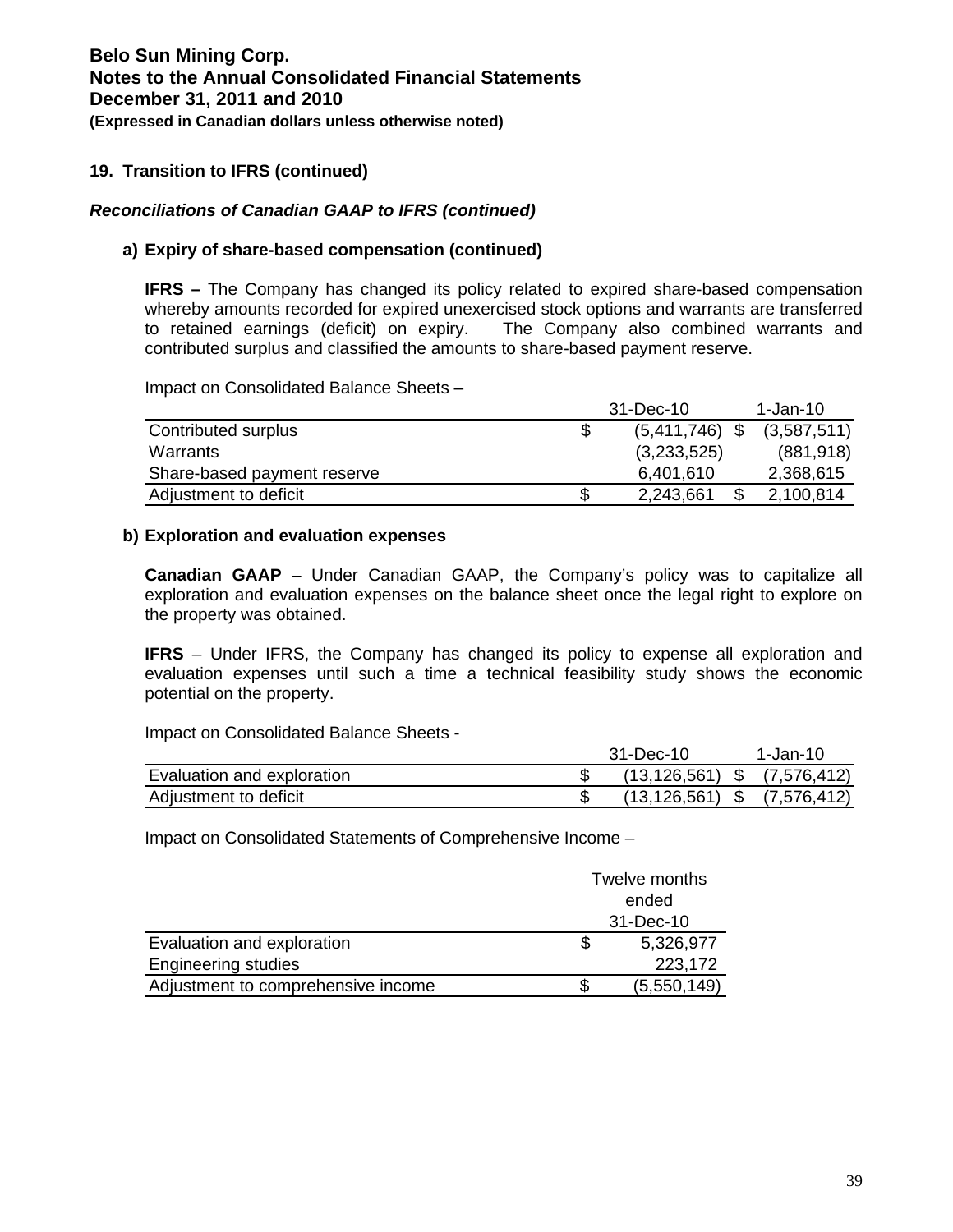# **19. Transition to IFRS (continued)**

#### **c) Functional Currency**

**Canadian GAAP** – Under Canadian GAAP, the Canadian dollar was the functional currency of the Company. Foreign currency transactions were recorded and translated based on the integrated subsidiary requirements.

**IFRS** – Under IFRS, each entity determines its functional currency and translates foreign currency items into its functional currency. The results and financial position of any individual entity within the reporting entity whose functional currency differs from the presentation currency are translated to the presentation currency.

Impact on Consolidated Balance Sheets -

|                               | 31-Dec-10           | 1-Jan-10 |
|-------------------------------|---------------------|----------|
| Property, plant and equipment | \$<br>$(19,029)$ \$ | (800)    |
| <b>AOCI</b>                   | 118.627             |          |
| Adjustment to deficit         | \$<br>99,598        | (800)    |

Impact on Consolidated Statements of Comprehensive Income

|                                    | Twelve months |            |  |  |
|------------------------------------|---------------|------------|--|--|
|                                    | ended         |            |  |  |
|                                    |               | 31-Dec-10  |  |  |
| General and administration         | \$            | 463        |  |  |
| Amortization                       |               | (8,612)    |  |  |
| Exploration and evaluation         |               | 31,603     |  |  |
| Foreign exchange (gain)/ loss      |               | (123, 852) |  |  |
| <b>AOCI</b>                        |               | 118,627    |  |  |
| Adjustment to comprehensive income |               | (18, 229)  |  |  |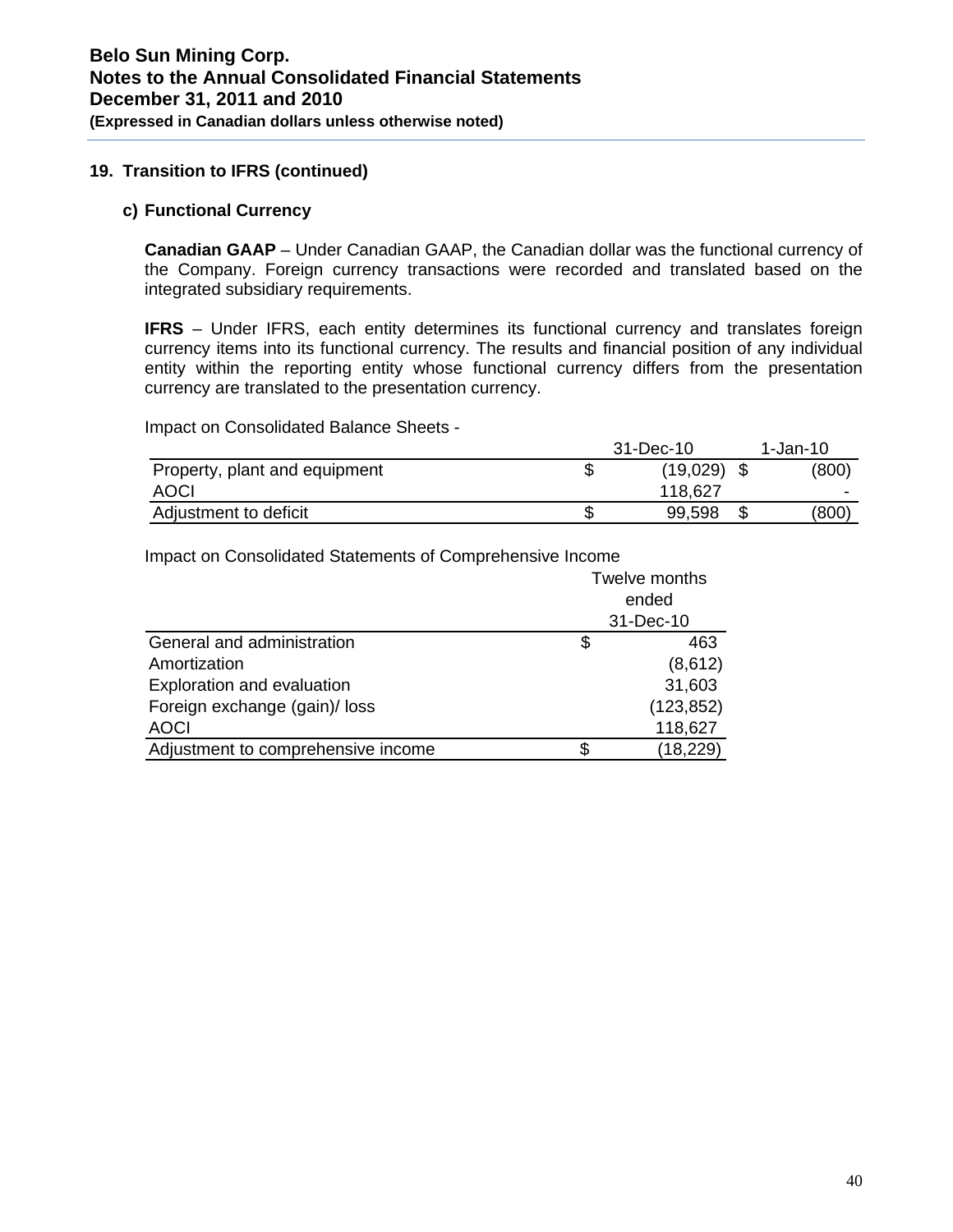# **Belo Sun Mining Corp. Notes to the Annual Consolidated Financial Statements December 31, 2011 and 2010**

**(Expressed in Canadian dollars unless otherwise noted)** 

#### **Reconciliation of Consolidated Statement of Comprehensive Loss for the twelve months ended December 31, 2010**

|                                                         | Canadian GAAP |    |                 |    |                         |    |                     |
|---------------------------------------------------------|---------------|----|-----------------|----|-------------------------|----|---------------------|
|                                                         | Note          |    | <b>Balances</b> |    | <b>IFRS Adjustments</b> |    | <b>IFRS Balance</b> |
| <b>Expenses</b>                                         |               |    |                 |    |                         |    |                     |
| Management fees paid to directors                       |               | \$ | 484,928         | \$ |                         | \$ | 484,928             |
| Salaries, wages and consulting fees                     |               |    | 1,107,271       |    |                         |    | 1,107,271           |
| Legal fees                                              |               |    | 88,487          |    |                         |    | 88,487              |
| Audit fees                                              |               |    | 72,874          |    |                         |    | 72,874              |
| General and administration                              | (c)           |    | 922,925         |    | 463                     |    | 923,388             |
| Amortization                                            | (c)           |    | 65,933          |    | (8,612)                 |    | 57,321              |
| Share-bases payments                                    |               |    | 2,264,866       |    |                         |    | 2,264,866           |
| Exploration and evaluation expenses                     | (b), (c)      |    |                 |    | 5,358,580               |    | 5,358,580           |
| <b>Engineering studies</b>                              | (b)           |    |                 |    | 223,172                 |    | 223,172             |
| Foreign exchange (gain) loss                            | (c)           |    | (69, 506)       |    | (123, 852)              |    | (193, 358)          |
| Loss from operations                                    |               |    | (4,937,778)     |    | (5,449,751)             |    | (10, 387, 529)      |
| Finance income                                          |               |    | 199,179         |    |                         |    | 199,179             |
| Gain on capital assets                                  |               |    | 15,882          |    |                         |    | 15,882              |
| Income tax expense                                      |               |    | (35, 455)       |    |                         |    | (35, 455)           |
| Loss for period                                         |               |    | (4,758,172)     |    | (5,449,751)             |    | (10, 207, 923)      |
| Exchange difference on translating foreign subsidiaries | (c)           |    |                 |    | (118, 627)              |    | (118, 627)          |
| Comprehensive loss                                      |               | \$ | (4,758,172)     | \$ | (5,568,378)             | \$ | (10, 326, 550)      |
| Loss per share                                          |               |    |                 |    |                         |    |                     |
| <b>Basic</b>                                            |               | \$ | $(0.04)$ \$     |    | $(0.04)$ \$             |    | (0.08)              |
| <b>Diluted</b>                                          |               | \$ | $(0.04)$ \$     |    | (0.04)                  | S  | (0.08)              |
| Weighted average number of shares outstanding           |               |    |                 |    |                         |    |                     |
| Basic and diluted                                       |               |    | 134,449,381     |    |                         |    | 134,449,381         |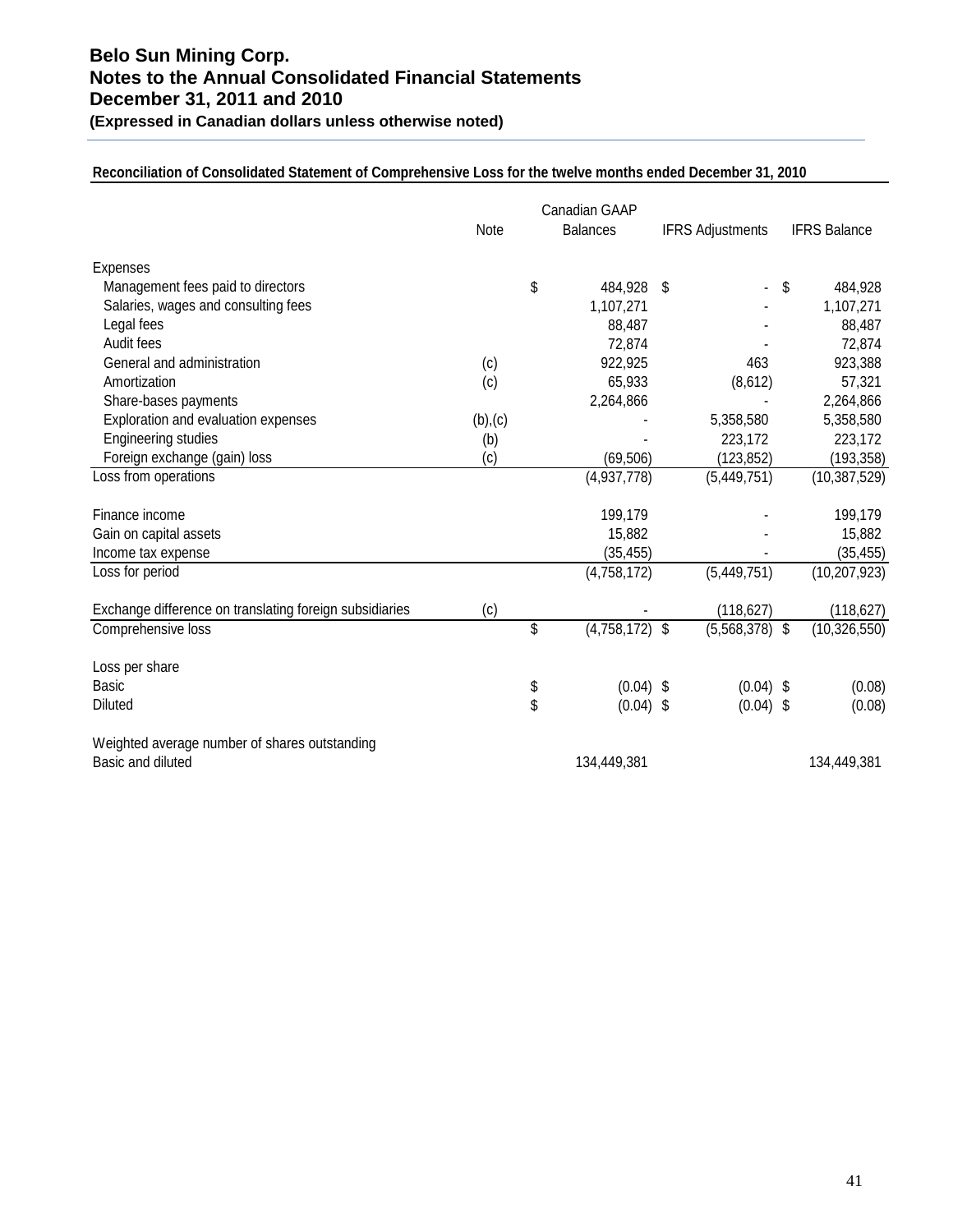# **Belo Sun Mining Corp. Notes to the Annual Consolidated Financial Statements December 31, 2011 and 2010**

**(Expressed in Canadian dollars unless otherwise noted)** 

#### **Reconciliation of Consolidated Statement of Financial Position as of December 31, 2010**

|                                          |               | Canadian GAAP       |     |                         |    |                     |
|------------------------------------------|---------------|---------------------|-----|-------------------------|----|---------------------|
| Canadian GAAP accounts                   | Note          | <b>Balances</b>     |     | <b>IFRS Adjustments</b> |    | <b>IFRS Balance</b> |
| <b>Assets</b>                            |               |                     |     |                         |    |                     |
| <b>Current assets</b>                    |               |                     |     |                         |    |                     |
| Cash and cash equivalents                |               | \$<br>7,127,226     | -\$ | ٠                       | \$ | 7,127,226           |
| Prepaid expenses and sundry receivables  |               | 194,669             |     |                         |    | 194,669             |
|                                          |               | 7,321,895           |     |                         |    | 7,321,895           |
| Non-current assets                       |               |                     |     |                         |    |                     |
| Exploration and evaluation assets        | (b)           | 13,126,561          |     | (13, 126, 561)          |    |                     |
| Property, plant and equipment            | (c)           | 536,616             |     | (19,029)                |    | 517,587             |
| Term investment                          |               | 552,133             |     |                         |    | 552,133             |
| <b>Total assets</b>                      |               | \$<br>21,537,205 \$ |     | $(13, 145, 590)$ \$     |    | 8,391,615           |
|                                          |               |                     |     |                         |    |                     |
| <b>Liabilities</b>                       |               |                     |     |                         |    |                     |
| <b>Current liabilities</b>               |               |                     |     |                         |    |                     |
| Accounts payable and accrued liabilities |               | \$<br>1,074,407 \$  |     |                         | S  | 1,074,407           |
| Finance lease                            |               | 75,972              |     |                         |    | 75,972              |
| Taxes payable                            |               | 14,182              |     |                         |    | 14,182              |
|                                          |               | 1,164,561           |     |                         |    | 1,164,561           |
| Non-current liabilities                  |               |                     |     |                         |    |                     |
| Finance lease                            |               | 33,646              |     |                         |    | 33,646              |
| Deferred taxes                           |               | 14,182              |     |                         |    | 14,182              |
|                                          |               | 1,212,389           |     |                         |    | 1,212,389           |
| Equity                                   |               |                     |     |                         |    |                     |
| Issued capital                           |               | 40,829,667          |     |                         |    | 40,829,667          |
| Contributed surplus                      | (a)           | 5,411,746           |     | (5,411,746)             |    |                     |
| Warrants                                 | (a)           | 3,233,525           |     | (3,233,525)             |    |                     |
| Share-based payment reserve              | (a)           |                     |     | 6,401,610               |    | 6,401,610           |
| Accumulated other comprehensive loss     | (c)           |                     |     | (118, 627)              |    | (118, 627)          |
| Retained earnings                        | (a), (b), (c) | (29, 150, 122)      |     | (10, 783, 302)          |    | (39, 933, 424)      |
| <b>Total equity</b>                      |               | 20,324,816          |     | (13, 145, 590)          |    | 7,179,226           |
| <b>Total liabilities and equity</b>      |               | \$<br>21,537,205    | \$  | (13, 145, 590)          | \$ | 8,391,615           |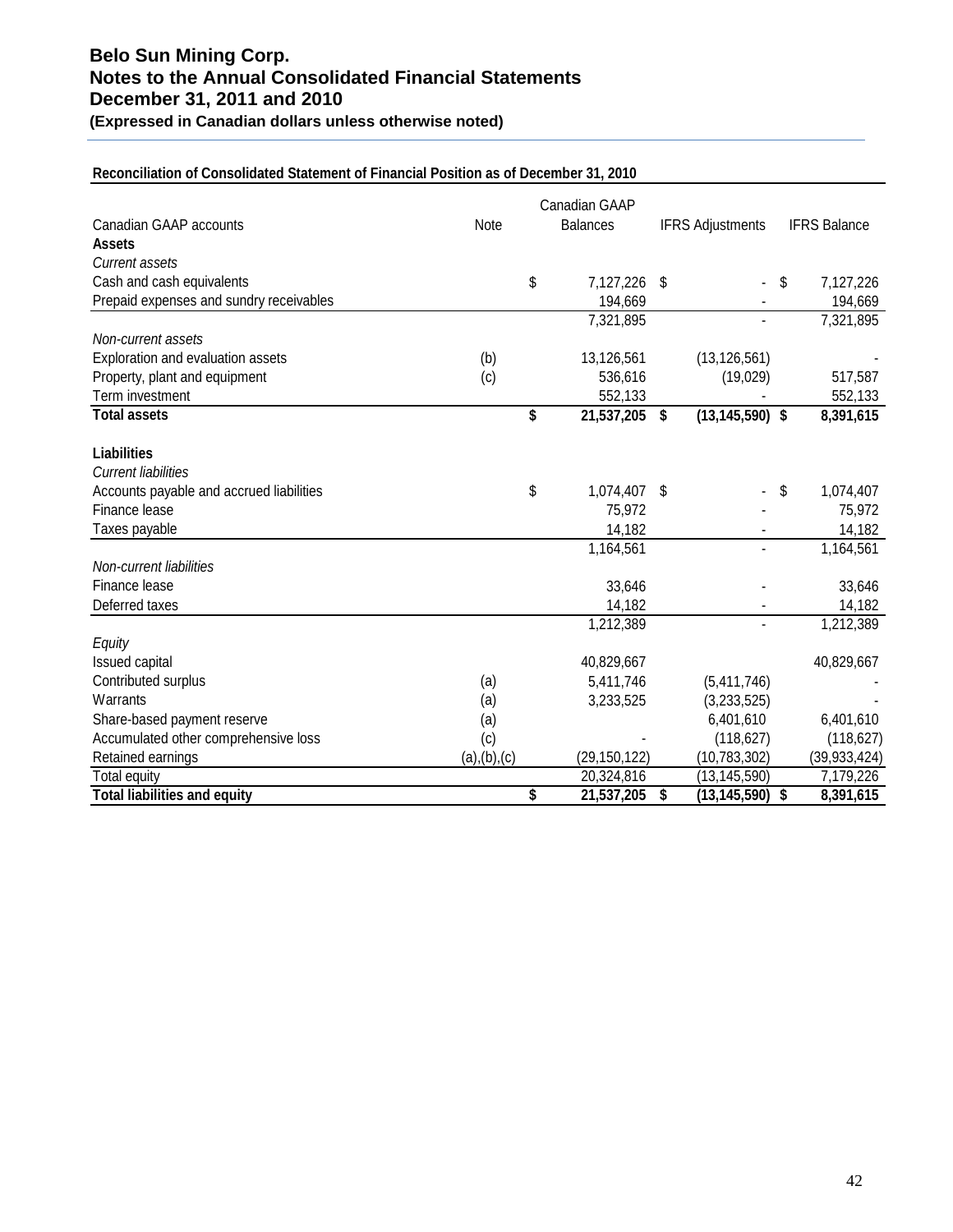# **Belo Sun Mining Corp. Notes to the Annual Consolidated Financial Statements December 31, 2011 and 2010**

**(Expressed in Canadian dollars unless otherwise noted)** 

| Reconciliation of Consolidated Statement of Financial Position as of January 1, 2010 |               |                  |                                 |                     |
|--------------------------------------------------------------------------------------|---------------|------------------|---------------------------------|---------------------|
|                                                                                      |               | Canadian GAAP    |                                 |                     |
| Canadian GAAP accounts                                                               | Note          | <b>Balances</b>  | <b>IFRS Adjustments</b>         | <b>IFRS Balance</b> |
| <b>Assets</b>                                                                        |               |                  |                                 |                     |
| <b>Current assets</b>                                                                |               |                  |                                 |                     |
| Cash and cash equivalents                                                            |               | \$<br>2,362,994  | -\$<br>$\overline{\phantom{0}}$ | \$<br>2,362,994     |
| Prepaid expenses and sundry receivables                                              |               | 35,695           |                                 | 35,695              |
|                                                                                      |               | 2,398,689        |                                 | 2,398,689           |
| Non-current assets                                                                   |               |                  |                                 |                     |
| Exploration and evaluation assets                                                    | (b)           | 7,576,412        | (7,576,412)                     |                     |
| Property, plant and equipment                                                        | (c)           | 215,045          | (800)                           | 214,245             |
| Term deposit                                                                         |               | 513,362          |                                 | 513,362             |
| <b>Total assets</b>                                                                  |               | \$<br>10,703,508 | $(7,577,212)$ \$                | 3,126,296           |
| <b>Liabilities</b>                                                                   |               |                  |                                 |                     |
| <b>Current liabilities</b>                                                           |               |                  |                                 |                     |
| Accounts payable and accrued liabilities                                             |               | \$<br>505,641    |                                 | \$<br>505,641       |
|                                                                                      |               | 505,641          |                                 | 505,641             |
| Shareholder's equity                                                                 |               |                  |                                 |                     |
| Issued capital                                                                       |               | 30,120,388       |                                 | 30,120,388          |
| Contributed surplus                                                                  | (a)           | 3,587,511        | (3,587,511)                     |                     |
| Warrants                                                                             | (a)           | 881,918          | (881, 918)                      |                     |
| Share-based payment reserve                                                          | (a)           |                  | 2,368,615                       | 2,368,615           |
| Accumulated other comprehensive loss                                                 |               |                  |                                 |                     |
| Retained earnings                                                                    | (a), (b), (c) | (24, 391, 950)   | (5,476,398)                     | (29, 868, 348)      |
| Total equity                                                                         |               | 10,197,867       | (7,577,212)                     | 2,620,655           |
| <b>Total liabilities and equity</b>                                                  |               | \$<br>10,703,508 | Ŝ.<br>$(7,577,212)$ \$          | 3,126,296           |

# **Reconciliation of Consolidated Statement of Financial Position as of January 1, 2010**